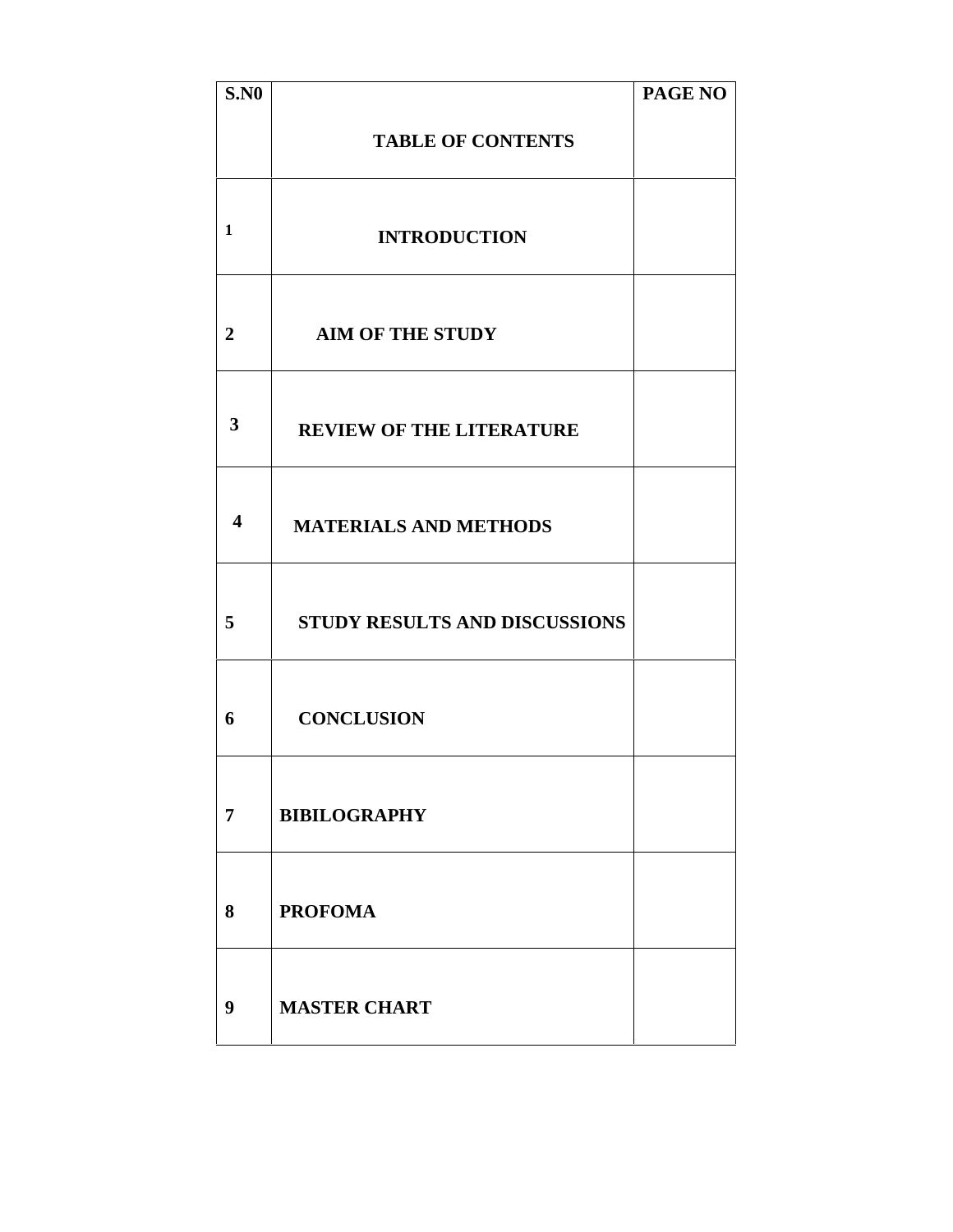## **INTRODUCTION**

#### **BACKGROUND**

Tuberculosis is one of the oldest diseases known to affect man. It is the third most common cause of death worldwide. Every year, more than 9 million people are affected with tuberculosis (TB). Out of which 1.5 million deaths are reported per annum, which contributes to the vast majority of deaths in the developing world. One out of three in this world are affected with latent TB; which has a lifelong risk of accquiring active TB.

Around 350 millio people are Diabetes .The prevalence of which is similar in both developed and developing countries. Around Eighty percentage ( 80% ) of deaths due to diabetes is seen in in lowand middle income countries. Estimation made that Universal Diabetes prevalence rise by 50% by 2030.

- $\triangle$  People with chronic diseases such as diabetes are immune deficient so there is increased risk of progressing from latent to active TB.
- Diabetics have a 2-3 times increased risk of TB compared to non-diabetics.
- Around 10% of TB cases globally are found to be associated with diabetes.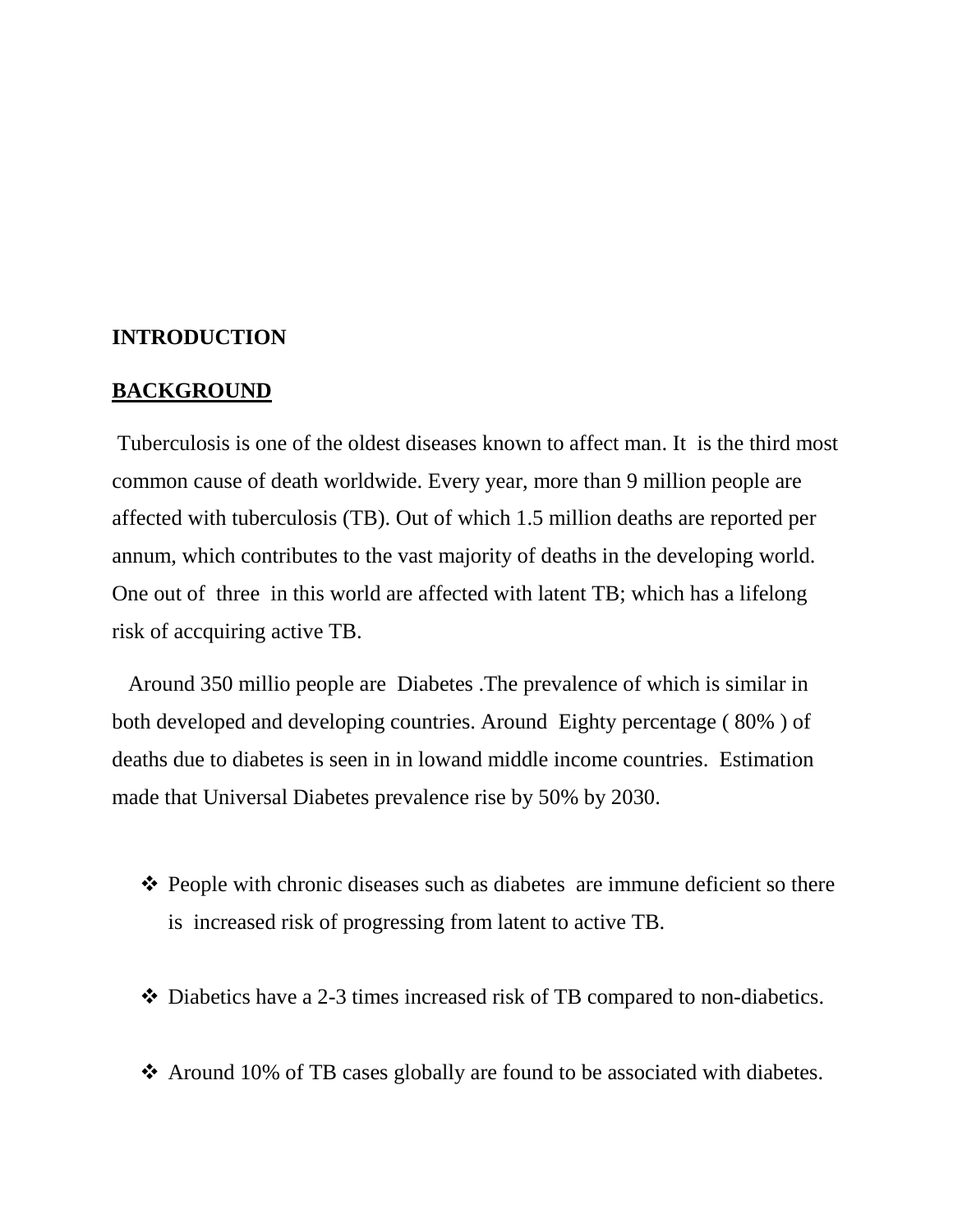- Huge percentage of people who have diabetes and TB are either not diagnosed or diagnosed too late. Early diagnosis will helps in improve care and control of both.
- Each TB patients should be screened for diabetes. ( WHO Recommendation )
- In high prevalent areas screening for TB in diabetic patients should be considered as a priority ( WHO Recommendation ).
- Diabetics diagnosed with TB have a greater risk of death at the time of TB treatment or due to TB relapse after completion of treatment.
- \* Teatments should be adequately emphasized for both TB and diabetes.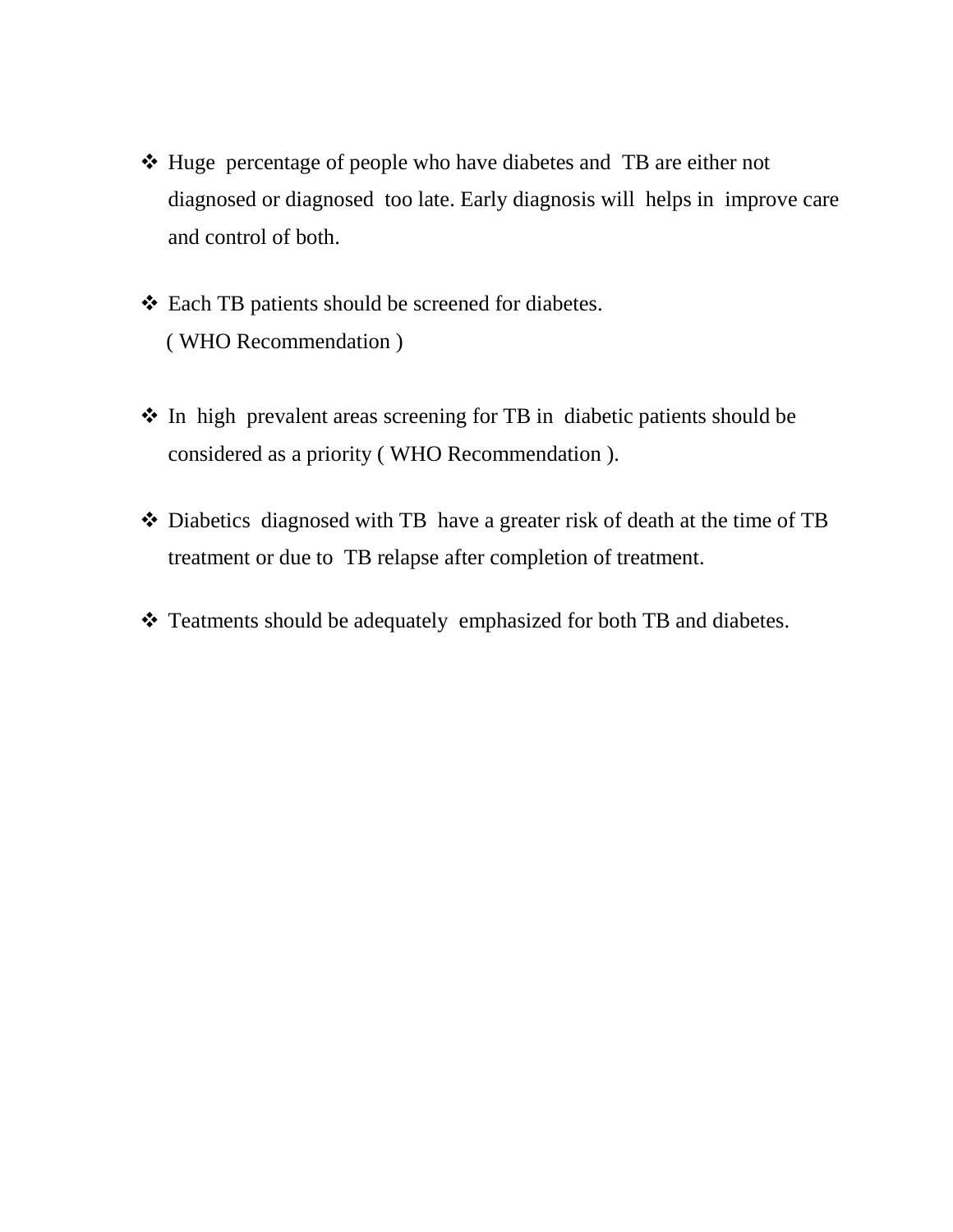# **AIM OF THE STUDY**

- To Study the prevalence of Tuberculosis among Diabetic patients.
- To study the pattern, presentation of tuberculosis and the factors influencing the prevalence among Diabetic patients.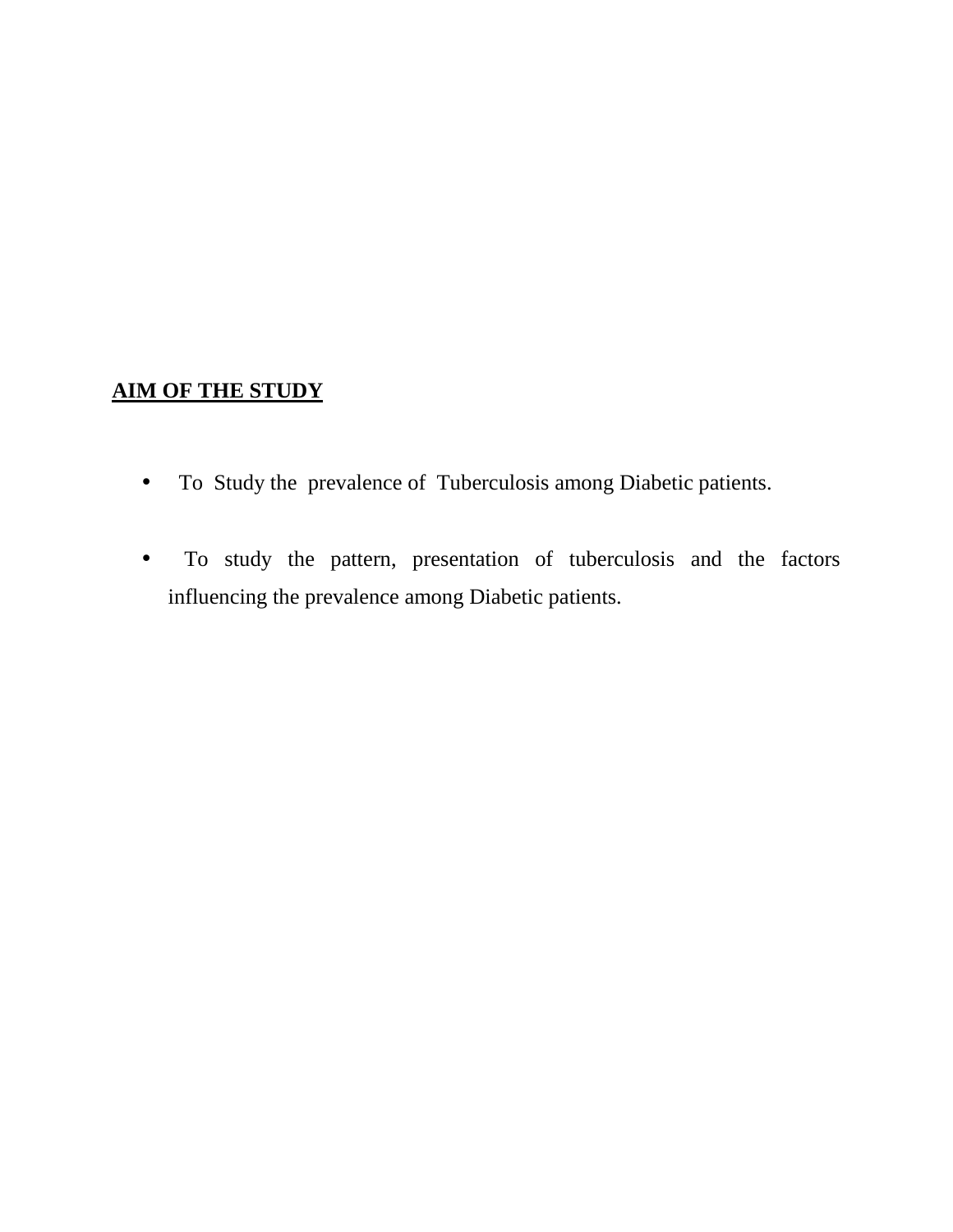#### **REVIEW OF LITERATURE**

Diabetes mellitus encloses a group of common metabolic disorders that have the common phenotype of hyperglycemia.

Diabetes mellitus is sub divided on the basis of the pathological process that leads to hyperglycemia

## **Classification**

## *Type 1 Diabetes Mellitus*

**Type 1 A :** Diabetes mellitus occurs due to autoimmune cell destruction, which leads to insulin deficiency.

**Type 1 B :** Diabetes mellitus patients lack immunologic markers that signifes an autoimmune mediated destruction of cells. Insulin deficiency in them occurs by un known mechanisms and they are more prone for developimg ketosis.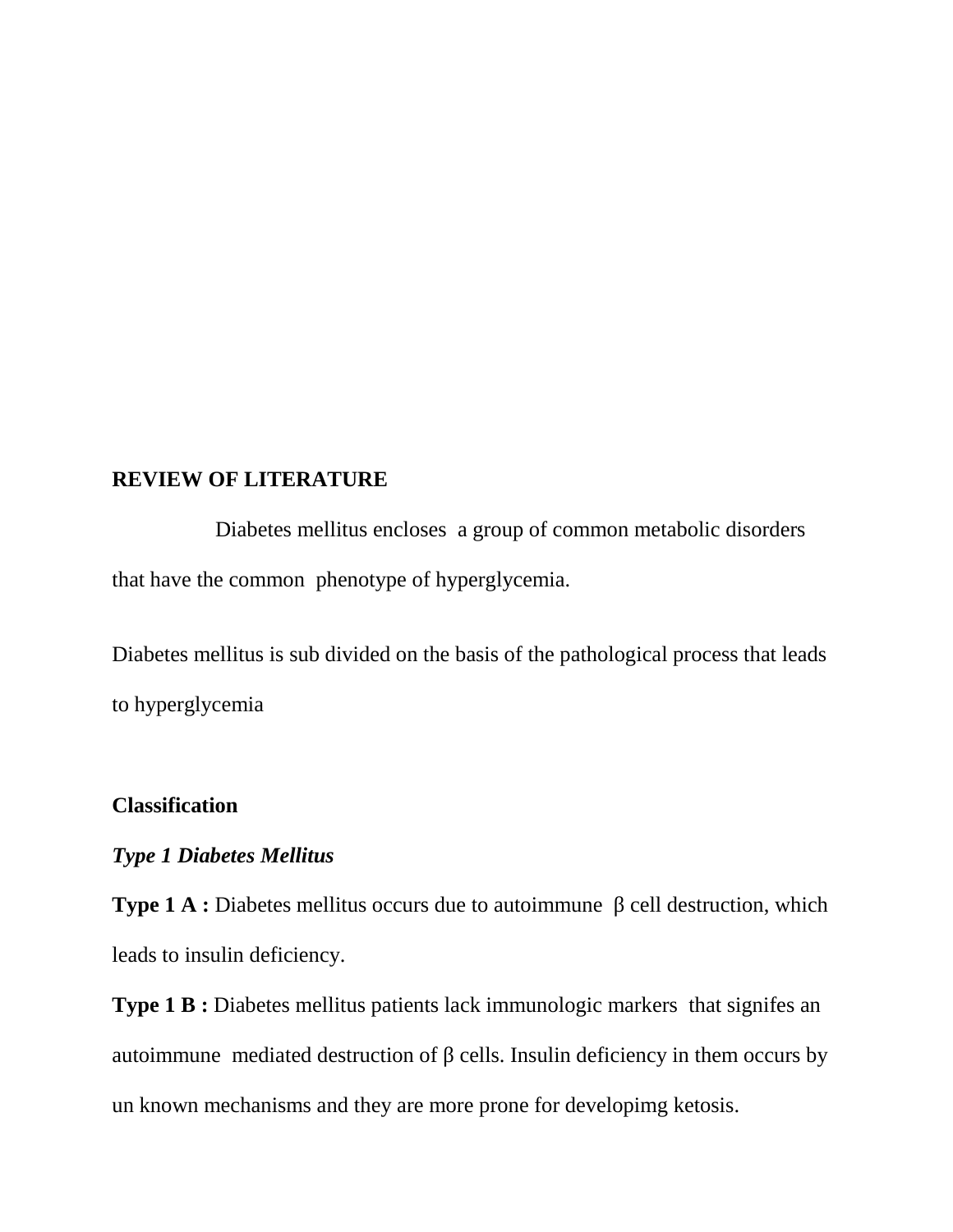# *Type 2 Diabetes Mellitus*

It encloses insulin resistance; increased glucose production, impaired insulin secretion. Both metabolic and genetic defects contribute for the development of common phenotype of hyperglycemia.

# *Other Specific Types of Diabetes Mellitus*

- 1. Diseases of exocrine pancreas pancreatitis, pancreatectomy, neoplasia etc.
- 2. Endocrine disorders acromegaly, cushing's syndrome, glucagonoma, etc.
- 3. Drug or chemical induced vacor, pentamidine
- 4. Infections CMV, congenital rubella, coxsackie.
- 5. Genetic syndromes . Turners, Down's syndrome, klinefelter syndrome,

Wolfram's, etc.

6. Genetic defects of cell functions with certain mutations.

### *Gestational Diabetes Mellitus*

Maturityonset diabetes of the young (MODY)- characterized by Autosomal dominant inheritance, impairment of insulin production and early onset hyperglycemia.

## *Symptoms*

- Polydipsia .
- Polyuria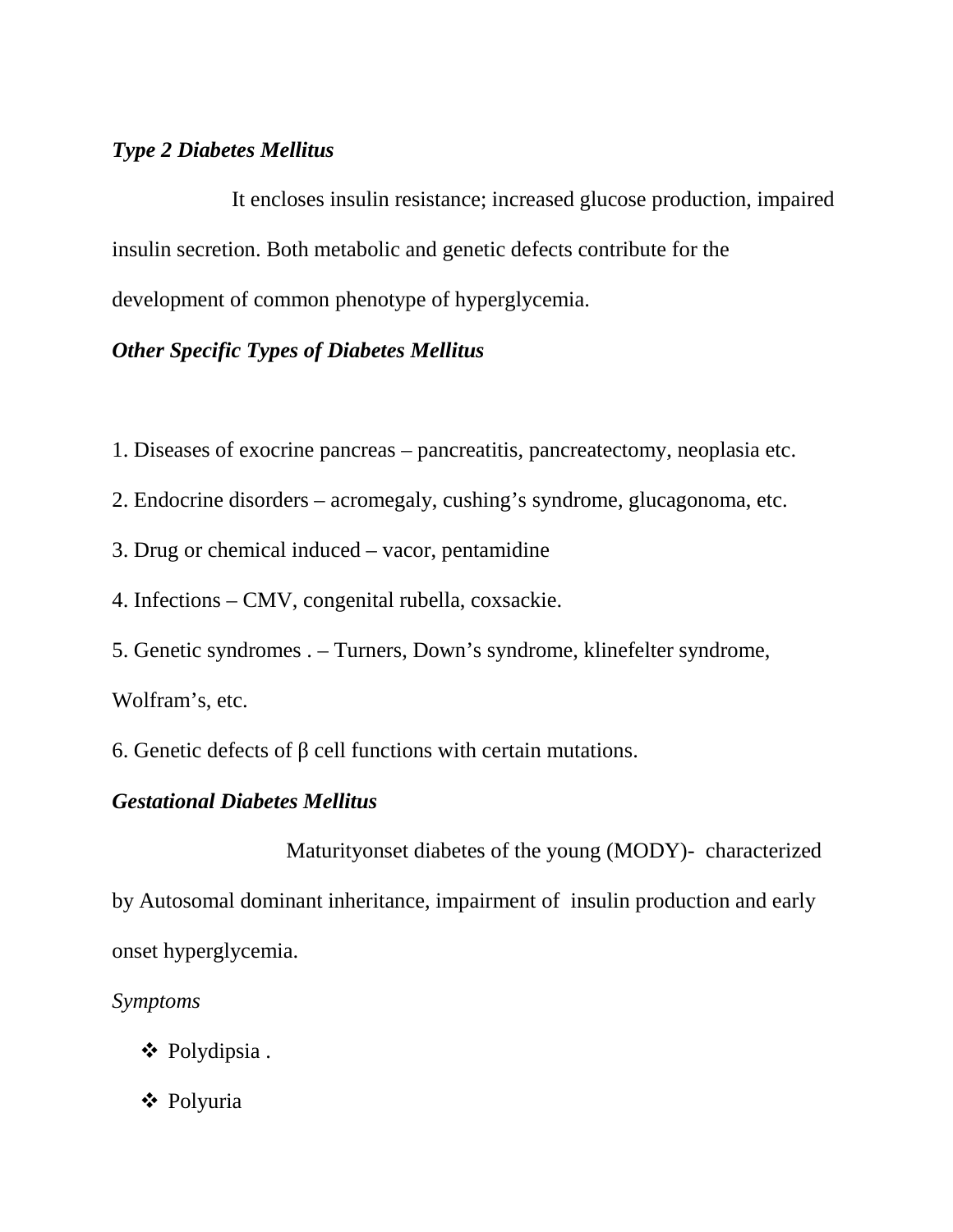- Polyphagia
- $\triangleleft$  Fatiguability, irritability
- Weight loss/gain
- $\triangle$  Blurring of vision
- Pruritis vulvae, balanitis
- Nausea, headache

Poorly controlled diabetes are associated with higher risk for infection and patients are prone to develop skin sepsis (boils) and genital candidiasis and pruritis vulvae or balanitis.

Patients with type 2 DM have various clinical signs . More than 70% are over weight, and Obesity less common - developing countries. Hypertension is present in 50% of patients with type II diabetes mellitus.

## **Diagnosis**

The National Diabetes Data Group and World Health Organization (WHO) on the basis of the spectrum of Fasting plasma glucose (FPG) and the response to an oral glucose load has issued a diagnostic criteria for diabetes mellitus.

.Criteria for the diagnosis of DM: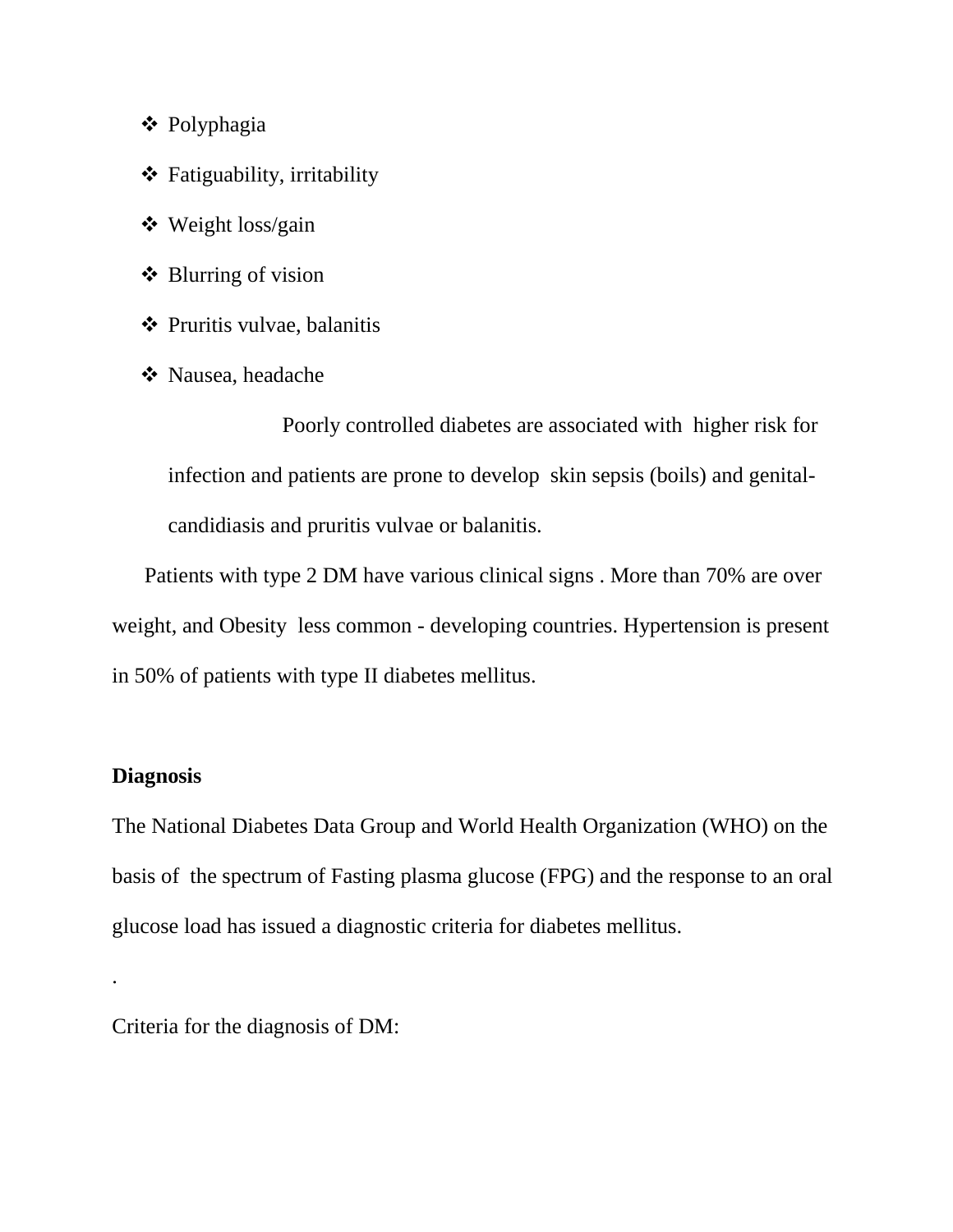- \* Symptoms of diabetes plus random blood glucose concentration(RBS) 200 mg/dl or
- $\div$  Fasting plasma glucose (FPG) 126 mg/dl or
- $\div$  2 hour plasma glucose(PG) 200 mg/dl during an oral glucose tolerance test.

Glucose tolerance is subdivided into three ( 3) groups on basis of FPG.

- $\div$  (FPG ) < 100 mg/dl is considered as normal.
- $\div$  (FPG) 100 mg/dl but (FPG )< 126 mg/dl as Impaired fasting Glucose
- $\div$  (FPG) 126 mg/dl- indicative of diabetes mellitus.

IGT - explained by the criteria as plasma glucose levels in persons between - 140 & 200 mg/dl- 2 hours after a 75 g oral glucose load.

Persons with IFG or IGT are at risk to develop - type 2 diabetes mellitus (>40% risk over the next five years) and coronary artery disease.

#### **DIABETES AND INFECTION**

Before the introduction of modern antimicrobial therapy, infection accounts for most of the mortality in diabetes. In the pre insulin era (from 1914 – 1922, 17.6% ) of death among diabetic patients were reported due to infection. With the advent of chemotherapeutic and antimicrobial agents, fewer and fewer deaths were considered to be due to infection. As for as morbidity is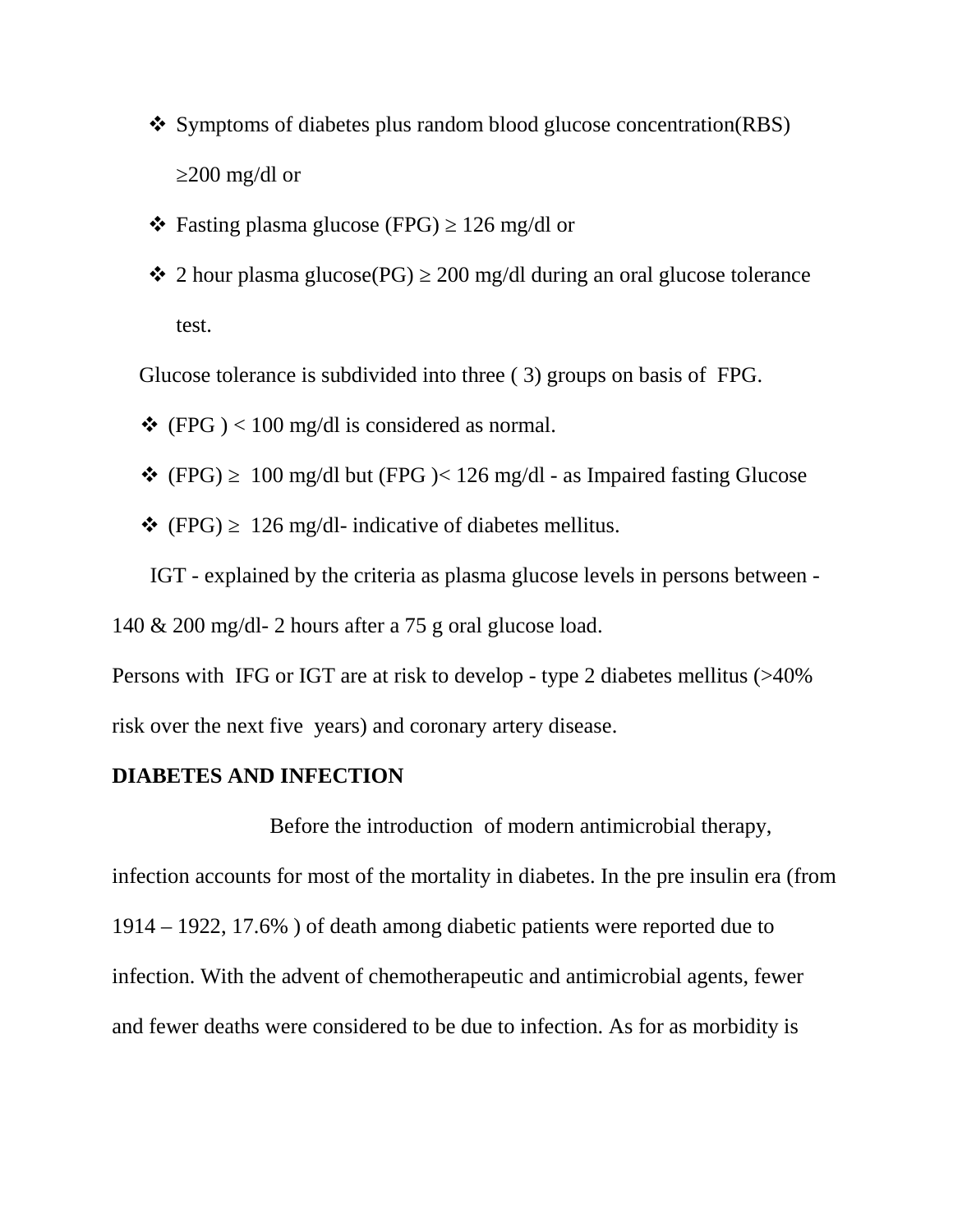concerned, diabetic patients are particularly more susceptible to respiratory tract infection,urosepsis and dermatological manifestation

### **FACTORS CONTRIBUTING TO INFECTION**

With good control of diabetes, resistance to infection, seems to be normal. . If blood sugar is controlled poorly ,for eg. in the presence of diabetic ketoacidosis, the resistance is lowered due to impaired leukocyte function. In 1960, there was a report done by Priscilla White regarding 478 patients who lived 30 or more years with juvenile diabetes had high incidence of infections skin infection 55%, urinary tract infection in 28%, pulmonary tuberculosis in 6%

# **BLOOD GLUCOSE EFFECT ON INFECTION**

In beginning of 20th century Lassar postulated that" infections were more Prevalent among diabetics because bacteria thrive in a high glucose medium". Recent studies confirmed that some gram positive cocci prefer high concentration of glucose for growth. There is a definite correlation between presence of infection and mean level of plasma glucose.

Diabetes Mellitus, is said to be a secondary immune deficiency disorder by WHO, as the disease has the following characters: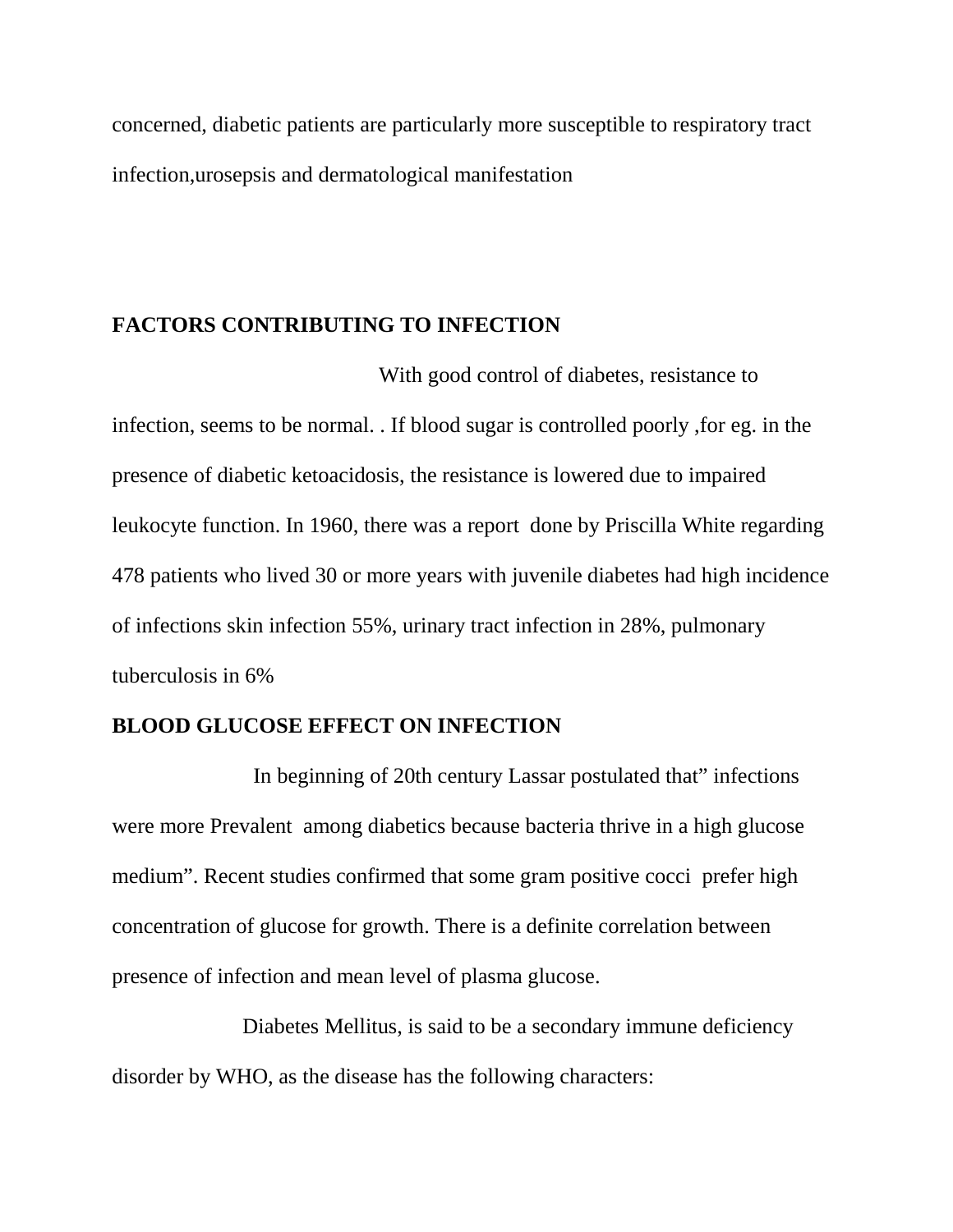1.Causes recovery when once the underlying disease is treated

2. Recurrent, extensive and chronic infections.

3. Cause impairment of atleast one defence mechanism (e.g.polymorphonuclear leucocytes or lymphocyte response), that results in acquiring infection .

# **ALTERED IMMUNE MECHANISM IN DIABETES MELLITUS CHEMOTAXSIS:**

Chemotaxsis is process , in which polymorpho/nuclearcells migrate to the site of infection as a response to chemotactic substances secreted by microorganisms. In DM patients, there is a diminished chemotaxis has seems to be correlates well with the glycemic status of the patients.

# **PHAGOCYTOSIS:**

phagocytosis is impaired in long standing uncontrolled diabetics,and it is associated with intrinsic defect of polymorphs due to-increase in sialidase enzyme production and decrease in the sialic acid .when sugar is high it saturates lectin receptors and it fails to initiate phagocytosis.

## **KILLING ACTIVITY:**

Killing activity are due to lysosomal enzymes, from the polymorphs after the formation of phagolysosome and it is due to both oxid'ative and nonoxidative metabolism. Uncontrolled blood sugar results in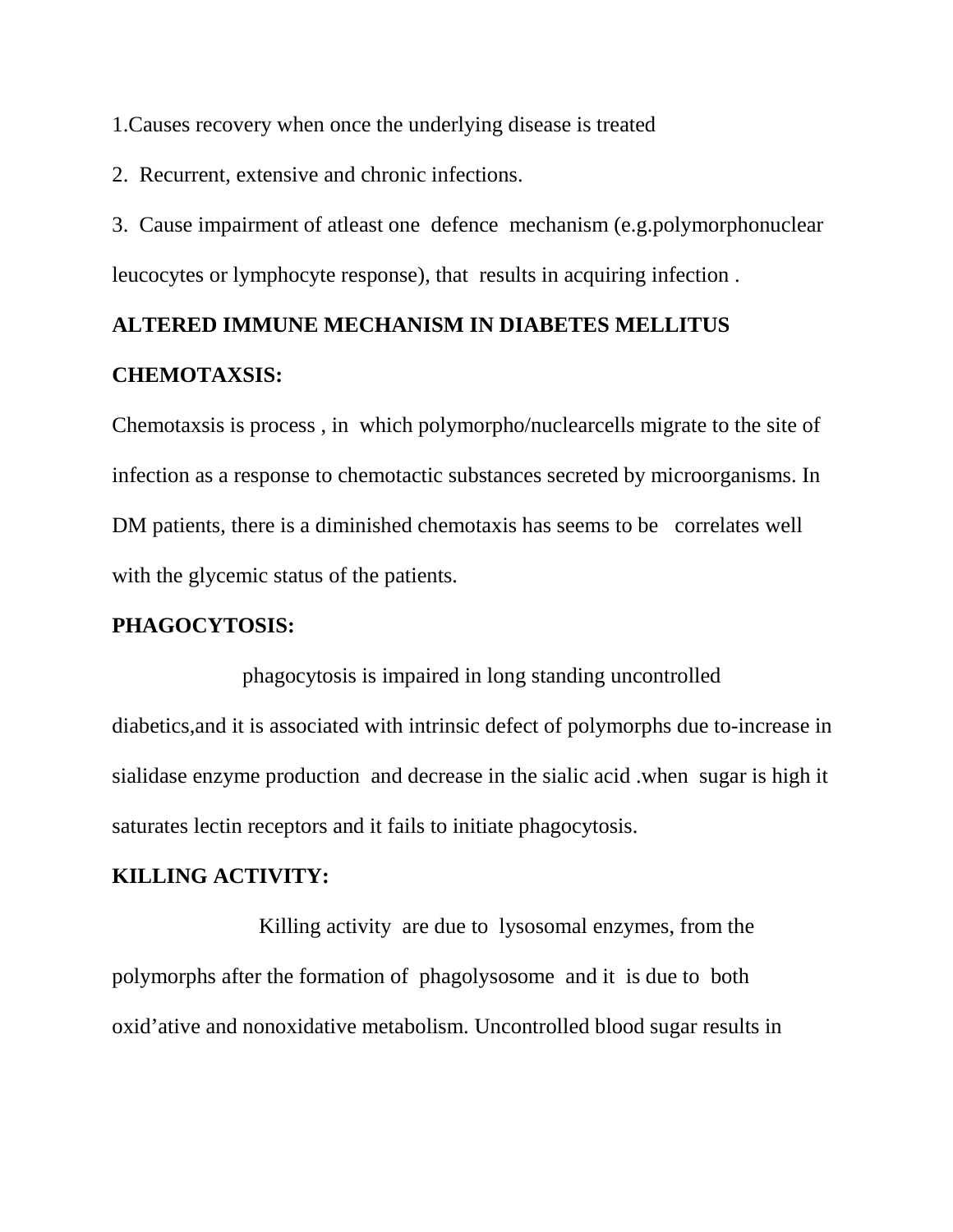impairment of killing activity and its killing activity is regained once the insulin therapy is started.

## **Lymphocyte Function:**

.

In type 1 diabetes, there will be decreased no of lymphocytes, especially of (CD4helper cells) and it may occurs due to decrease in insulin secretion or due to inefficacy. Normalization of blood sugar will reverses this effect. Due to deficiency ofCD4,the individuals exhibit impairment in the antibody production against viral infection-eg.Hepatits b

## **IMMUNOGLOBULINS:**

In Diabetic patients low level of Ig particularly IgG and IgA are seen

# **COMPLEMENT**

In Type 1 diabetes mellitus, 25 % of cases found to have decreased C4 levels in relation with C4A null gene . Impairment or defect in other complements like C3 and C1q are also associated with diabetes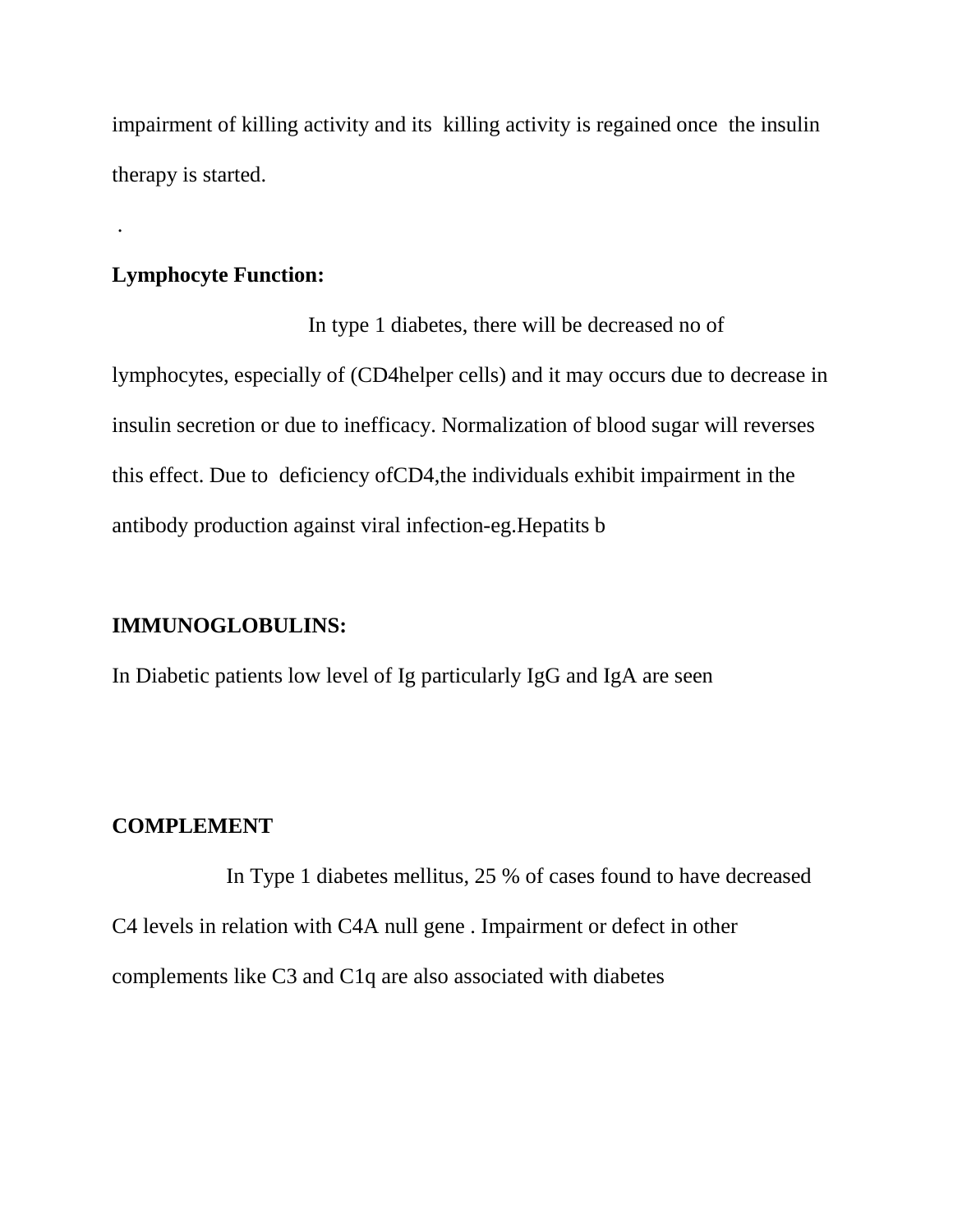Is Local causes plays a significant role in infection in diabetics ?

- 1. Hyperglycemia- causes dysfunction of endothelium and oxidative stress which plays a significant role in fungal and bacterial infection
- 2. Micro and Macrovascular causes anoxia and it results in proliferation of

micro organism, which impairs the oxygen (02) dependent PMN

(polymorphonucleocytes) function and impairs the functions of antimicrobial drugs.

## **ENDOCRINE SYSTEM INFLUENCE ON INFECTION:**

The relationship of diabetes to endocrine glands other than the pancreas and the role of other hormones apart from insulin in host resistance to infection are extremely important. The anti-inflammatory effect of adrenal steroids attributed to

- $\triangleright$  decreased permeability of microvasculature,
- $\triangleright$  diminished antibody response and
- $\triangleright$  altered function of the reticuloendothelial system.

The precise role of thyroid hormones is not fully worked out.

## **Vascular Insufficiency:**

Impairment in circulation contributes to significant level for infection of foot. The normal response to infection is increased local circulation. The response in the presence of vascular insufficiency is thrombosis and necrosis. It can lead to arteriosclerotic gangrene.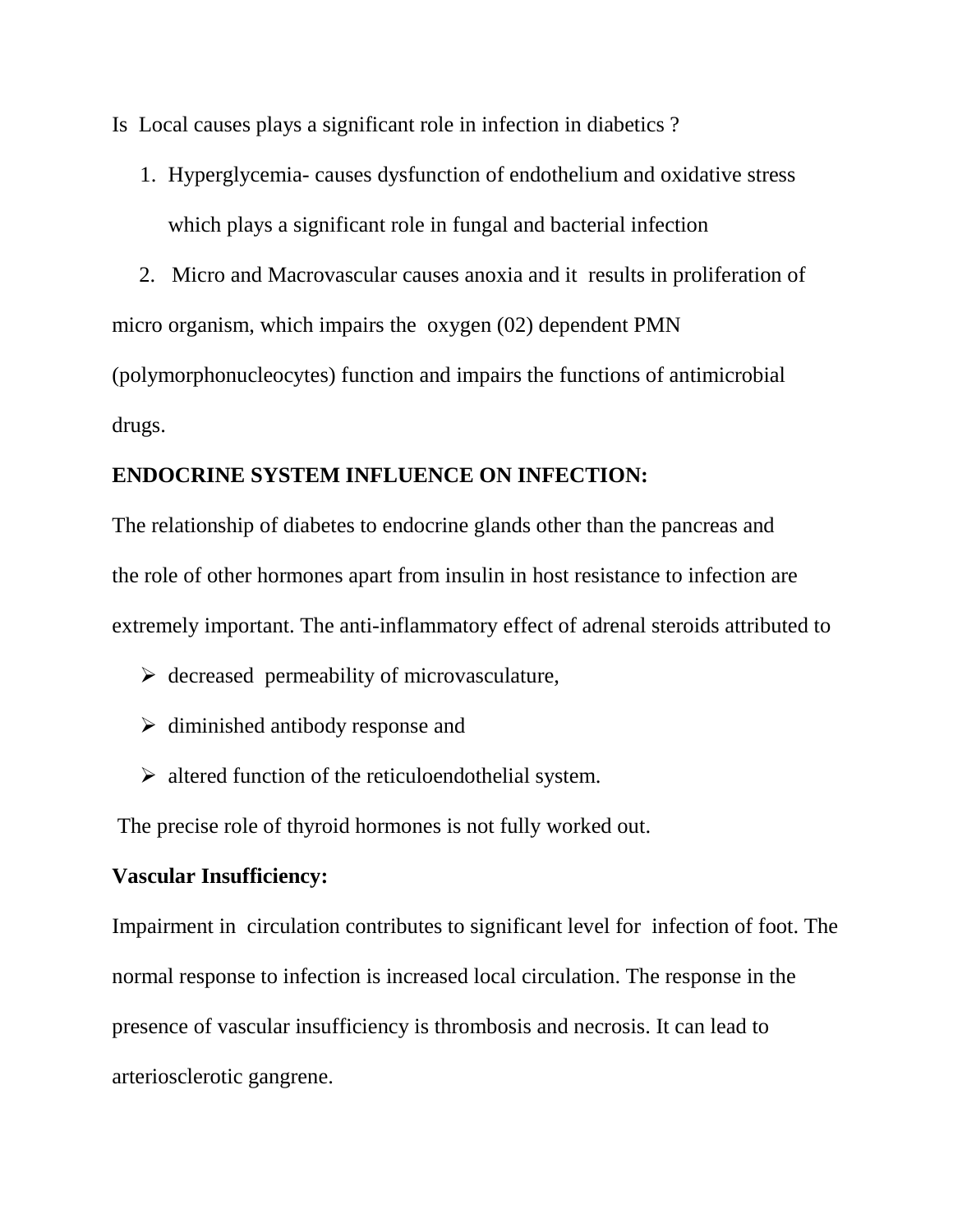## **Effect of Malnutrition:**

In diabetics, there is some degree of malnutrition at the cellular level due to metabolic effects. Perhaps the hepatic dysfunction with its consequent hypovitaminosis contributes for causation of pulmonary tuberculosis among diabetics. Depletion of liver glycogen content may play a role in increased intensity

# **INFECTIVE COMPLICATIONS OF DIABETES MELLITUS:**

*Urinary tract infections:* Urinary tract infections in diabetics include

- $\triangleright$  Aymptomatic bacteriuria,
- $\triangleright$  pyelonephritis,
- $\triangleright$  cystitis.
- $\triangleright$  Less common infections are perinephric abscess, renal papillary necrosis secondary to infection, renal tuberculosis and emphysematous pyelonephritis.
- *Skin Infections:* Diabetics are more prone to skin infection, particularly those caused by staphylococcus aureus are common in poorly controlled diabetics. These are probably due to number of factors including
	- $\checkmark$  peripheral neuropathy and
	- $\checkmark$  peripheral vascular disease.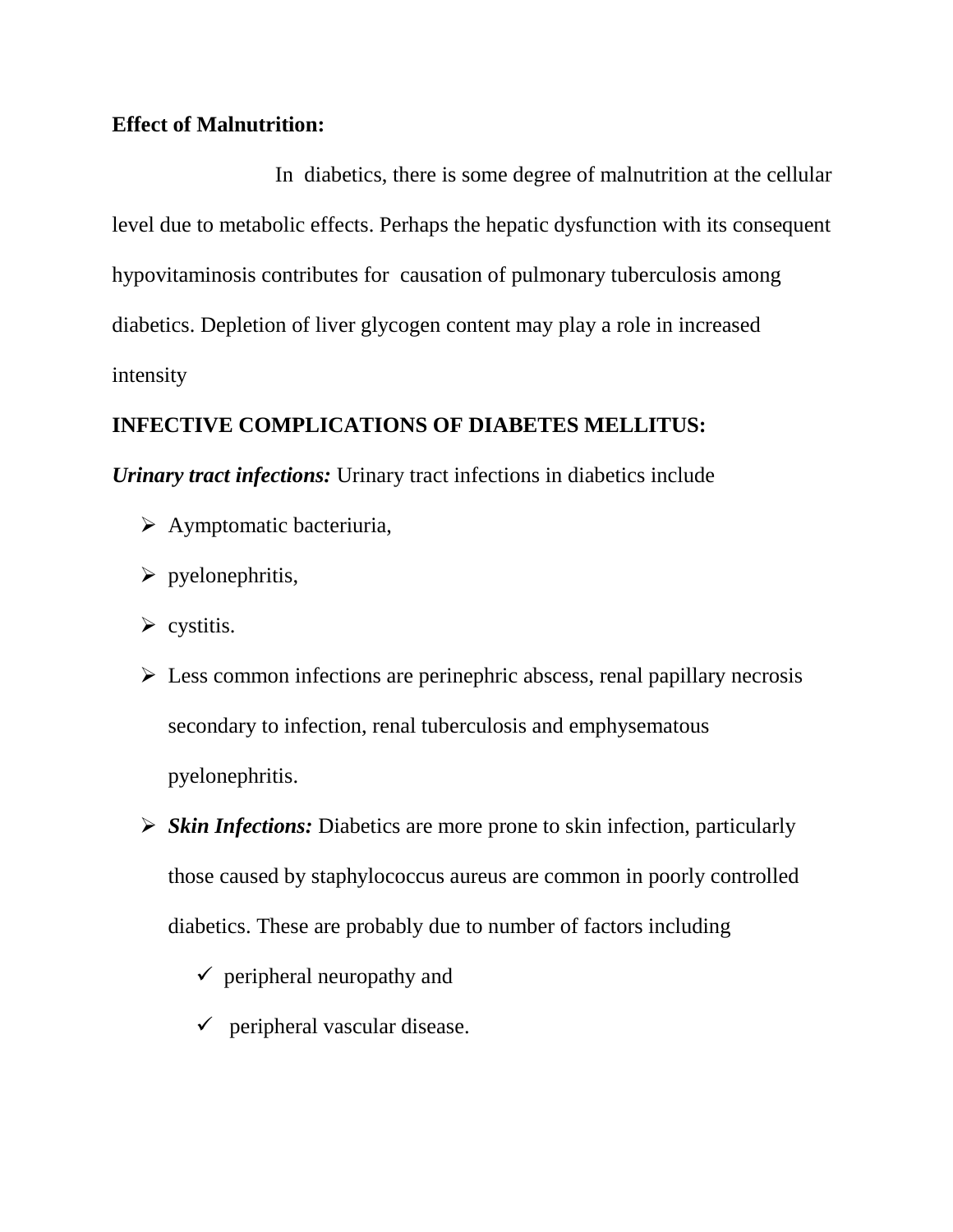# *Other Infections:*

- Osteomyelitis
- ❖ Periodontal infection
- ❖ Postoperative infection
- **❖** Bacterial pneumonia
- **❖** Septicemia

Infections peculiar in diabetes are:

- **❖** Mucormycosis
- Malignant otitis externa
- Emphysematous cholecystitis
- $\triangleleft$  Necrotizing cellulitis and fascitis

# **Management of Diabetes :**

 $\triangle$  For the control of diabetes when it is associated with pulmonary

tuberculosis, *insulin* is the main stay of treatment.Nowadays DNA

recombinant technology is used for the production of insulin.

Insulin preparations available:

Ultra short :

Lispro

Insulin aspart

Short acting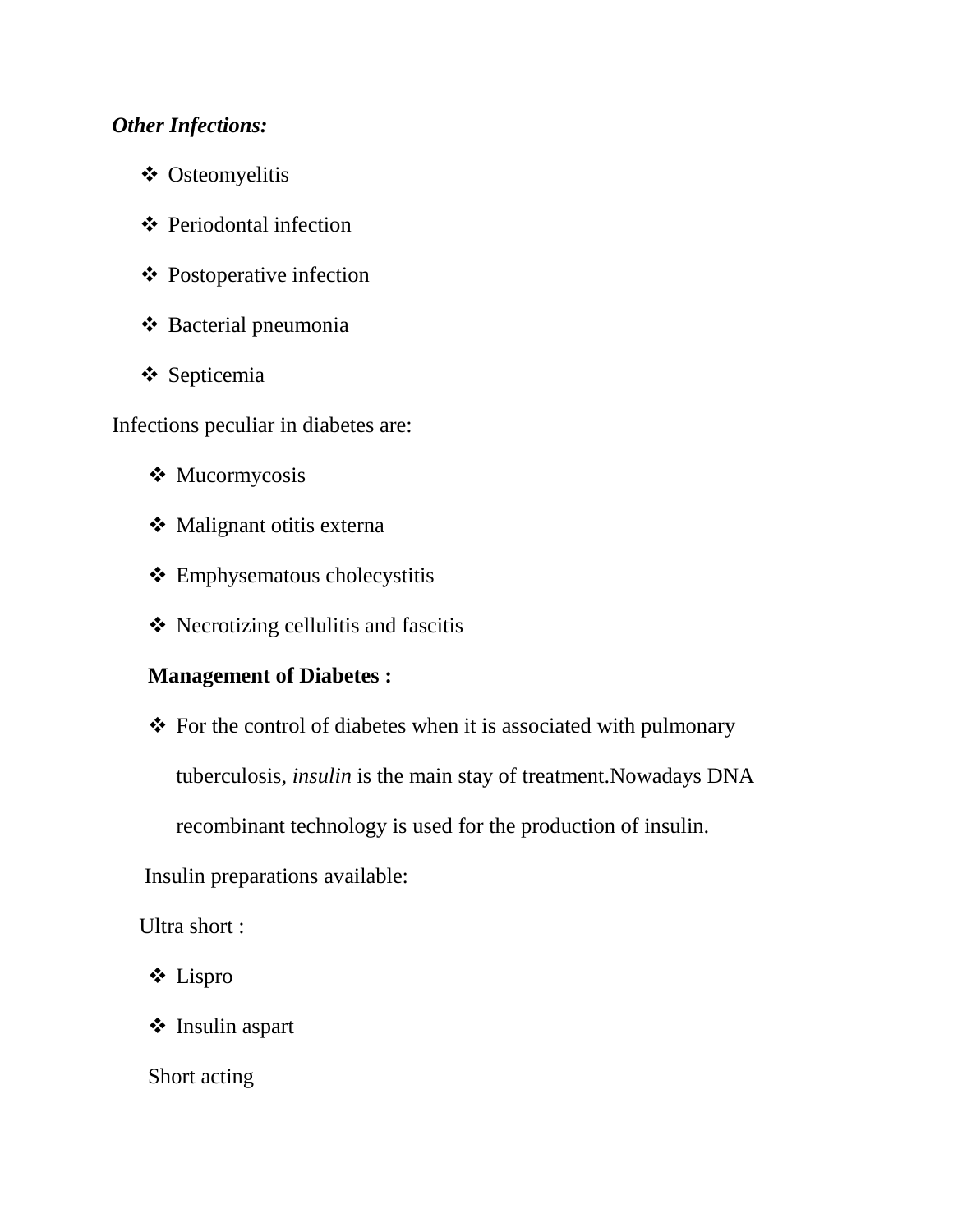# **❖** Regular

Intermediate acting

**❖ NPH** 

Lente

Long acting

Ultra lente

**❖** Glargine

## **Combinations**

- $\div$  70/30 70% NPH, 30% regular
- $\div$  50/50 50% NPH, 50% regular

# **Insulin Regimens :**

• In all regimens, intermediate or long acting insulins (NPH, Lente, Ultralente) supply basal insulin, whereas regular, insulin aspart or lispro provides prandial insulin.

One popularly used regimen consists of an intermediate acting insulin (NPH or lente) given as twice daily injections mixed with a short acting insulin before the morning and evening meal. Such regimens usually prescribe 2/3 of the total daily insulin dose in the morning (with about 2/3 given as intermediate acting and 1/3 as short acting) and 1/3 dose before the evening meal (with approximately one half given as intermediate acting and one half as short acting).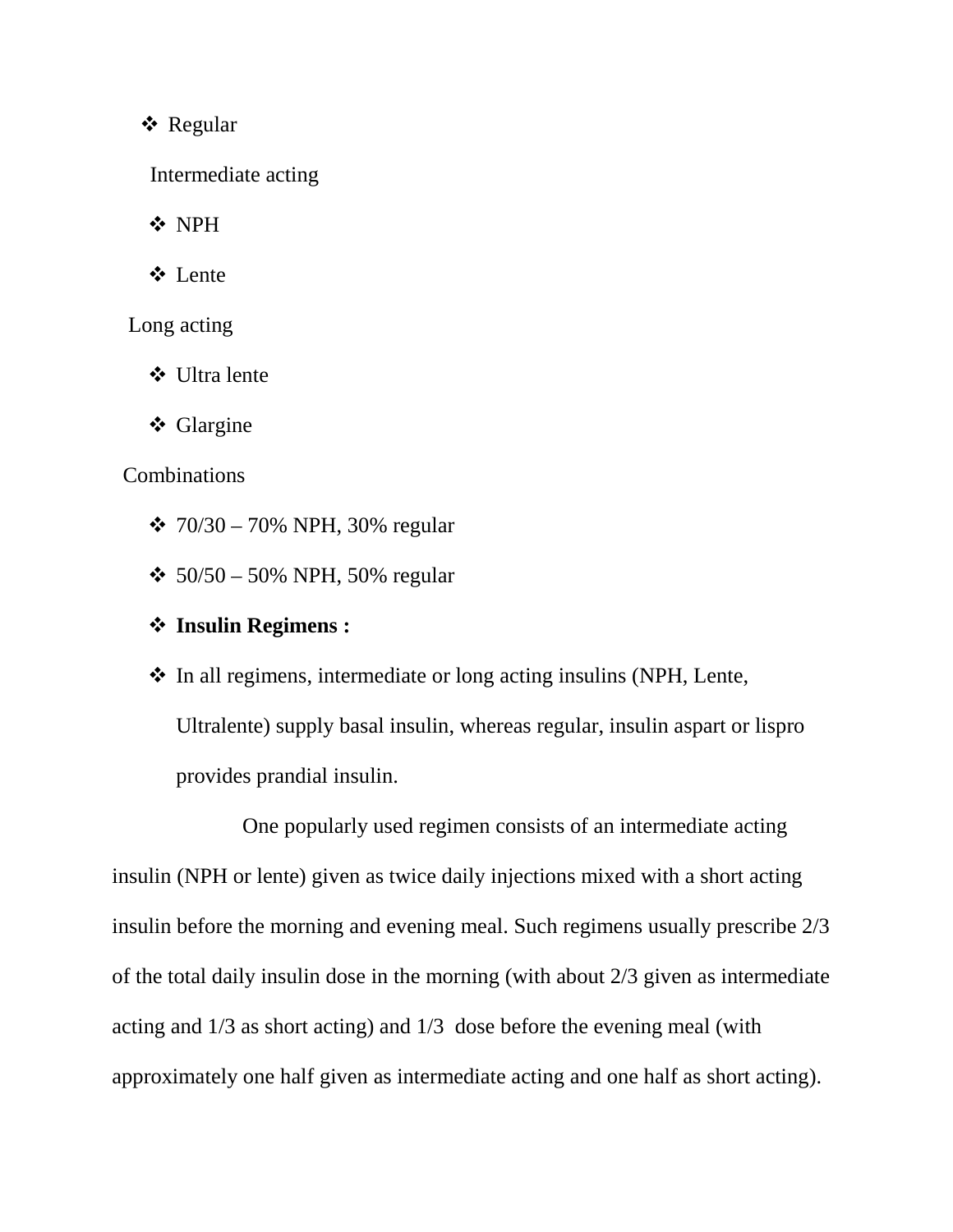## **Oral hypoglycemic agents in Type-II Diabetes**

1. *Insulin secretagogues*: Insulin secreatogogues act by insulin secretion. Mechanism of action is to act on ATP sensitive potassium channels in cells of pancreas. These drugs are efficient in individuals with type 2 diabetes mellitus of recent onset (< 5 years), who tends to be obese and have residual endogenous insulin production.

Example: Sulfonylureas

- Glibenclamide.
- Glimepride
- Glipizide
- Glyburide

Insulin secretagogues: Nonsulfonylurea-↑ Insulin secretion- Nateglinide, repaglinide,mitiglinid<sup>e</sup>

2. *Biguanides*: It cause reduction in glucose formation in the liver and it increases the peripheral need for blood glucose .

Example: Metformin

FPG and insulin levels are reduced by biguanides that improves the dyslipidemia (lipid profile),and had neutal effect on weight. Dose 500 – 3000 mg once or twice daily.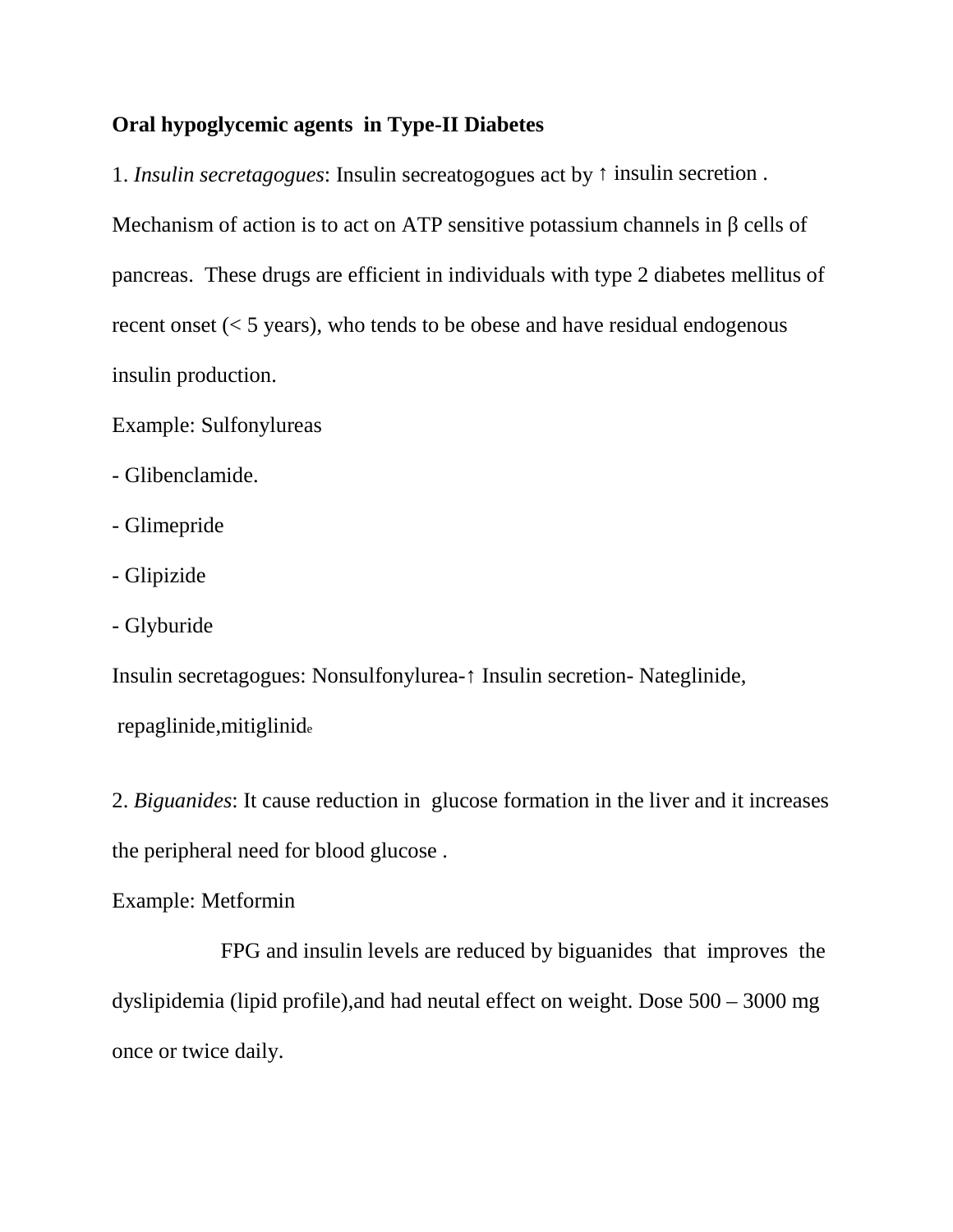2. *Alpha Glucosidase Inhibitors*: They reduce postprandial hyperglycemia by decreasing the rate of (absorption of glucose).

Example: Acarbose

Miglitol

Therapy should be initiated at a low dose (25 mg of Acarbose or Miglitol) with the evening meal and may be increased to a maximal dose over weeks to months. Adverse effects (diarrhoea, flatulence, abdominal ldistention) is due to increase in delivery of oligosaccharides to the large bowel.

4. Thiazolidinediones: It reduces insulin resistance and increases glucose utilisation

Example: Pioglitazone: 15 – 45 mg/day single daily dose

Rosiglitazone:  $2 - 8$  mg/day

5.Sodium-glucose2 inhibitors-acts by Urinary glucose excretion -examples Canagliflozin, dapagliflozin, empagliflozin

6.Dipeptidyl peptidase IV inhibitors-acts by Prolonging endogenousm GLP-1 action eg.Alogliptin,Anagliptin,Gemigliptin, linagliptin,saxagliptin, sitagliptin, teneligliptin, vildagliptin.

7.GLP-1 receptor agonists- acts by Insulin & glucagon, secretion, slows gastric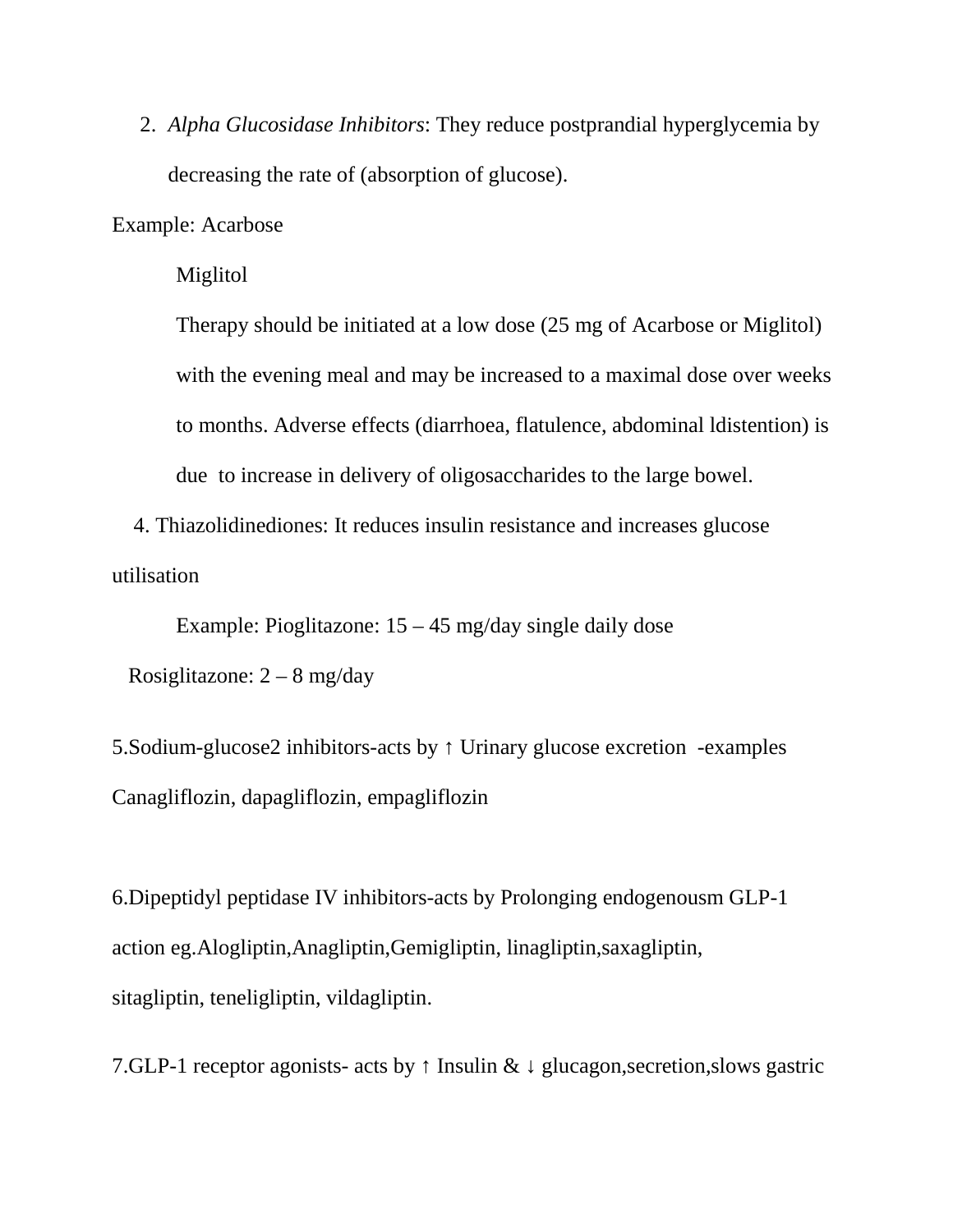emptying, satiety ex .Exenatide, liraglutide, dulaglutide

# **Insulintherapy in Type 2 diabetes**:

Insulin used as first line in therapy in type 2 diabetes, in following conditions

- $\triangleleft$  hospitalized / acutely ill patients
- $\triangleleft$  patients having loss of weight,
- Renal or Liver disease

Insulin is usually initiated in a single dose of intermediate or long acting insulin (0.3 – 0.4units/kg/day) given either before breakfast or just before bed time. Insulin can be used in combination with any of the oral agents in patients who fail to reach the glycemic target. The daily insulin dose required can become quite large  $(1 – 2 \text{ unit/kg/day})$  as endogenous insulin production falls and insulin resistance persists. Patients who require more than 1 unit/kg/day of intermediate acting insulin should be considered for combination therapy (Metformin or Thiazolidinedione) can reduce insulin requirement in patients with type 2 diabetes.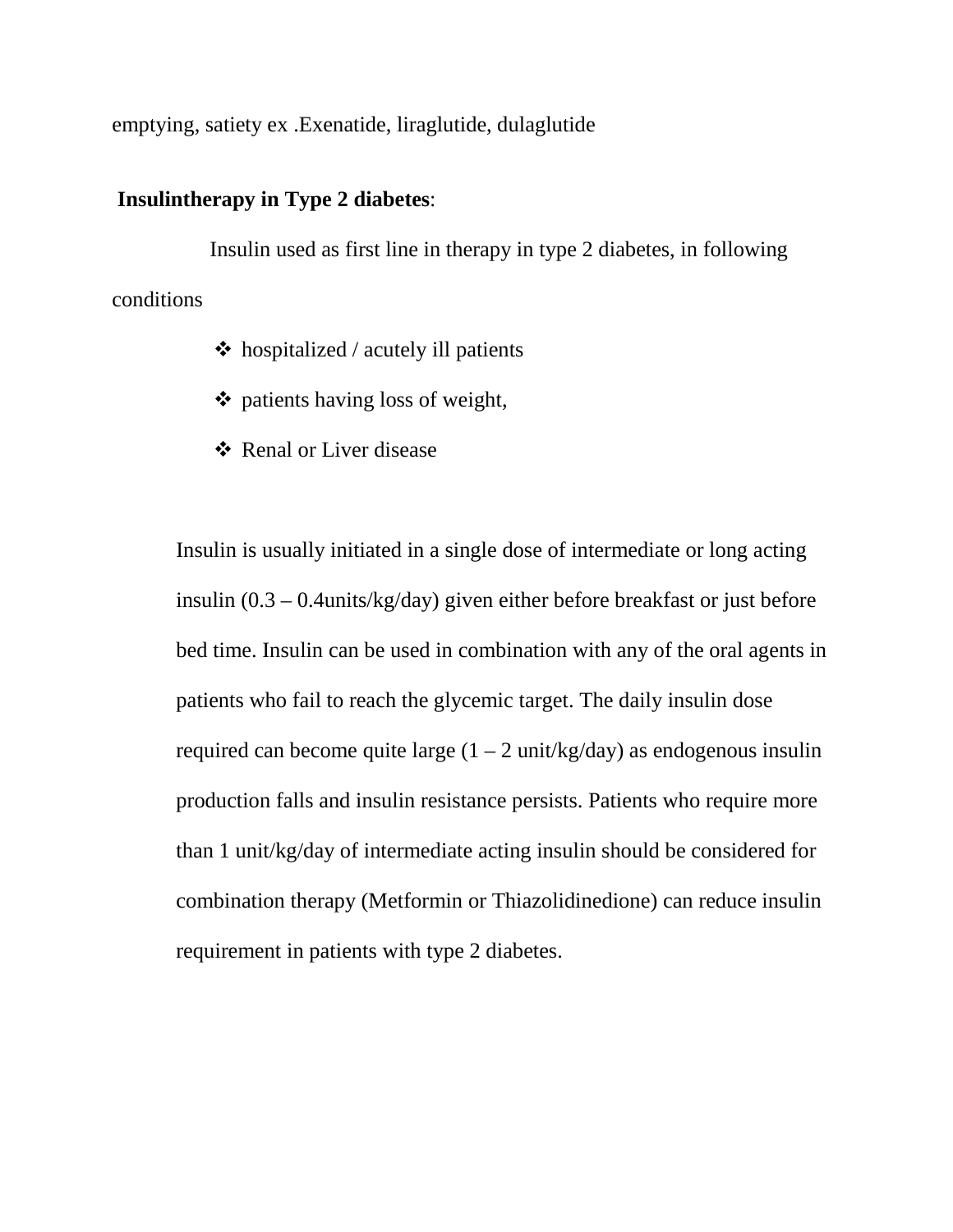#### **HISTORICAL BACKGROUND OF PULMONARY TUBERULOSIS**

Tuberculosis has been in existence through the ages. There is evidence to show that it was prevalent even in the prehistoric times in the neolithic and Paleolithic era. Sushrutha describe the disease and had found that it was difficult to treat and his treatment was based mainly on hygiene and diet.

Various names had been given to the disease, the most notable was, Pthisis by Hippocrates. Laennaec described it as tubercle, from which the present day term of tuberculosis is derived. Rudolf Virchow first described the development of caseation in tuberculous tissue.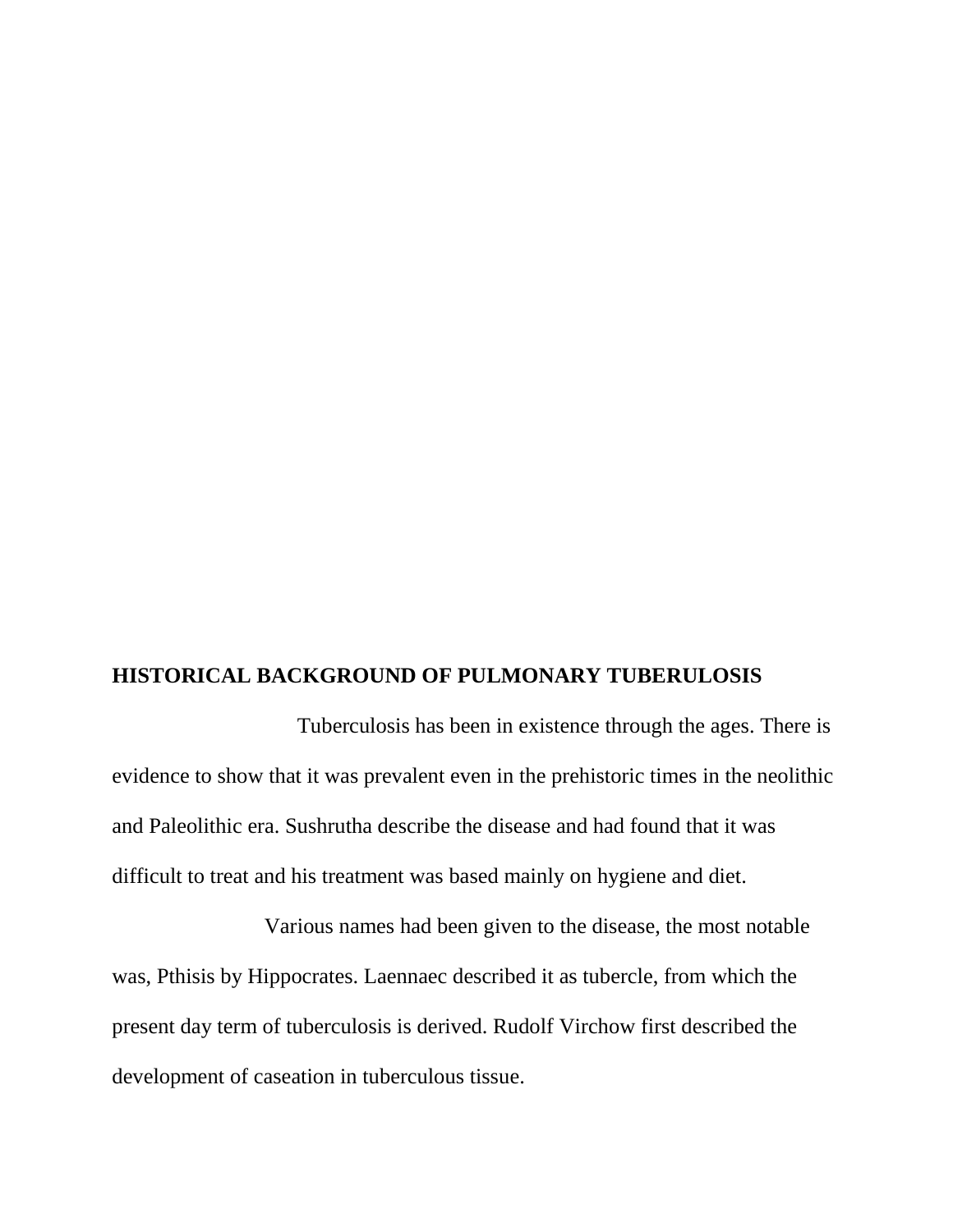The concept that tuberculosis is infectious was first proved by Villemin and Koch in the 19th century and was followed by the discovery of the tubercle bacilli in 1882 by Robert Koch. Flugge in 1887 demonstrated that the main channel of infection was by inhalation of the bacilli.

With the discovery of X-ray by Roentgen in 1895, radiological examination became a valuable diagnostic tool. The first significant step in the treatment of the disease was the sanitorium therapy suggested by George Bodington. BCG vaccination was introduced as a preventive measure in 1921.

The first specific drug to combat tuberculosis was streptomycin discovered in 1944 by Waksman. This was followed by PAS, INH and other drugs.

The conquest of tuberculosis will be one of the greatest steps forward for the attainment of our goal of positive health. The conquest of tuberculosis will be one of the greatest steps forward for the attainment of our goal of positive health.

# **Pathology :**

Diabetes mellitus, when associated with pulmonary tuberculosis shows special features of large confluent, sometimes transient infiltrations which tend to liquify

extensively.

Experimentally, it has been suggested that dogs lose their natural resistance to tuberculosis after pancreatectomy. Similarly, the natural resistance of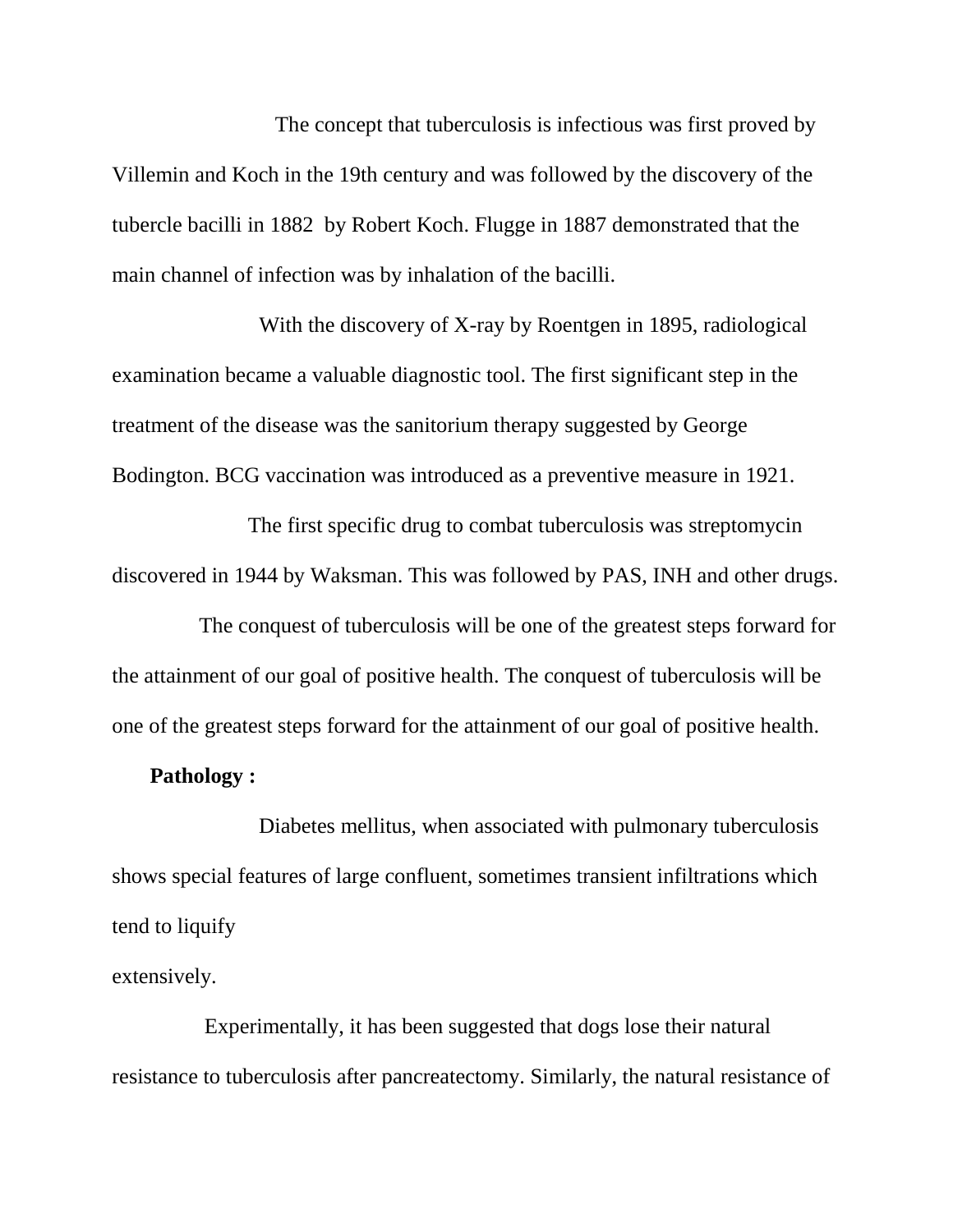the albino rat is lowered by induced hyperglycemia, the tubercles being more confluent, more widespread and richer in rats infected with tubercle bacilli than among controls.

The morphology of lungs in patients with TB and DM showed that the combined affection is characterized by aprogressive course of tuberculosis with involvement of bronchi. Specific features of tissue reactions pertinent to this combined pathology comprises of defective defence mechanisms,generalized affection of pulmonary vessels, intensive fibre formation and disorganization of the forming connective tissue.

Decreased production of interferon by  $CD4 + T$  cells plays an important role in increased susceptibility to infection among diabetics. Tuberculous patients had low Interferon at diagnosis irrespective of their diabetic status<sup>16</sup>.

Among diabetic patients, IFN- was found to be more lower in uncontrolled diabetics than in controlled diabetics. After 6 months of treatment for diabetes , IFN- will becomes normal only in those individuals, who had good glycemic control.

There was higher incidence of sputum positivity and higher incidence of lung involvement, particularly cavitations in comparison with other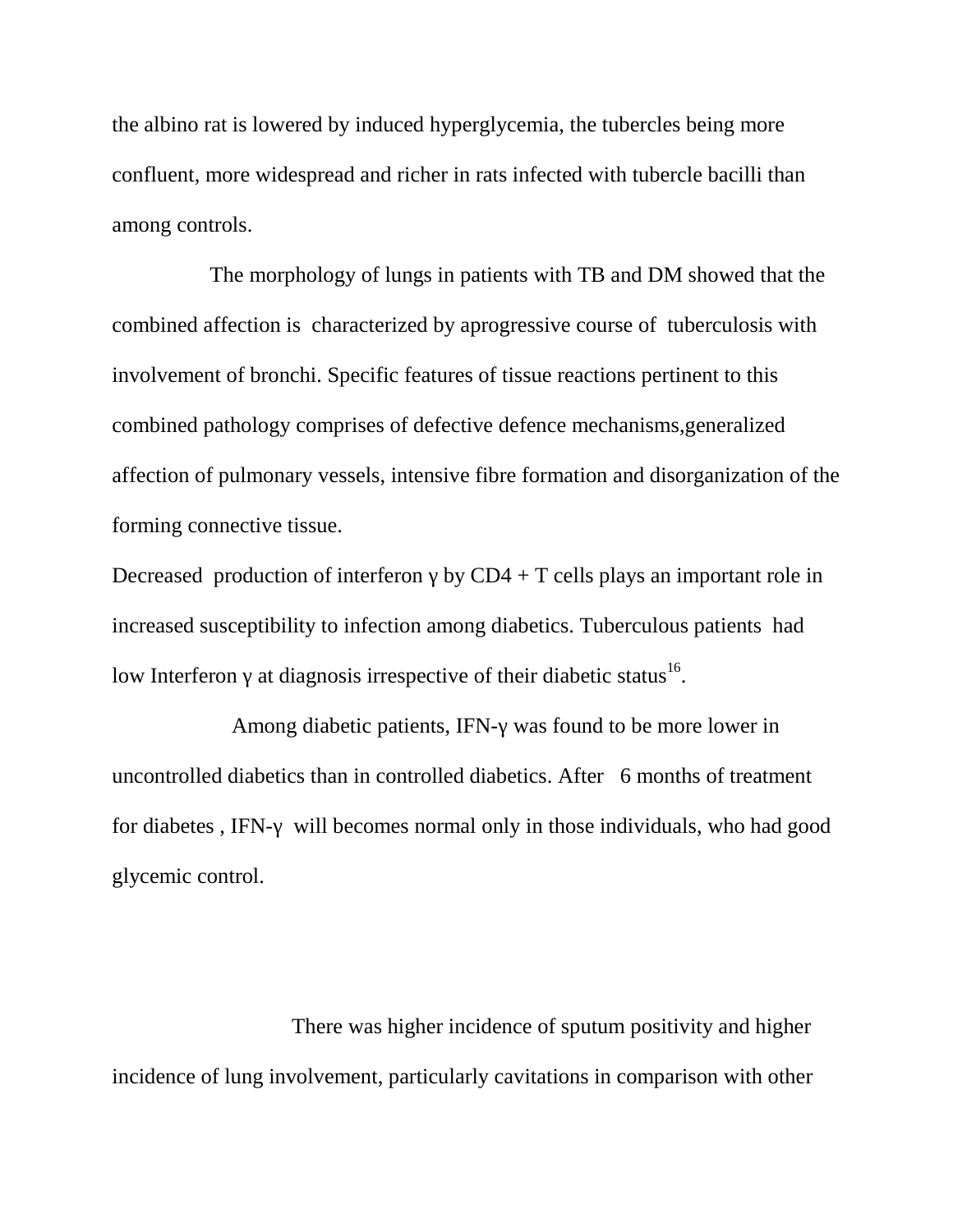lung changes. Early studies shows that lower lobe involvement is higer among diabetics but recent studies shows that similar pattern of lung involvement among diabetics and non-diabetics

Pulmonary Alveolar macrophages (PAM) along with lymphocytes plays a major role in elimination of mycobacterial infections. Hypodense PAM (less than 1030 gm/ml) fraction is less in diabetic pulmonary tuberculosis than in pulmonary tuberculosis alone. PAM in tuberculous patients who are associated with diabetes mellitus seems to be less activated, and its contributes for the development of mycobacterial infections.

# *Factors responsible for increased susceptibility to tuberculosis in diabetics are as follows:*

1. Impairment in the function of Neutrophils.

2. Interleukin1 and TNF synthesis is reduced more among the Uncontrolled diabetic patients.

3.Lung capacity, total diffusion capacity and elastic recoil effect of lungs is decreased due to thickening of alveolar epithelium and basal lamina.

4. Diabetic autonomic neuropathy leads to reduced bronchial dilation and reactivity.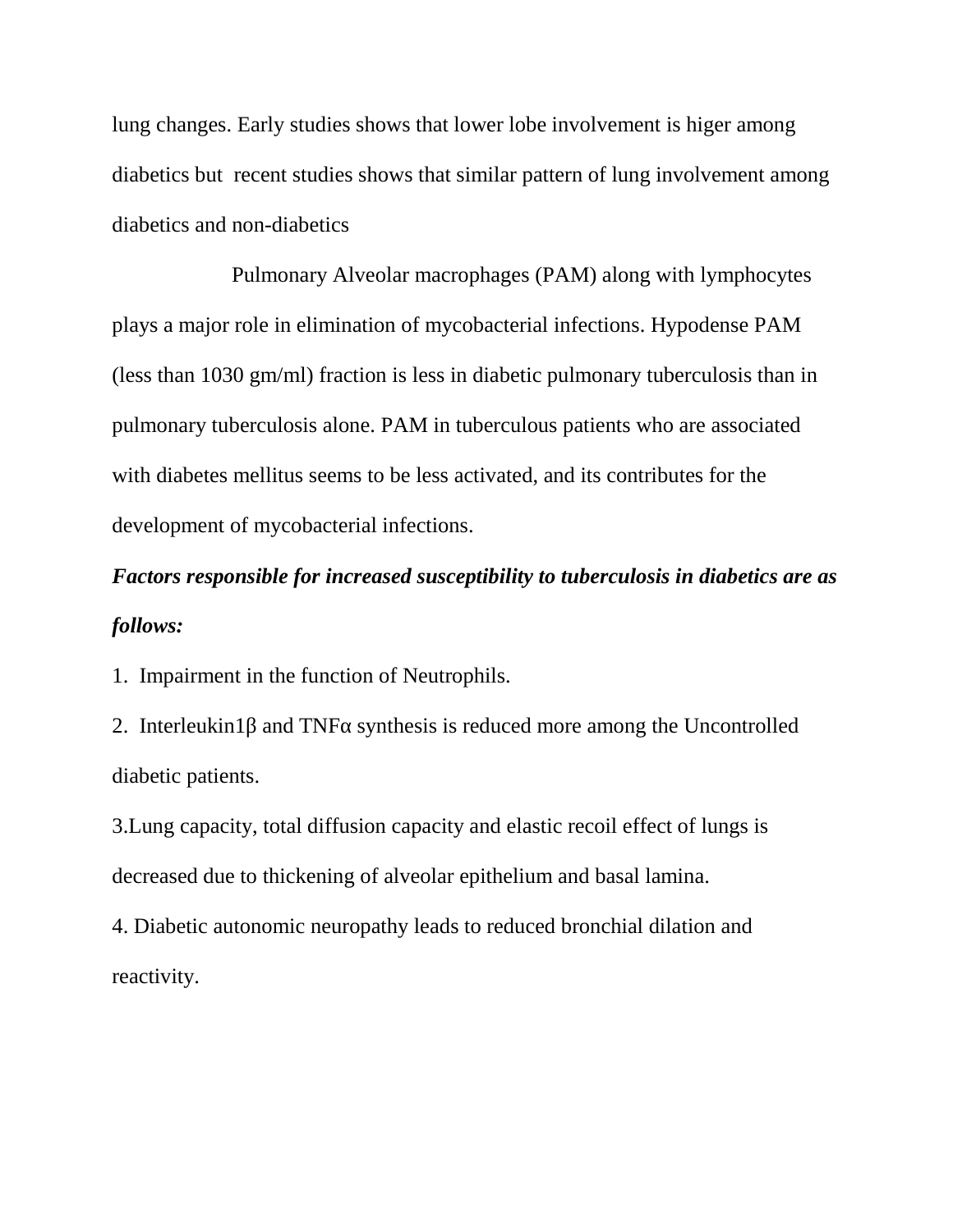Relapse rate is more common with resistant strains among diabetics and has a worse prognosis inspite of similar bacteriological conversion rate among diabetics and non diabetics.

As patients with poor glycemic control are more prone to develop tuberculosis, patients affected with TB also have a higher prevalence of diabetes mellitus with prevalence rate ranging between  $(1.8 - 40\%)$  in various studies.

# *Probable factors for prevalence of diabetes mellitus in tuberculosis are:*

- ❖ Reciprocal worsening of disease by each other.
- ❖ Malnourishment and low Body Mass Index.
- Pancreatic tuberculosis (rarely).
- Stress induced diabetes mellitus as a result of tuberculosis.
- Adrenal gland, pituitary- hyperactivity.
- Deficiency of vitamin D

In a study on 927 cases of culture positive tuberculosis, diabetes mellitus was detected in 12.4 percent of individuals. As shown in the above study the symptoms of TB are not altered by diabetes. It does not change the drug response or resistance or distributive pattern of the lesion in the lung.

Lower lung involvement is significantly high among individuals above 40 years and in female sex. In Tuberculous diabetic patients cavity, opacity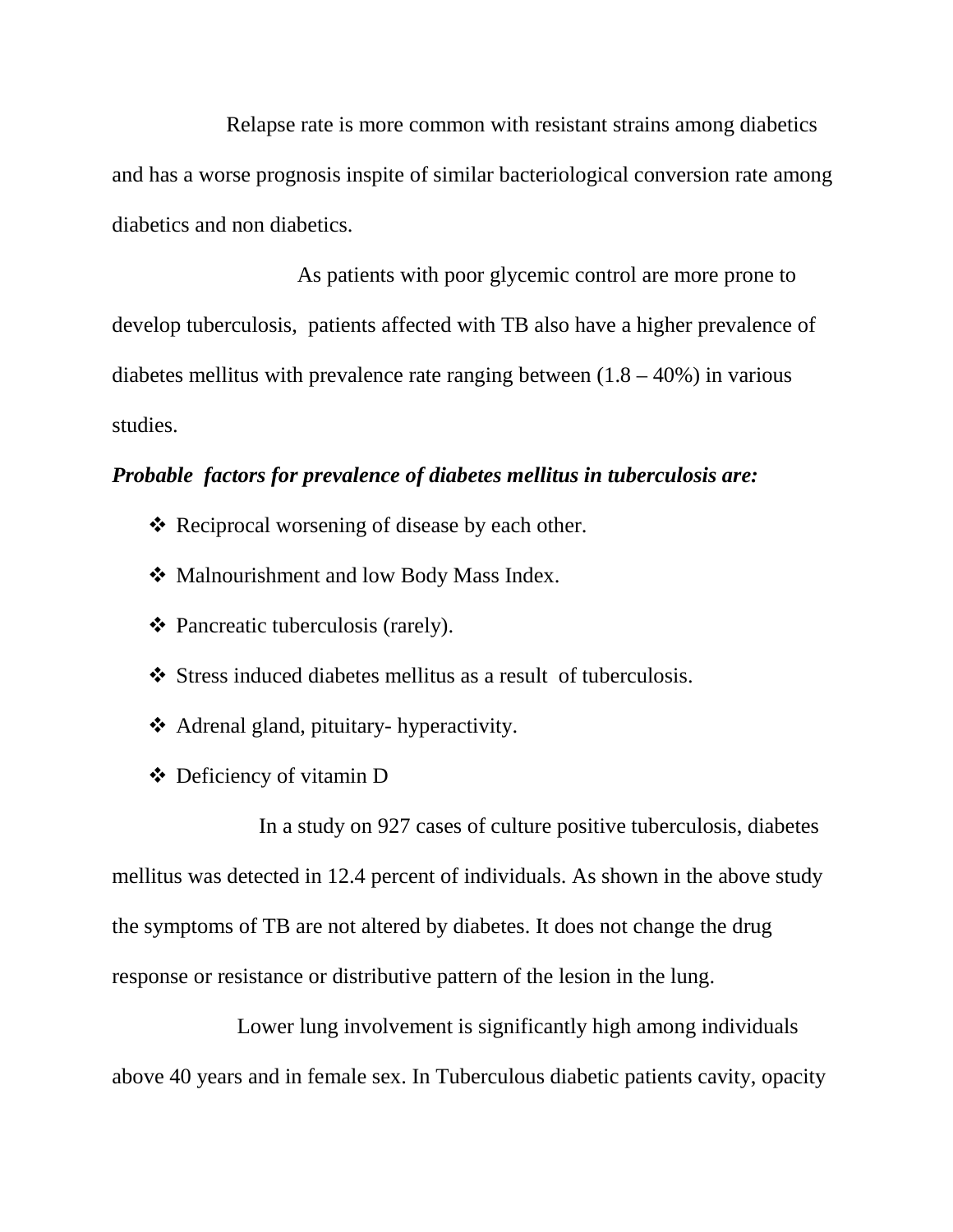and involvement of pleura were higher in comparison with reticulonodular pattern. Type 1 diabetics are more prone for cavitating lesions than type 2 diabetic patients (DM 1> 2). Inspite of higher bacterial population in cavitary lesions less smear positivity is seen among diabetic patients which can be due to weakness of muscles caused by poor glycemic control and weak expectoration. Increased incidence of lower lobe involvement may be due to (1) Increased incidence of primary tuberculosis or impairment in the immunological status, (2 ) increased oxygen pressure in lower lobe alveoli. MDR tuberculosis is more common in diabetics than in non-diabetics.(MDR-Diabetics>Non diabetics)

#### .**Reactivation of the primary or post primary lesion :**

In a patients life reactivation can occur at any point of time. Reactivation of lesion which was acquired many years previously is the major cause of post primary pulmonary tuberculosis among adult men/women. Immunosuppression at any point of time in his/her life can result in post primary PTB.

#### **Steroid and other Immunosuppressant drugs :**

Reactivation of TB may occur in patients who has been receiving corticosteroids or other immunosuppressant drugs for treatment of disease or for the suppression of transplant rejection.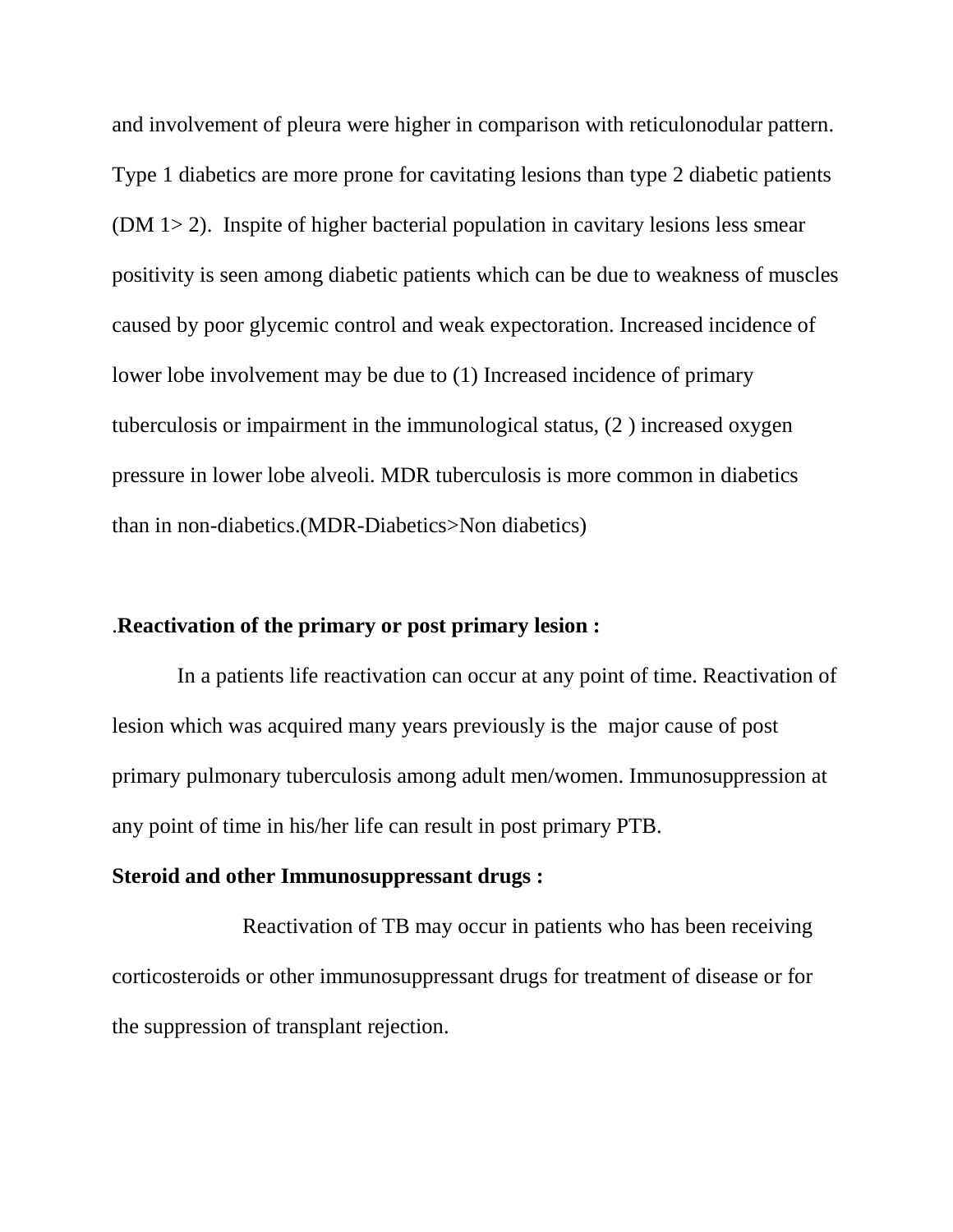Immunodeficiency states like acquired immune deficiency syndrome (AIDS), Hodgkin's disease, leukemia & lymphoma increase the susceptibility to reactivation.

Smear positivity and predisposition to tuberculosis is more among diabetics.

## **Incidence ofTube rculosis**

Diabetics are 5-10 times more prone for infection with TB which is usually asymptomatic and diagnosed late and is commonly because of reactivation of latent infection.

# *Reasons for incidence of tuberculosis is more common in diabetes?*

Probable reasons are:

- $\triangle$  Hyperglycemia favours the growth, viability and propagation of tuberculosis bacilli.
- Decreased opsonic index.
- Pituitary or adrenocortical hyperactivity.
- $\triangleleft$  Hypovitaminosis A and C.
- . Impaired phagocytosis.
- Decreased neutralising antibody in bronchial secretions.
- Decreased resistance -due to vascular damage to lung tissue.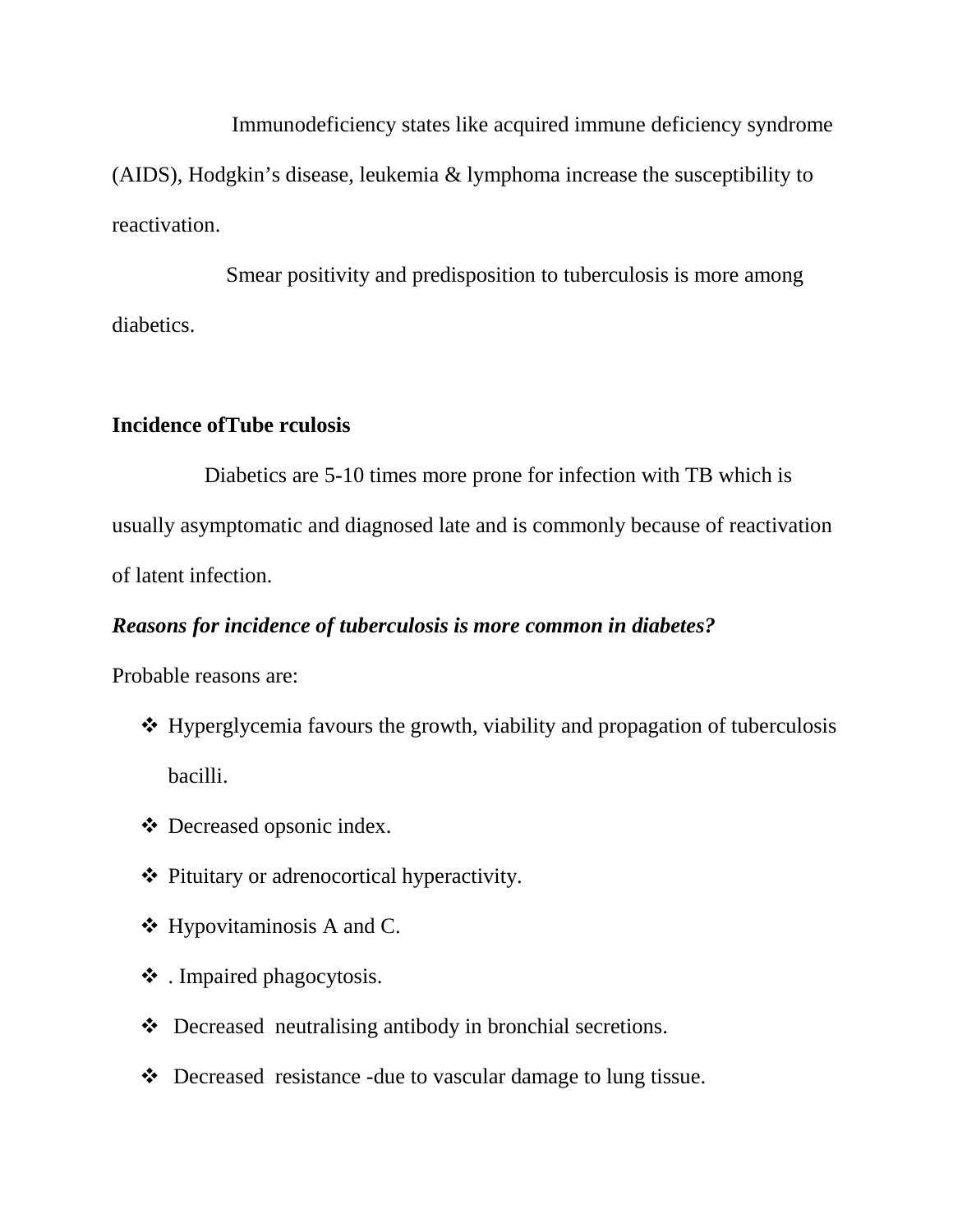#### **Pecularities of Tuberculosis in DM**

Unique features of TB in diabetics:

- \* Relative absence of symptoms and diagnosed at late stage.
- Cavitary lesions with caseation are more in number.
- ❖ Minimal involvement of pleura.
- ❖ Have increased hemoptysis.
- Decreased incidence of extra pulmonary and endobronchial tuberculosis.
- $\triangleleft$  Higher smear positivity.

In a study done on 2434 cases of pulmonary

tuberculosis, it showed that 62.8% were males and 37.2% were females and 39.7% were in age group 45 years and above. There were 138 cases of diabetes, 100 were males and 38 were females.

Prevalence in males was 6.4% and in females 4.3%.

Most of the diabetic cases were in the age of 45 years and above (82.6%) .

In 4349 cases of diabetes studied between 1967 and 1974,

179 cases were found to have pulmonary tuberculosis. 135 cases were males and 44 were females. Maximum cases occurred in age groups of 50-60 years25.

Research Committee of the Tuberculosis Association of India conducted a study in 7 centers in India. It consisted of 935 pulmonary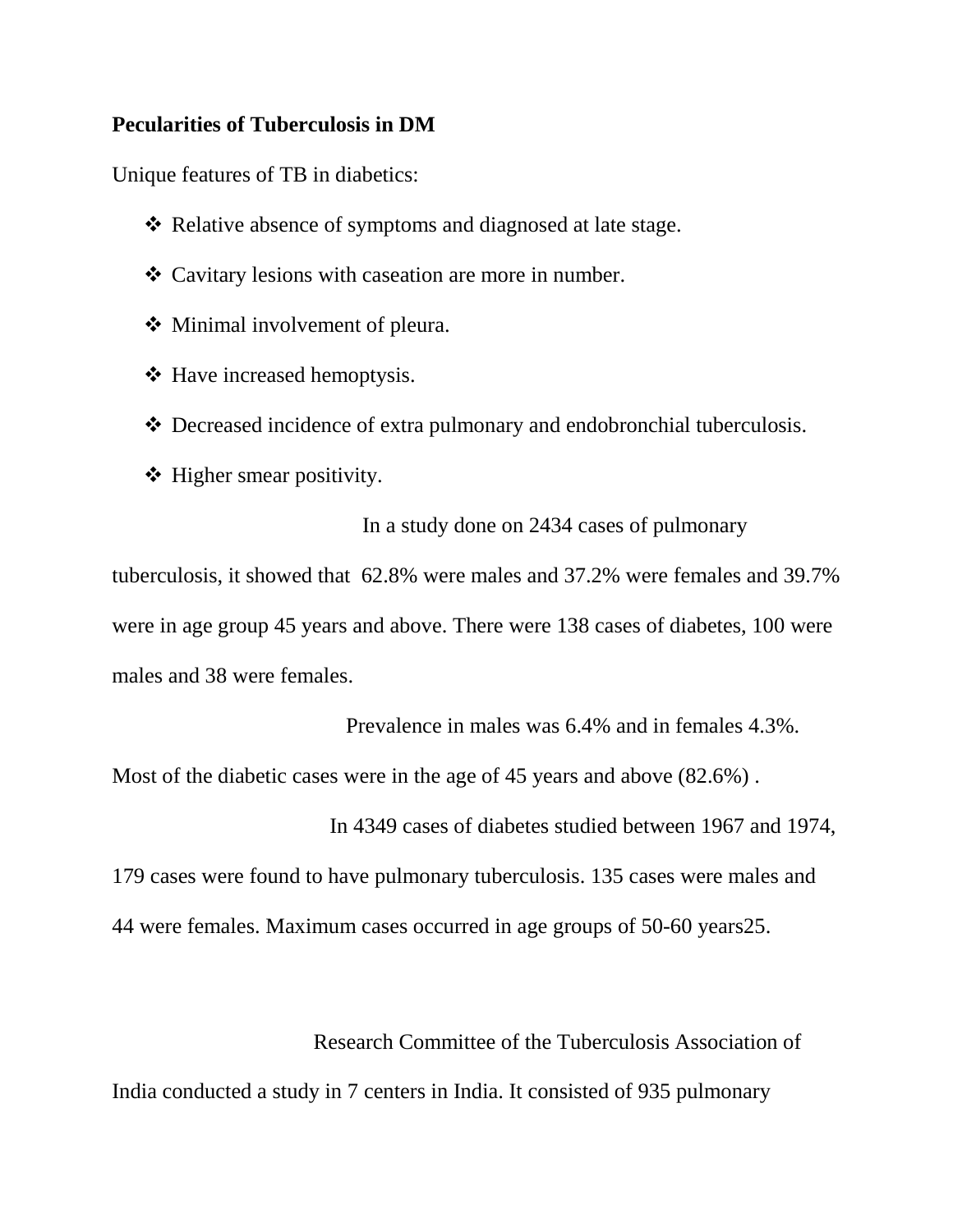tuberculosis patients and 9.7% had diabetes. Of the 602 patients in the age group less than 40 years, 29 had diabetes mellitus (4.8%). Of the 333 patients belonging to greater than 40 years, 62 had diabetes mellitus (18.6%). The overall rate was males 10% against 8.7% in females .

### **Clinical Manifestations :**

Tuberculosis supervening on patients having preexisting diabetes often is devoid of the early warning signs and symptoms. The patient may attribute to malaise, loss of appetite and weight loss to an exacerabation of his diabetic state. The patient usually attributes "cough with expectoration and fever" to frequent respiratory tract infection he is prone to develop. Eventually, the patients with diabetes attributes these alterations to improper control of diabetes mellitus and the onset of tuberculosis is masked long enough untill the disease to get established & the florid signs and symptoms become manifest. Similarly tuberculosis patients attribute their worsening of their conditions to tuberculosis and hence they fail to suspect diabetes mellitus.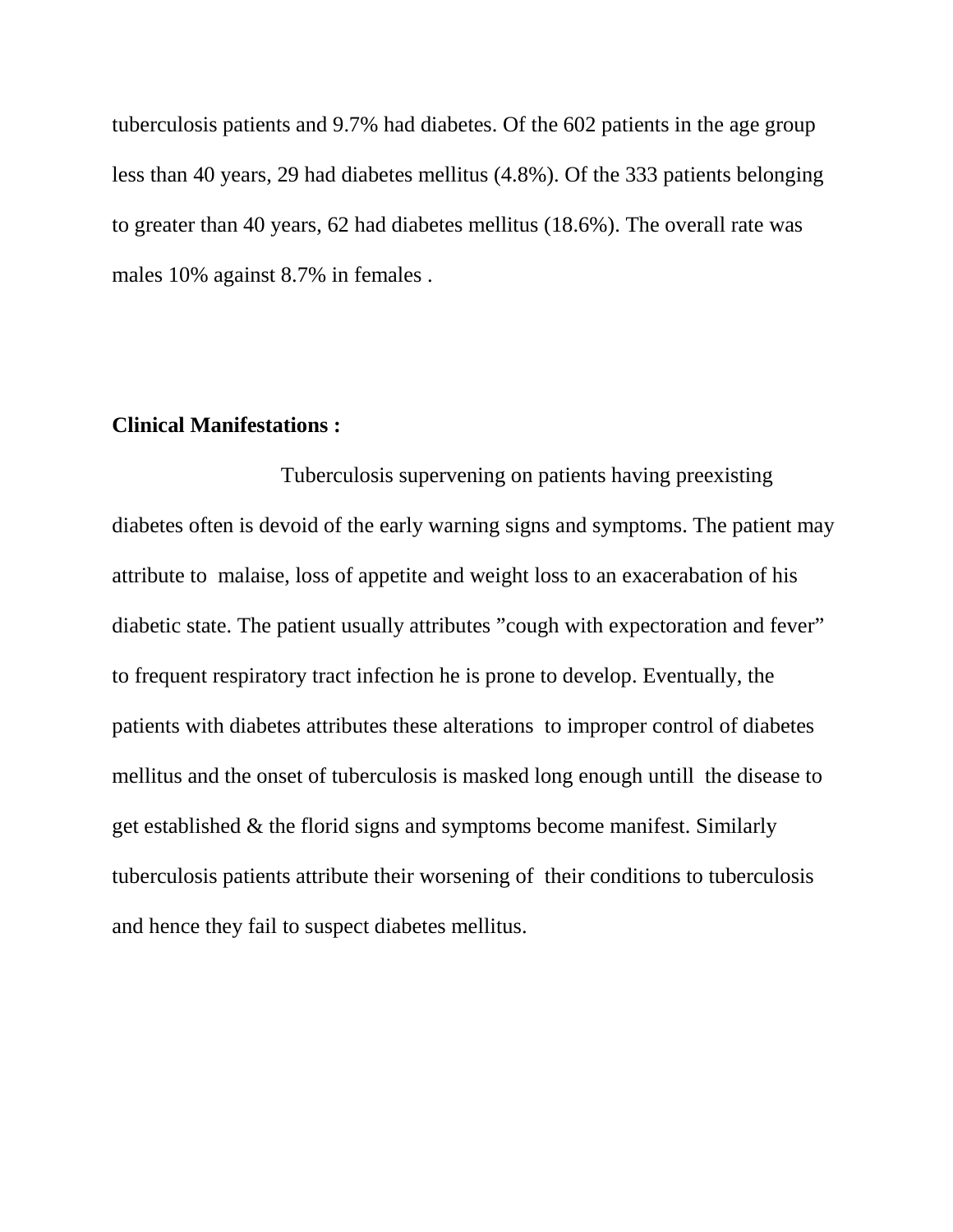Tuberculosis should be suspected in patients with diabetes who has fever, weight loss, generalised fatiguability that cannot be fully explained by poor diabetic control alone.

Tuberculosis can involve any organ system, but most common organ for primary lesion is lung and it is the principle organ involved. Symptoms may be absent during the early phase of development of lesion as well as in advanced disease. Appearance of symptoms depends not only on the extent of the disease, but primarily on the

- $\triangle$  host-parasite relationship,
- $\triangle$  the state of natural resistance
- $\triangle$  the number and virulence of the infective organism

General or constitutional symptoms occurs due to release of products from the diseased foci into the bloodstream and include lassitude, loss of appetite and weight, anaemia, sweating, tachycardia, pyrexia, digestive disturbances. The other common symptoms of tuberculosis include cough, hemoptysis, chest pain and dyspnoea.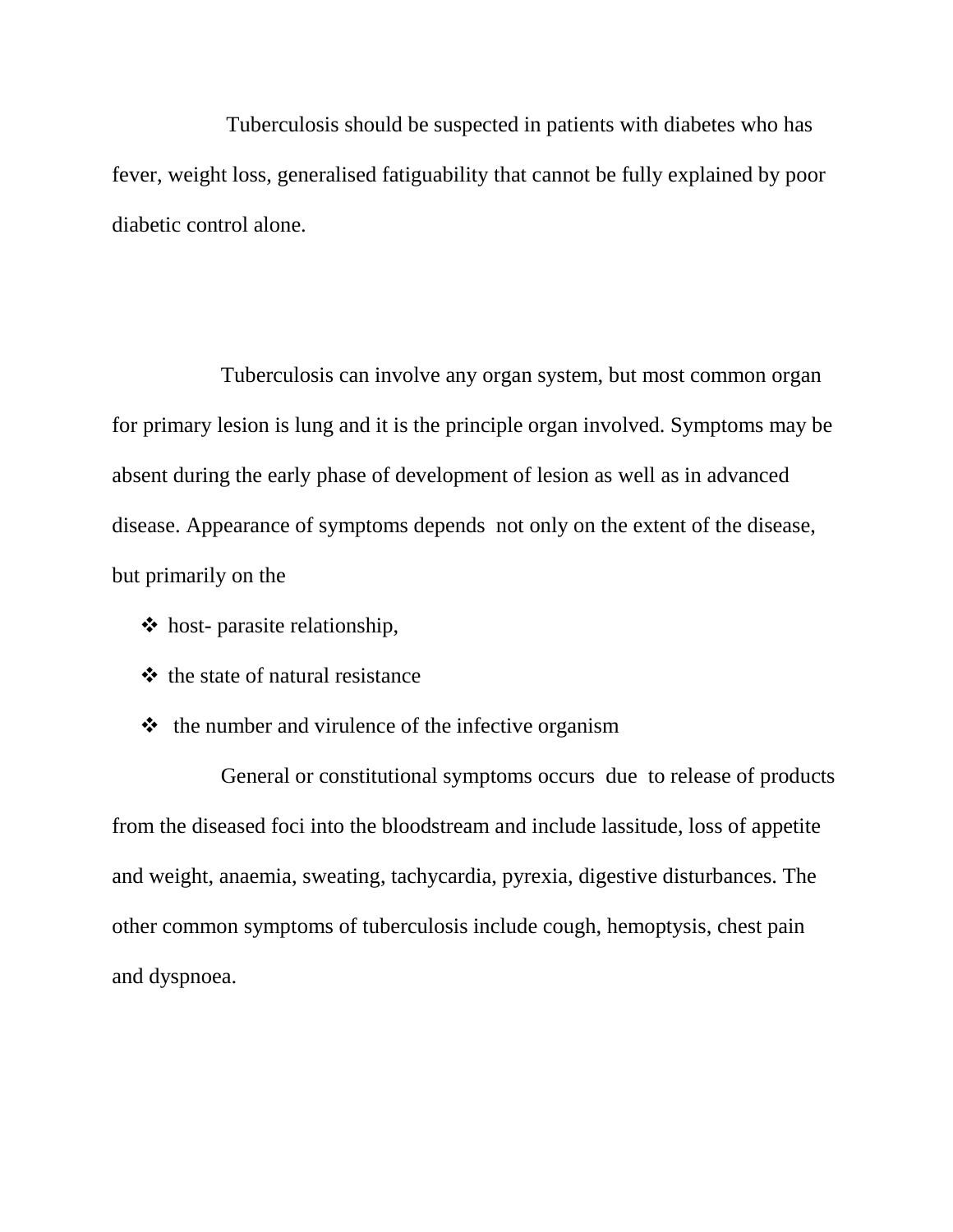*Common presentation of pulmonary tuberculosis:*

- Symptoms free and radiologically diagnosed.
- $\triangle$  Productive or non productive cough.
- Generalised fatiguability.
- Loss of weight.
- Repeated attacks of URI.
- Tuberculous pneumonia.
- **❖** Hemoptysis

# **Duration of Diabetes :**

The time gap between diagnosis of diabetes and the onset of symptoms of pulmonary tuberculosis was found to range from several months to 16 years with a mean interval of 7 years. One other study also noted similar relation between diabetes and onset of pulmonary tuberculosis.

In 26.7% cases, tuberculosis is diagnosed before DM , in 46.7% cases after diabetes mellitus and in 18.6% at the same time. Younger individuals with less BMI, uncontrolled type 1 diabetes are prone to develop TB.

However, some studies didn't show any relationship between onset of pulmonary TB and duration of diabetes.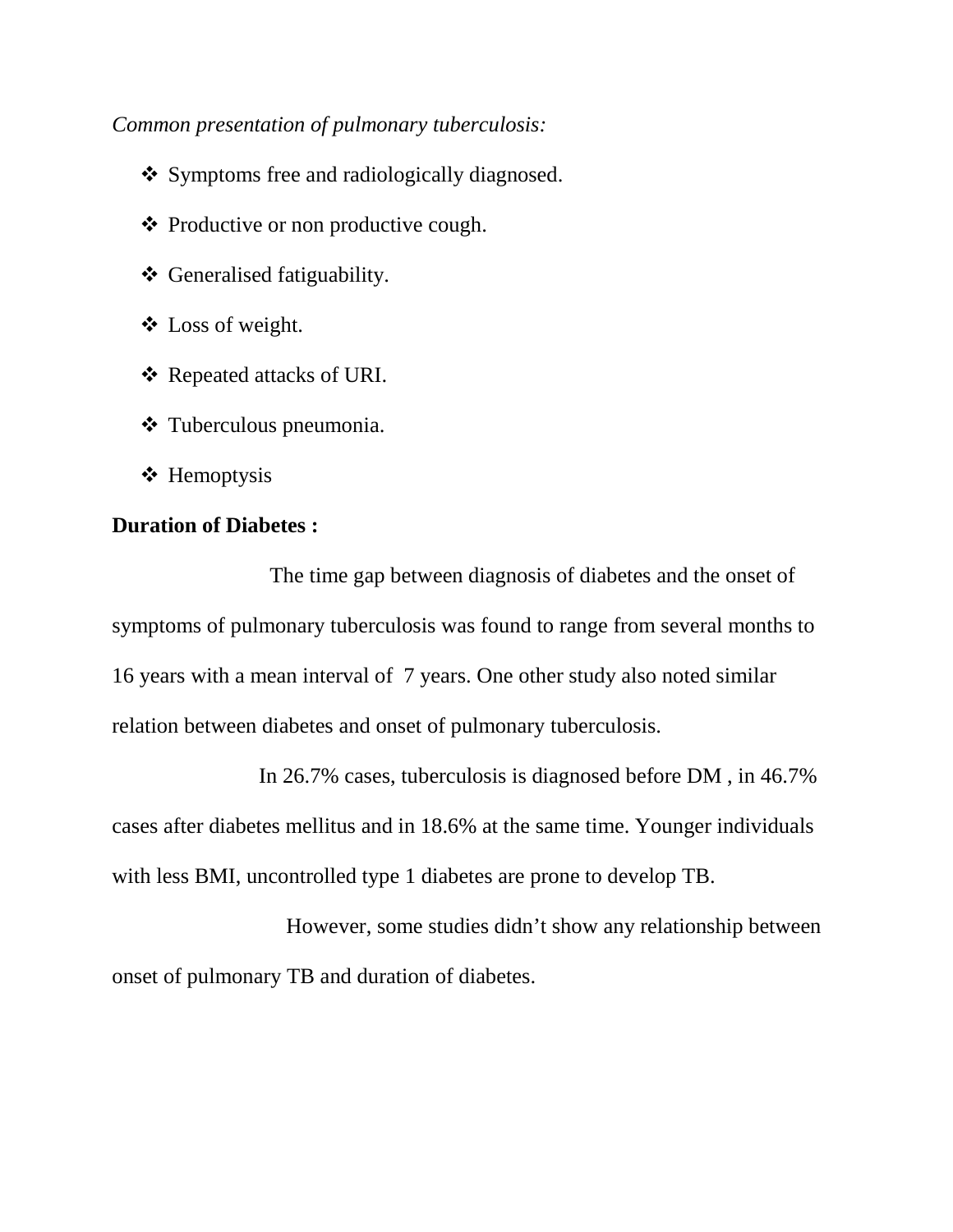# **Cigarette Smoking :**

In Tuberculous patients of age more than 40 years, there are increased number of smokers than non-smokers.

#### **Clubbing and Pulmonary Tuberculosis**

The prevalence of clubbing in pulmonary tuberculosis, as reported by various studies varied from less than 1% to 90%..Finger clubbing was shown to accompany with extensive- pulmonary damages evidenced by larger cavities on the chest X-ray and had more chance of hemoptysis. Gross clubbing only occurs in patient with long standing tuberculosis24.

The individuals having finger clubbing are undernourished compared with the individuals not having. It is due to the severity of infection resulting in protein catabolism.. Immunodeficiency due to malnutrition cause damage to the lung , due to extensive TB or due to secondary infection. Clubbing of fingers is a marker of destructive disease in PTB.

#### **Haematology in Pulmonary Tuberculosis :**

A normocytic, normochromic anaemia was a predominant feature in pulmonary tuberculosis. Astudy done in Kashmir, it is found that 87.76%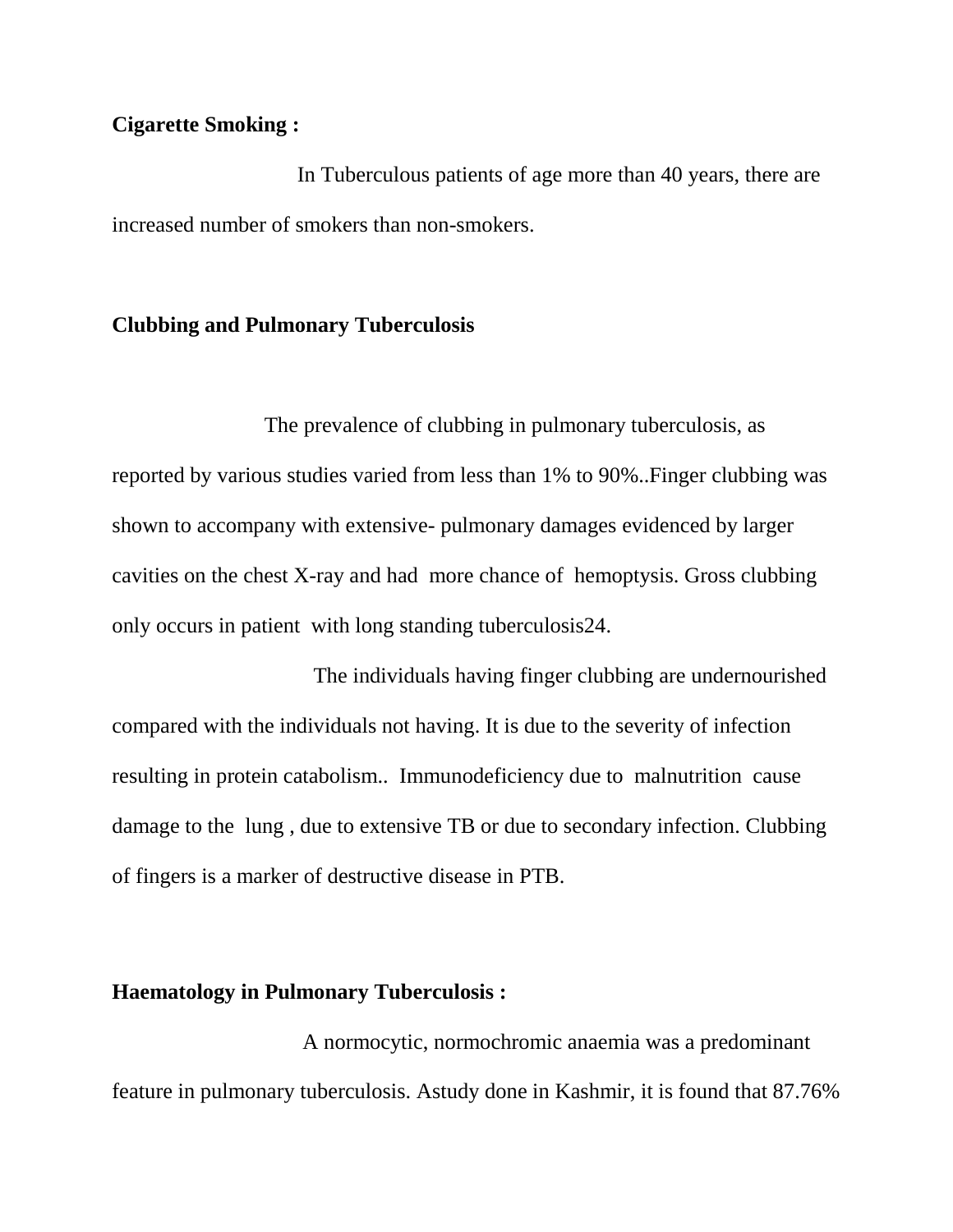of TB patients were anaemic. (14.26% - mild anaemia, 16.34% -moderate and 57.16% -severe anaemia.) Anaemia was normocytic hypochromic and normocytic normochromic type. Haemoglobin range was from 4 gm/dl to 13.4 gm/dl.

Erythrocyte sedimentation rate (ESR) is a non-specific reaction and is a general manifestation of disease or tissue destruction. It is therefore, not of specific diagnostic value in tuberculosis. Rate of ESR indicates only the degree of activity of the infectious process. Repeated value of ESR has more significance than a single value and is a prognostic indicator in chronic PTB on treatment.

WBC – Widespread pulmonary shadows on a chest x ray with normal WBC suggests a diagnosis of PTB than a lung abscess or pneumonia.

#### **Severity of Diabetes**

A correlation between the severity of diabetes mellitus and the presence of active tuberculosis is suggested by the fact that 5.3% of those whose had diabetes required more than forty (40) units of insulin daily had the disease in active form. Diabetics with severe degree of hyperglycemia was shown to increase the incidence of pulmonary tuberculosis.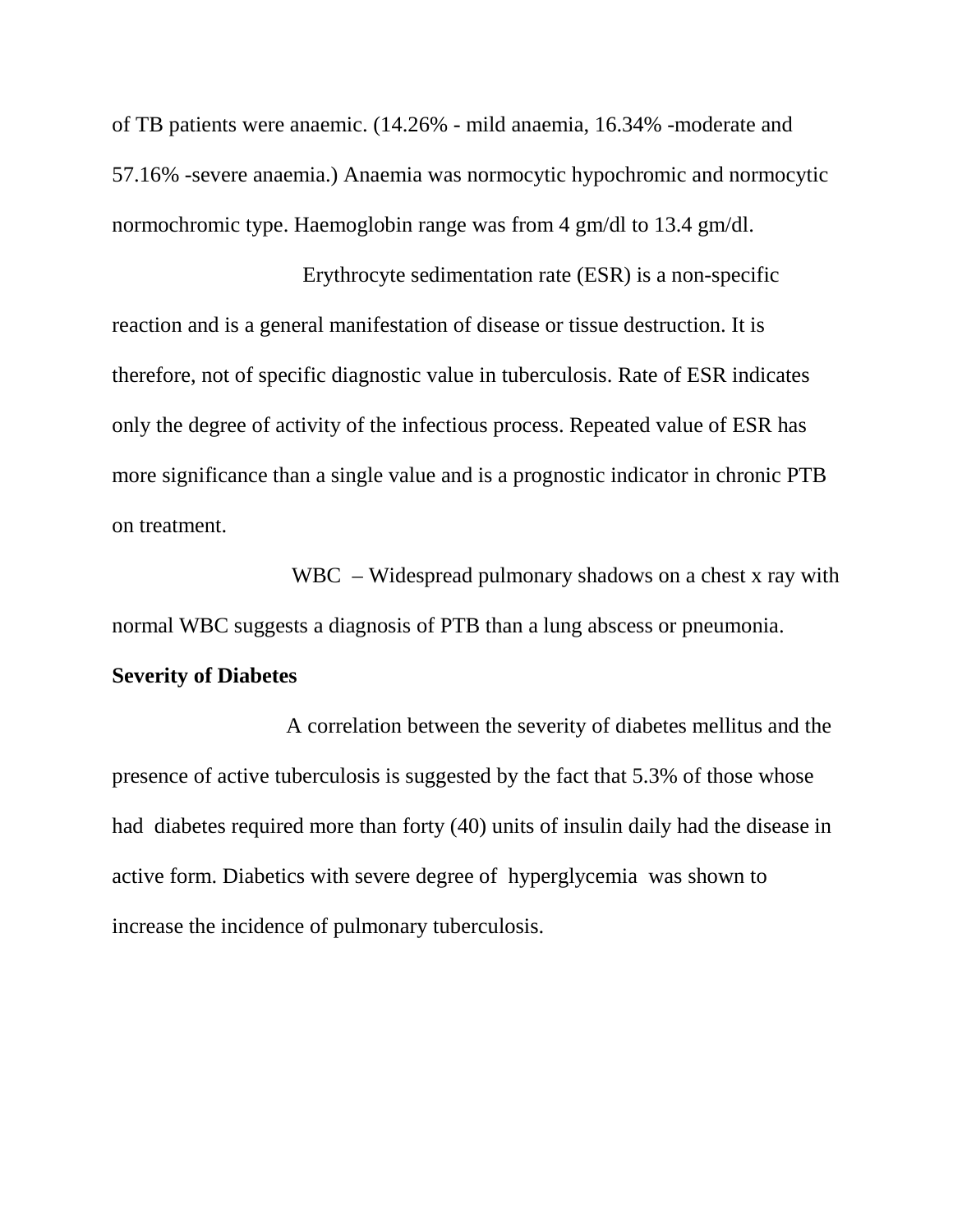In patients of diabetes having pulmonary tuberculosis, majority had moderate or severe type of diabetes5.

Astudy of 170 cases of Diabetes, 30.6% incidence of pulmonary tuberculosis was found. Greater than 100 units of insulin daily dose was required in 87.7% of tuberculous diabetics and in 24.2% of non-tuberculous diabetics.

## **Lower Lung Field Tuberculosis :**

Lower lungfield TB are classified as tuberculous disease seen below the imaginary line traced across the hila and including the parahilar region on a standard PA chest radiograph.

Reason for developing for lower lung field tuberculosis are transbronchial perforation of hilar lymphnode,and disseminates to adjacent structure.

Thus, lower lung field disease occurs due to continuation of the primary tuberculous infection or soon afterwards in the pathogenesis of lower lung field tuberculosis.

It can also results from (1) poor ventilation, (2)coastal breathing and (3)retrograde lymphatic flow from the involved hilar nodes. The first site of disease is the apical segment of lower lobe and upper and posterior part of lower lobe are second most vulnerable site.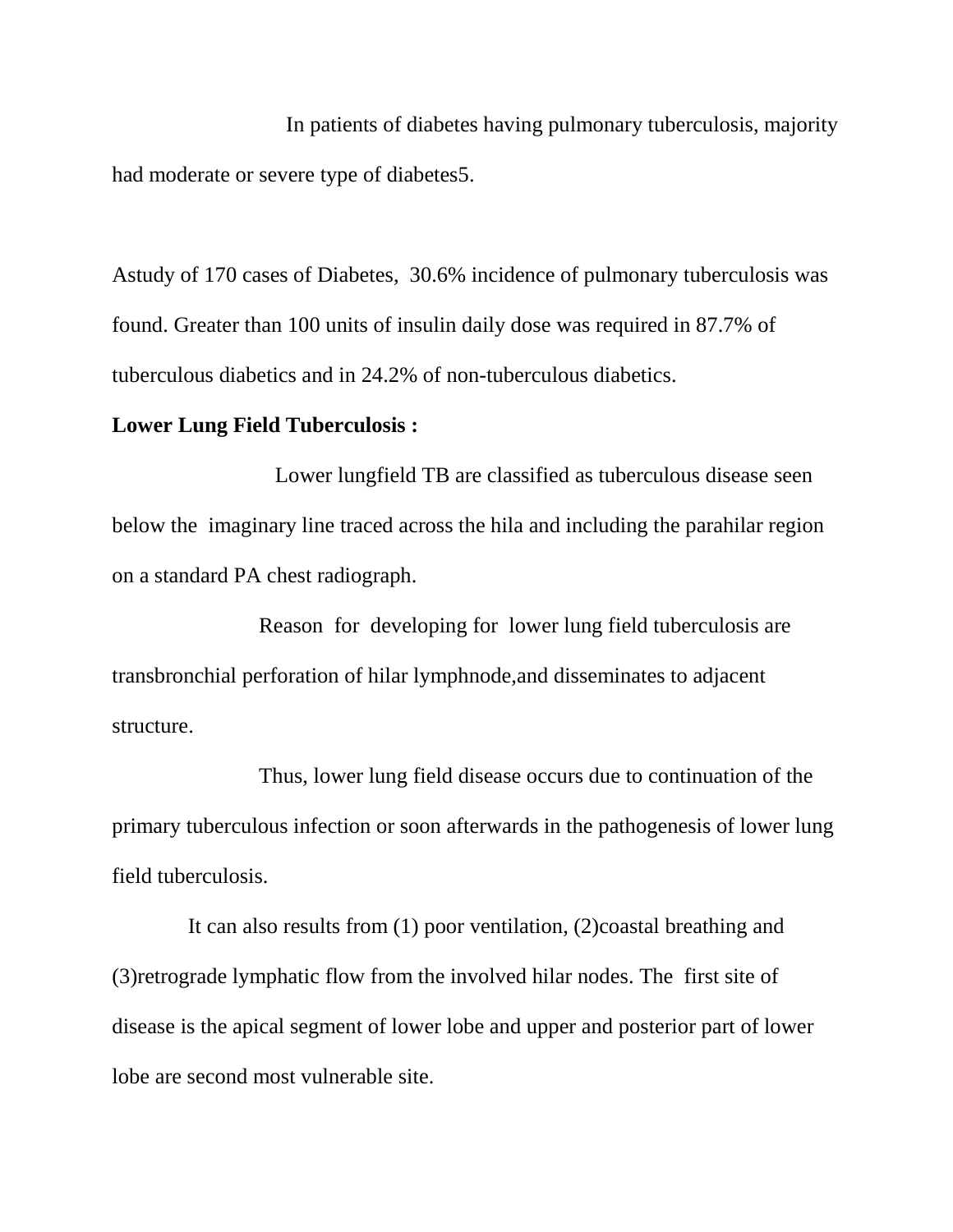The percentage of lower zone TB in diabetics with tuberculous was 13.91%. Right lower lobe was found to be involved more common than the left.

#### **Radiology in Pulmonary Tuberculosis with Diabetes Mellitus :**

Tuberculous involvement tend to be more severe in diabetics compared to non-diabetics. Most tuberculous diabetics are admitted for treatment in the advanced stage of tuberculosis.

In a study, it was observed that 77.8% of patients had severe stage of tuberculosis, 18.5% had moderately severe and only (3.9% ) had minimal lesion. Uncontrolled cases of diabetes mellitus with tuberculosis, number of zone in the lung involved was higher as compared to control series31.

The cavitary lesions were observed in 70% of tuberculous diabetics as compared to non-tuberculous diabetics. In 76.3% tuberculous diabetics with cavity, the evidence of activity was noted. Fibrosis and calcification were seen in significantly less number of tuberculous diabetics cases. Coexistence of diabetes with pulmonary tuberculosis causes the flaring of lesions and also interferes in healing process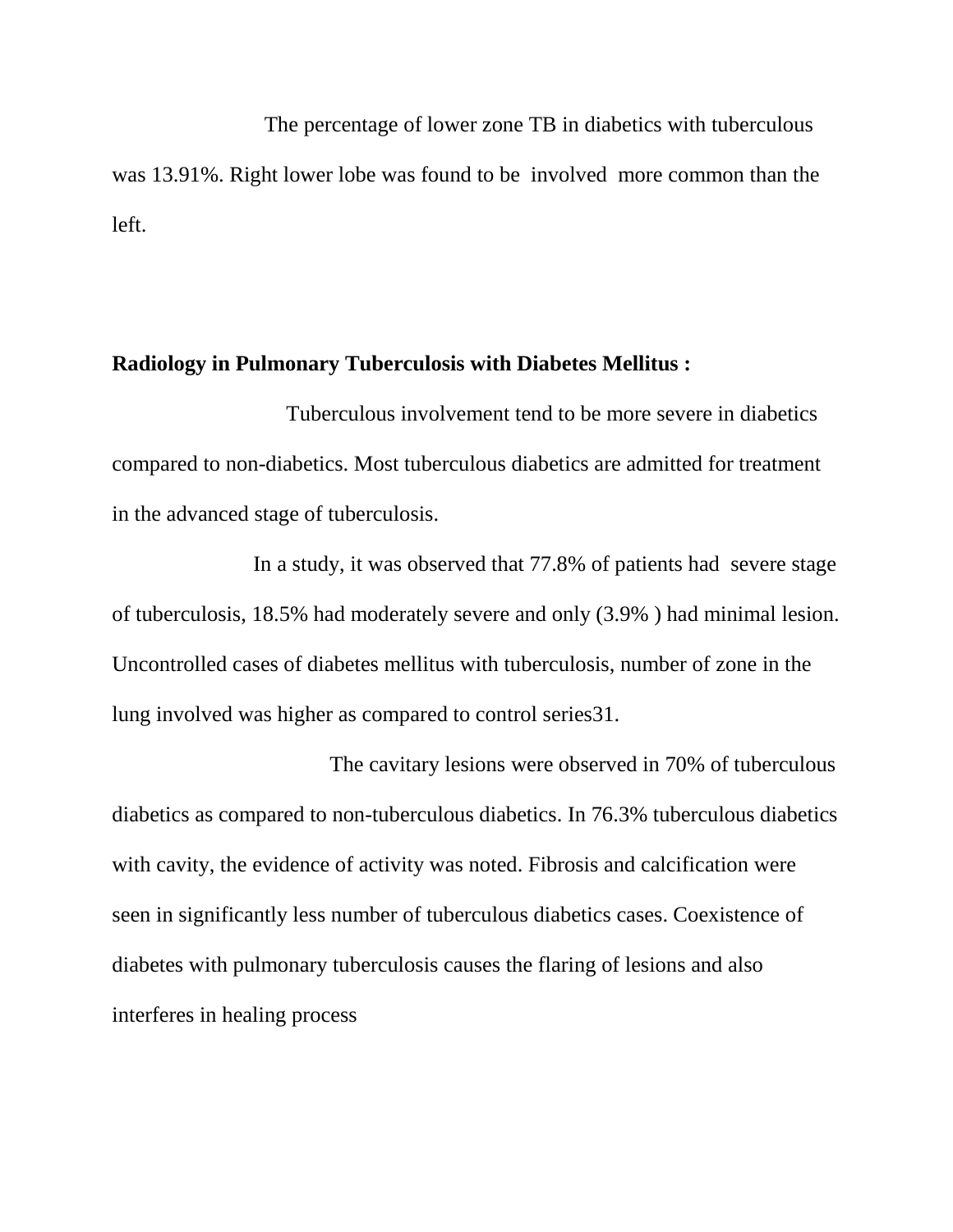## **Diagnosis of Pulmonary Tuberculosis :**

- 1. Sputum examination: Is of more significance
	- In PTB diagnosis
	- For monitoring treatment response

Sputum examination can be done by Ziehl-Neilsen method /fluorescence method of which the fluorescence method is used for quick screening of more number of samples. Advanced disease and patients with multiple cavities show more sputum smear positivity than in less advanced PTB.

2. Sputum culture: Culture is positive after 3 – 8 weeks (Lownstein –Jensen medium). Bactec a radiometric culture method allows for rapid diagnosis within 2- 6 days. Sputum culture should be carried out in whom the diagnosis of TB is doubtful.

3. Radiological features indicative of tuberculosis: Following are the features of PTB on chest X-ray :

- Upper zone opacities.
- $\triangleleft$  Nodular / patchy opacities
- Calcification
- Cavity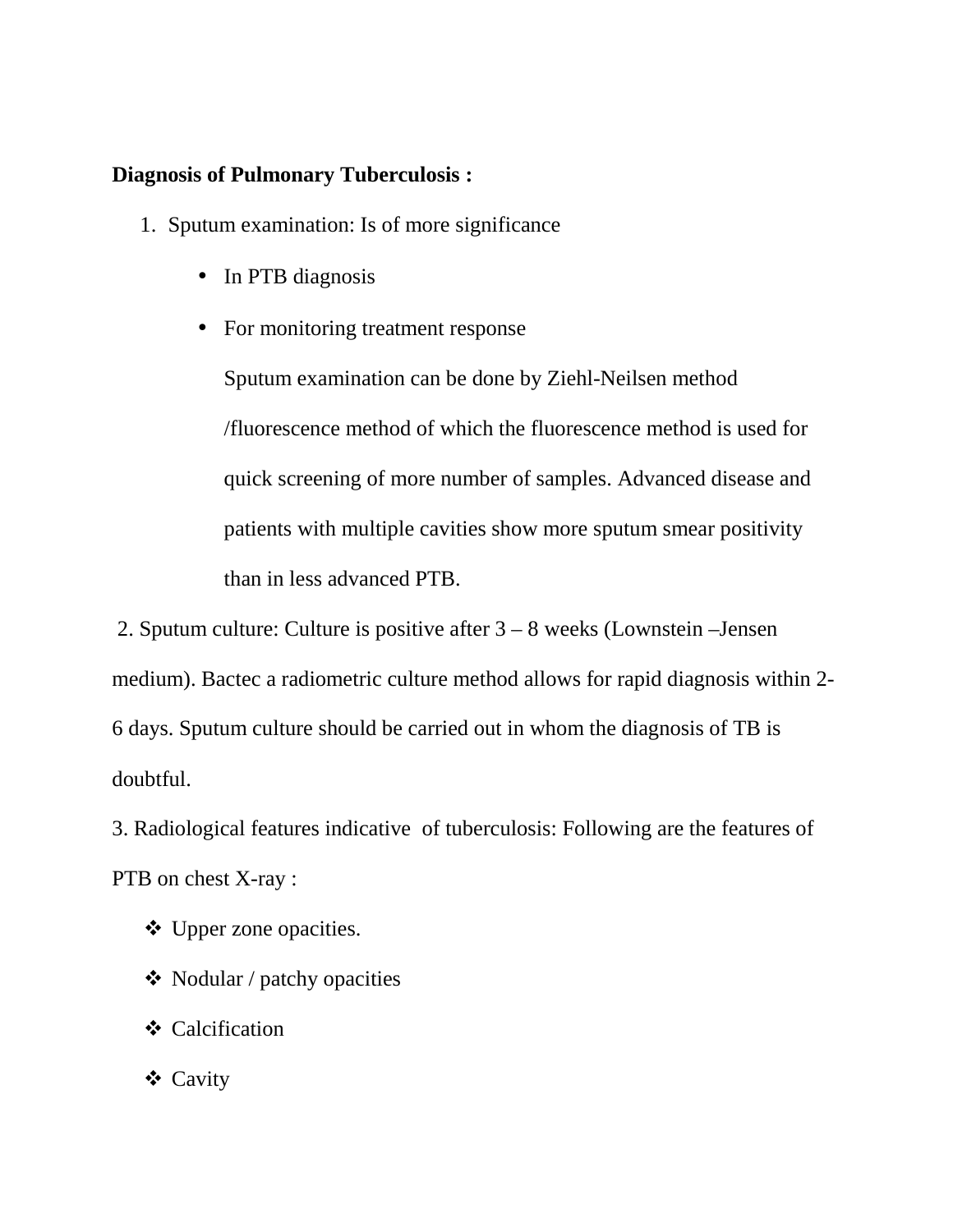- ❖ Bilateral upper zone opacities.
- **❖** Persistent opacitites (several weeks)

## **Characteristic Radiographic Appearances :**

Shadows that are soft confluent are due to an exudative process and mimic a simple pneumonia. Fibrosis is suggested by linear shadows that cause distortion of mediastinum, trachea, fissures and diaphragm. A common finding on chest X-ray is presence of fibrotic shadows in bilateral upper zone, elevation of pulmonary hila and shrinkage of upper lobes.

Healed disease is indicated by calcification although reactivation can occur in old calcification. Upper lobe apical and posterior segment is most commonly involved but rarely the disease can be limited to the upper lobe anterior segment.

#### **Cavitation :**

A draining bronchus with a valvular process results in cavity whose wall is initially irregular with caseous material that later on transforms into thin smooth walled cavity as the caseaous material is reabsorbed or coughed out.

Tuberculoma results when a cavity is blocked and filled up with caseous purulent material. Persistent cavities can be present despite chemotherapy and get transformed into an aspergiloma. Prolonged illness and presence of nodular or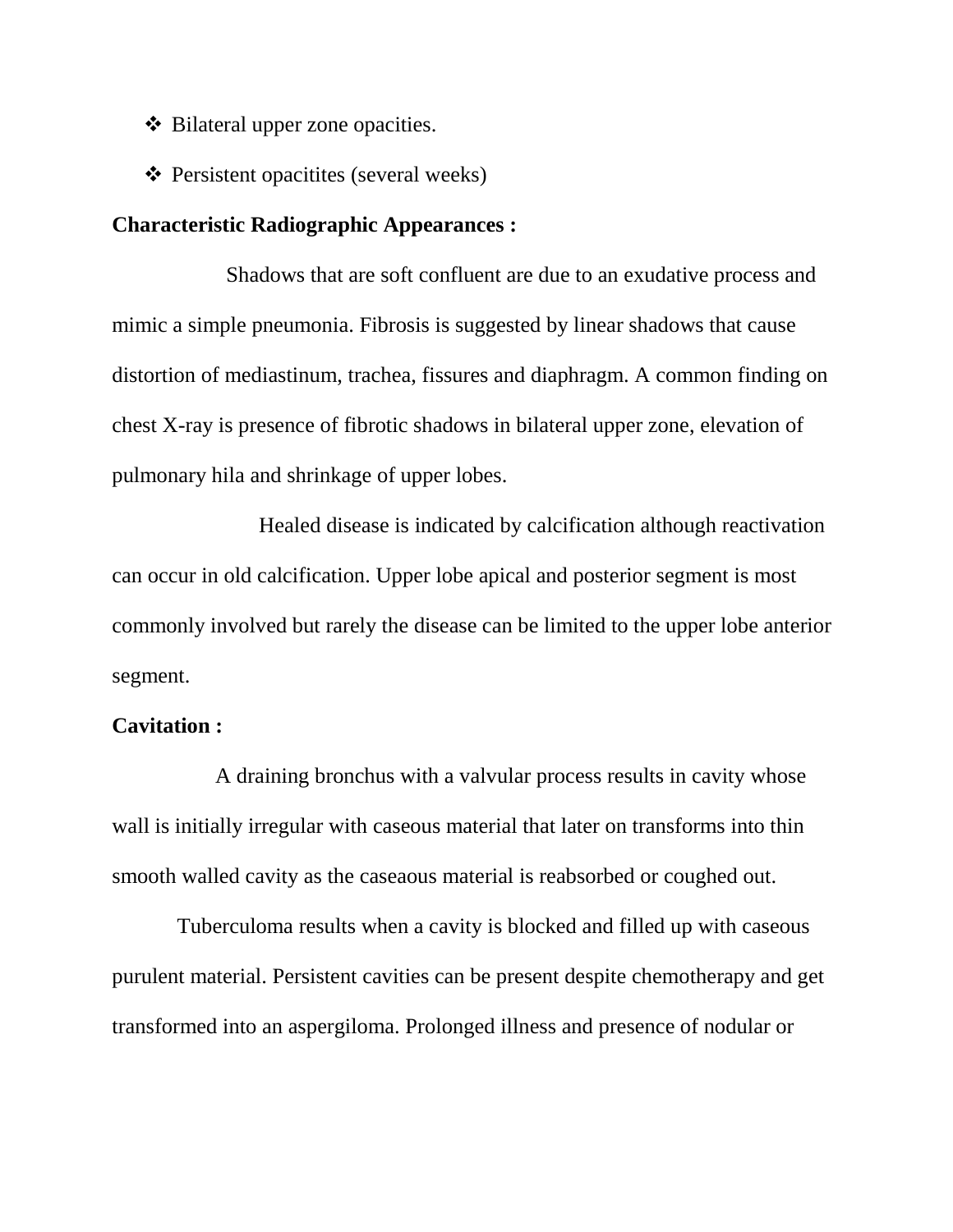patchy infiltrates and areas of atelectasis helps differentiate tuberculous and nontuberculous cavities.

CT helps in confirming the diagnosis on the basis of presence of cavity and satellite lesions and detecting calcifications in a doubtful lesion.

#### **Assessment of Activity :**

It is tough to determine if a lesion needs treatment or further assessment.

- 1. Sputum positivity suggests active lesion and treatment is absolute.
- A radiographically detected lesion associated with symptoms of hemoptysis, weight loss, fatiguability, loss of appetite and cough indicates an active lesion.
- $\triangle$  Persistent crepitations suggest an active lesion.
- Cavity or a soft shadow that is widespread and that extends on serial chest films is highly indicative of activity.

#### **Treatment of Pulmonary Tuberculosis**

First line drugs in the management of PTB are

Isoniazid ,Rifampicin, Ethambutol Pyrazinamide

.These drugs were advised on basis of their lower rate of causing drug

resistance,bactericidaland sterilizing activity

Recommended dosage of drug for initial treatment of tuberculosis in adults:

 $\checkmark$  Isoniazid5 mg/kg, maximum 300 mg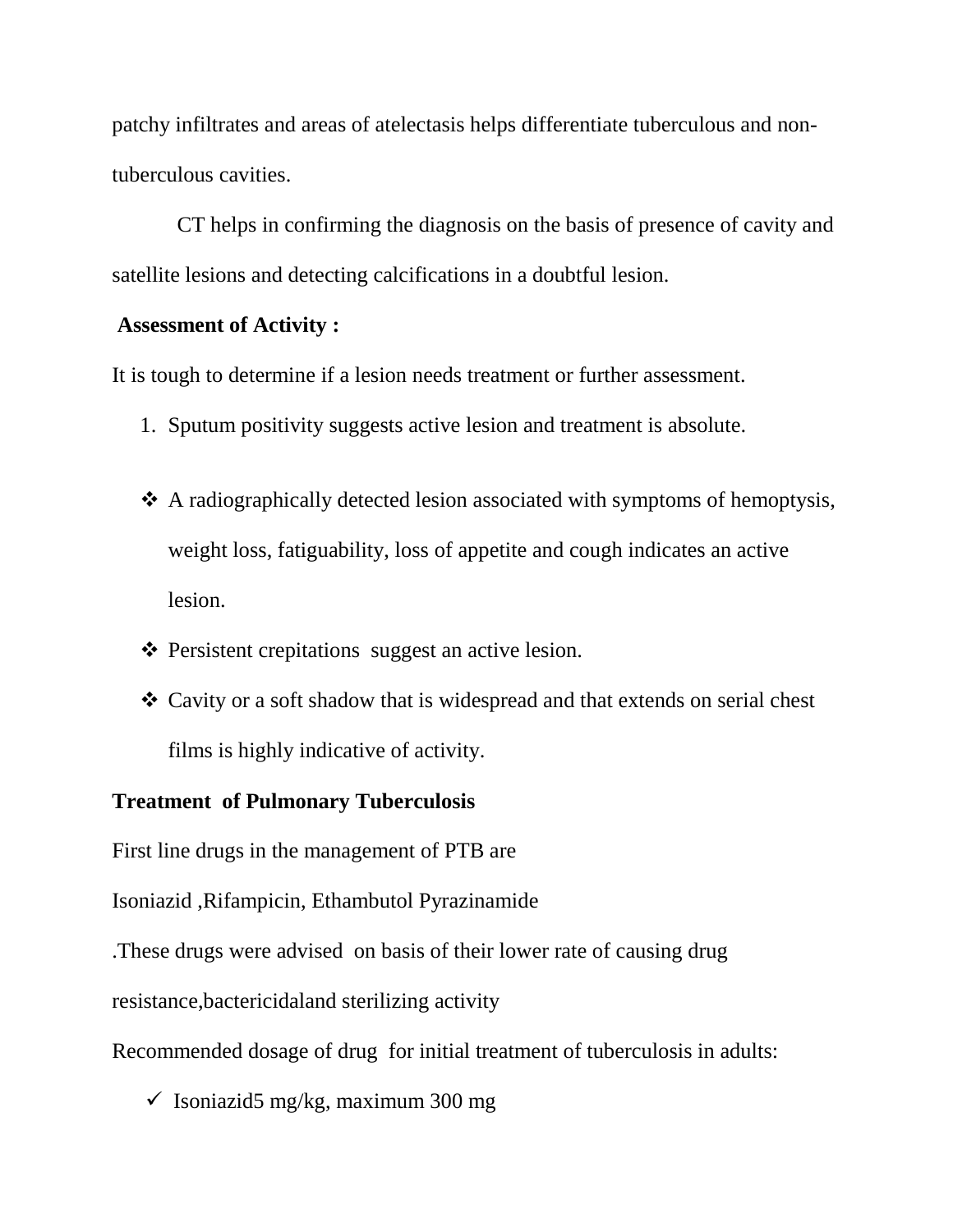- $\checkmark$  Rifampicin 10 mg/kg, maximum 600 mg
- $\checkmark$  Pyrazinamide20 25 mg/kg, maximum 2 gm
- $\checkmark$  Ethambutol 15 20 mg/kg.

Second line drugs are used only in resistant cases due to their low efficacy and higher side effects.

Second line drugs include:

- $\checkmark$  Streptomycin
- $\checkmark$  Kanamycin
- $\checkmark$  Amikacin
- $\checkmark$  Capreomycin
- $\checkmark$  Ethionamide, Cycloserine, PAS

 $\checkmark$  Fluoroquinolone antibiotics has become the most commonly used second line drugs.

Six months regimens (short course) is subdivided into an initial/ bactericidal phase and continuation/sterilizing phase. In the bactericidal phase, most of tubercle bacilli is destroyed and symptoms recovers and the patients are non infectious.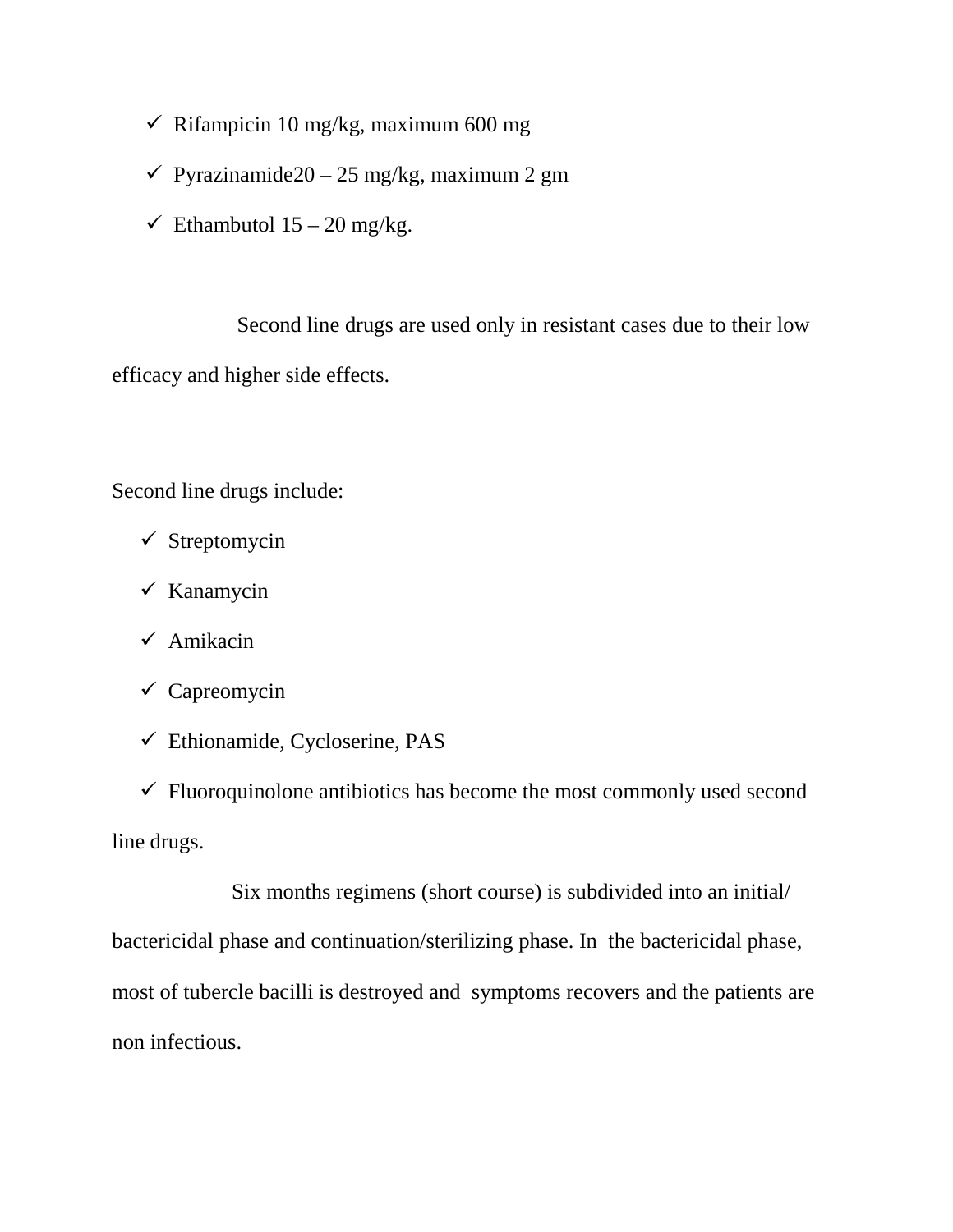Continuation phase is needed for eradicating persistant mycobacteria and for preventing relapse. The treatment regimen of choice for virtually all forms of tuberculosis consists of a two months bactericidal phase of isoniazid, rifampicin, pyrazinamide and ethambutol followed by a four months continuation phase of isoniazid and rifampicin.

Treatment is prolonged for a period of 9 months in those who show sputum culture positivity after 2 months of treatment and in cavitary PTB. In those who are prone for vitamin B 6 deficiency such as pregnant and lactating mothers, chronic diseases ( diabetes, renal failure, HIV), malnourishment and alcoholics pyridoxine ( $10 - 25$  mg/day) is added in order to avoid INH induced neuropathy.

#### **Multidrug Resistant Tuberculosis And Its Association With DM**

In a study conducted in Bellevue chest hospital, New York, it was reported that is significant relation between DM and multidrug resistant tuberculosis. 3.6% (17cases) of the cases with tuberculosis diabetic patients hasMDR TB compared to Ten % (10 cases) in control group.

In a study conducted in Chennai, it was reported that 26% of cases had multidrug resistant tuberculosis. Single drug resistance occurs due to direct monotherapy ( ingestion of only one drug) or indirect monotherapy ( multiple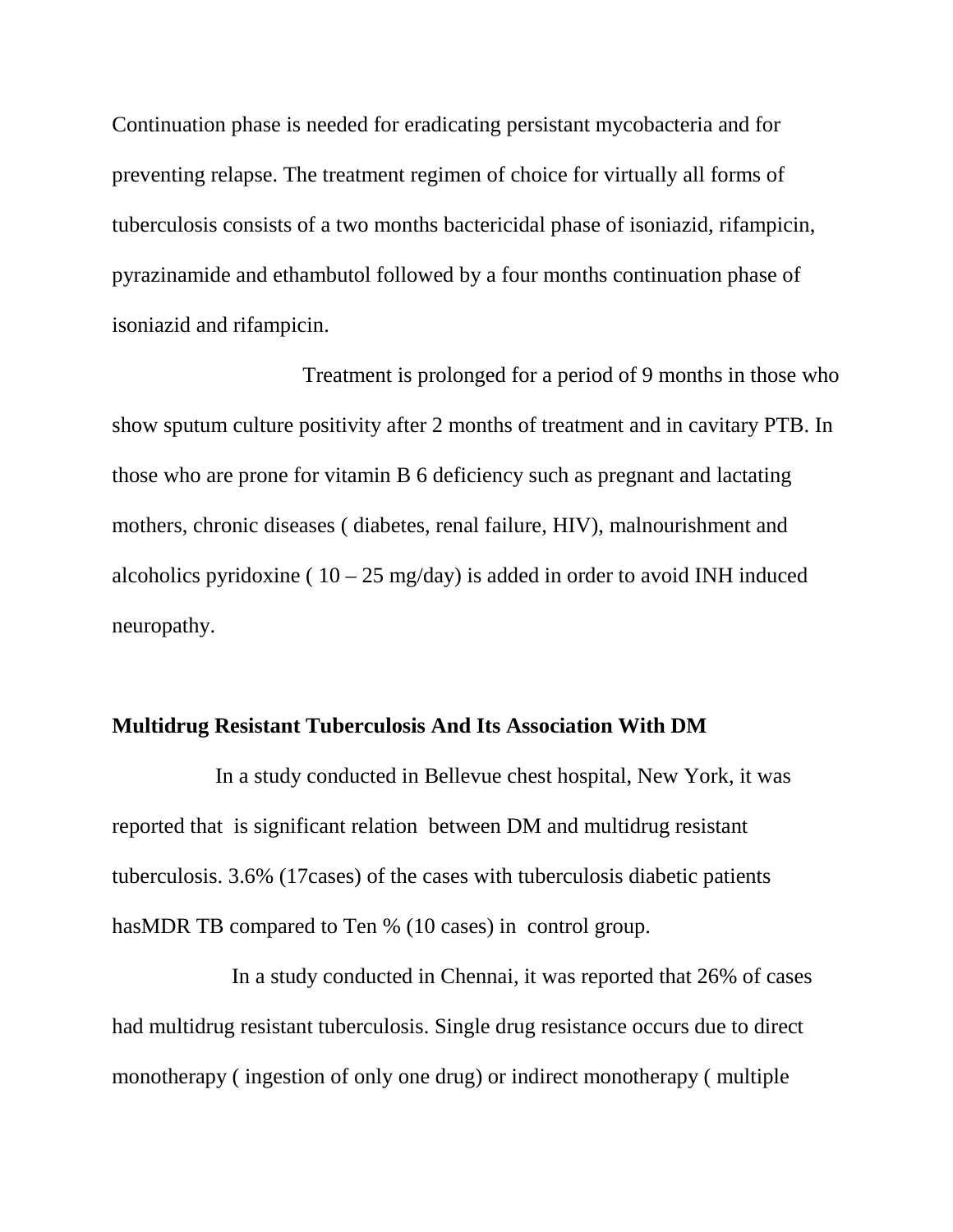drugs of which the bacilli is sensitive to only one). Individuals with secondary type of drug resistance can transmit the bacilli to others who are then referred as primary drug resistance. This type of transmission is favoured by HIV in which deficient infection control measures and late diagnosis leads to rapid progression of the disease.

Treatment is to be started with 3 drugs that are sensitive against the bacilli if chance of multi drug resistance is high (eg. Immigrant from high drug resistant country, contact with an MDR TB patient, relapse patient)

Sputum culture negativity at 6 or 12 months is required to stop therapy.

#### **Special aleration in treatment of Tuberculosis and Diabetes:**

- 1. Protein and calorie rich diet (2150 2500 cal/day)
	- To meet the need for negative nitrogen balance.
	- To avoid reactivation or infection.
	- $\triangleleft$  To increase insulin production.
- 2. Effect of anti-tuberculosis drugs in diabetes mellitus.
	- $\triangleright$  Rifampicin
		- $\cdot$  Interacts with P450 cytochrome oxidase enzyme and accentuates sulphonylurea metabolism.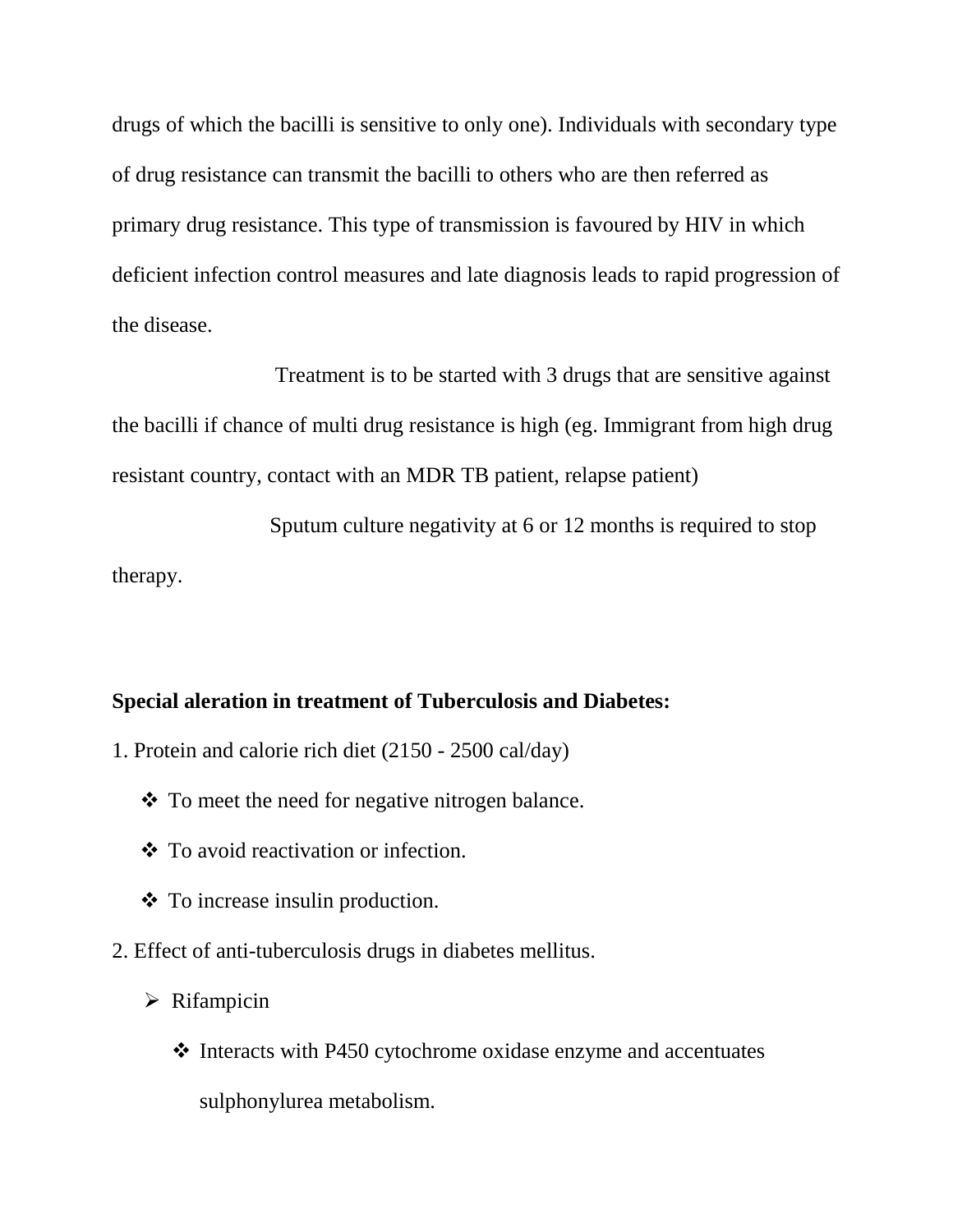- $\triangleleft$  Insulin need is increased
- Absorption of glucose in intestine is increased

 $\triangleright$  INH

- Opposes sulphonylurea action
- Rare incidence of pancreatitis.
- $\triangleright$  Biguanides
- Weight loss and Appetite loss
- Glucose malabsorption.
- 3. Selection of anti-diabetic drugs:

To counteract the calorie rich diet and also due to incidence of pancreatic TB, Oral hypoglycemic (Biguanides and sulphonylurea) that are pancreatic stimulants are avoided.

To lower any degree of blood sugar within short interval of time Insulin is the best choice because hyperglycemia will affect the anti-tuberculosis response.

Insulin also helps has anti-flammatory response and helps in healing process.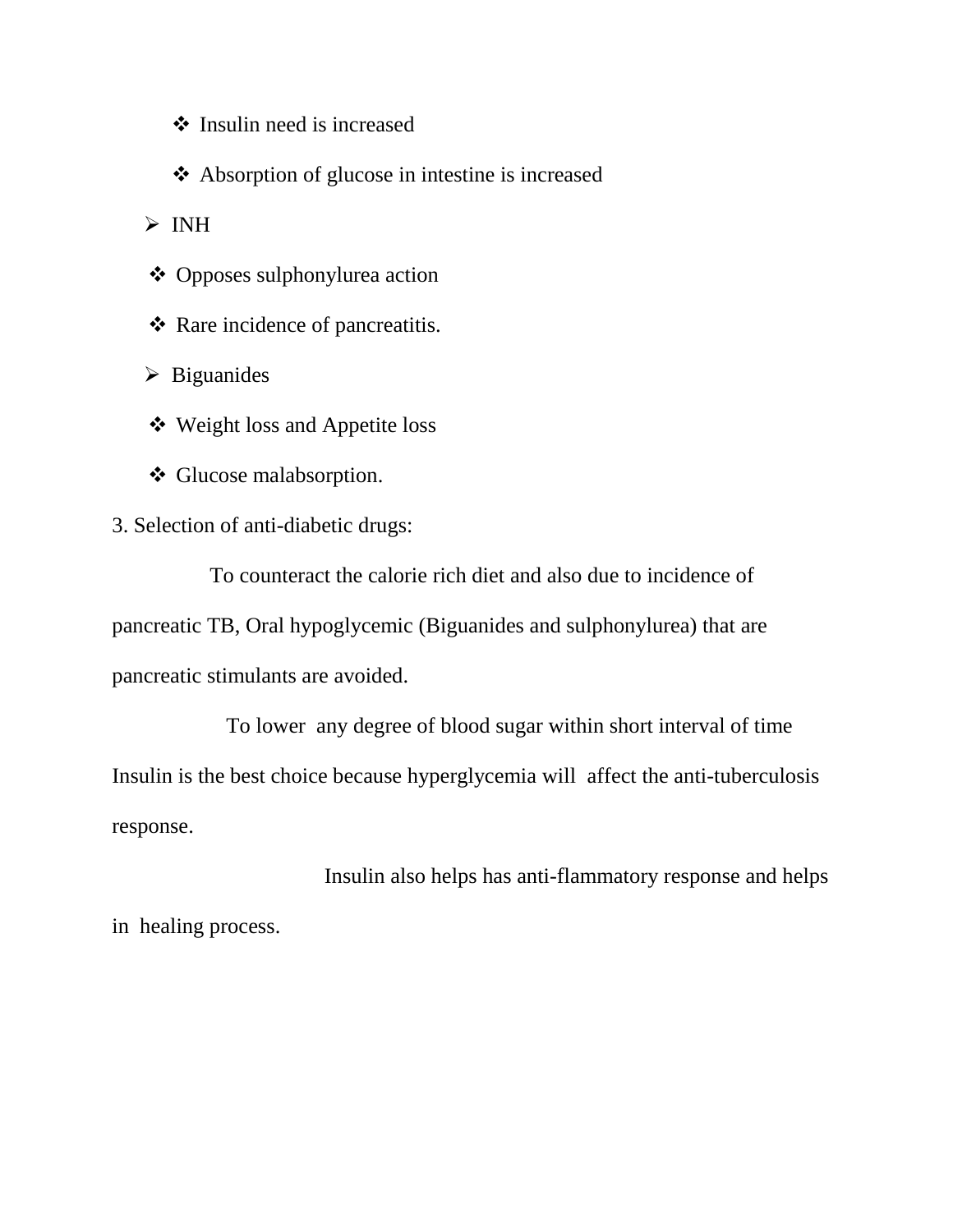### **MATERIALS AND METHOD**

# **DURATION OF STUDY : 1 years ( OCTOBER 2015 –SEPTEMBER 2016) POPULATION TO BE STUDIED : 100**

**STUDY GROUP :10 TO 75 Yrs age group .**

**STUDY SETTING : Dept of General Medicine , Chengalpattu Medical**

# **College and Hospital Chengalpattu.**

# **INCLUSTION CRITERIA**

- Includes all old and newly diagnosed cases of diabetes.
- Type 1 and type 2 DM are included.

### **EXCLUSION CRITERIA**

- Diabetic patients with HIV patients are also excluded.
- Other types of Diabetes including GDM.
- Diabetic patients on steroids and immunosuppresants
- Critically ill patients
- Patients not given consent

# **STUDY POPULATION :**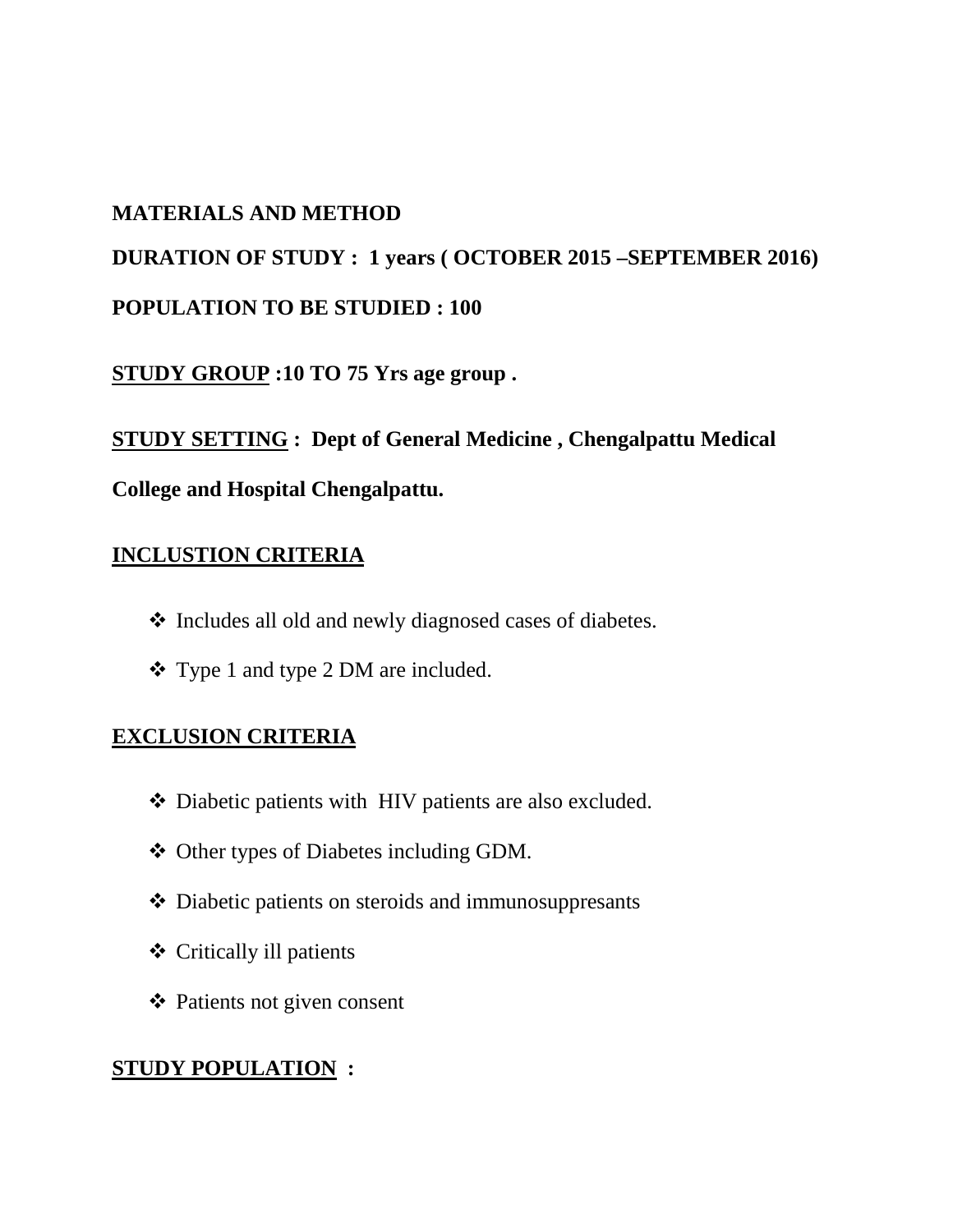Diabetic patients in diabetic clinic, wards of Department

of medicine,

Chengalpattu Medical College and Hospital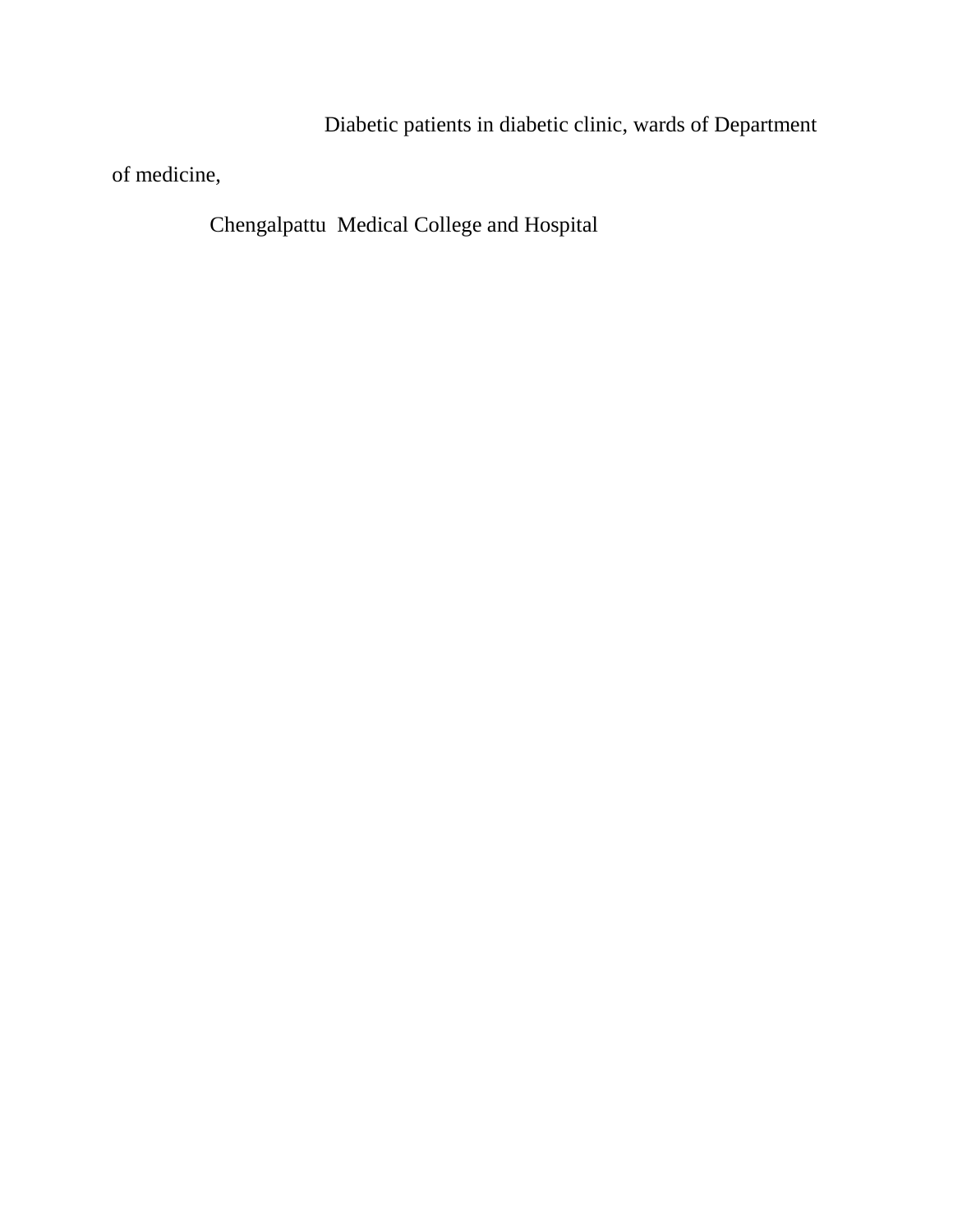### **RESULTS**

Number of TB cases -100.

Number of males- 70 (70%)

Number of females- 30 (30%)



#### TABLE 1: SEX WISE DISTIBUTION

| <b>MALES</b> | <b>FEMALES</b> | <b>TOTAL</b> |
|--------------|----------------|--------------|
|              | 30             | 100          |

#### **M:F Ratio -2.3:1**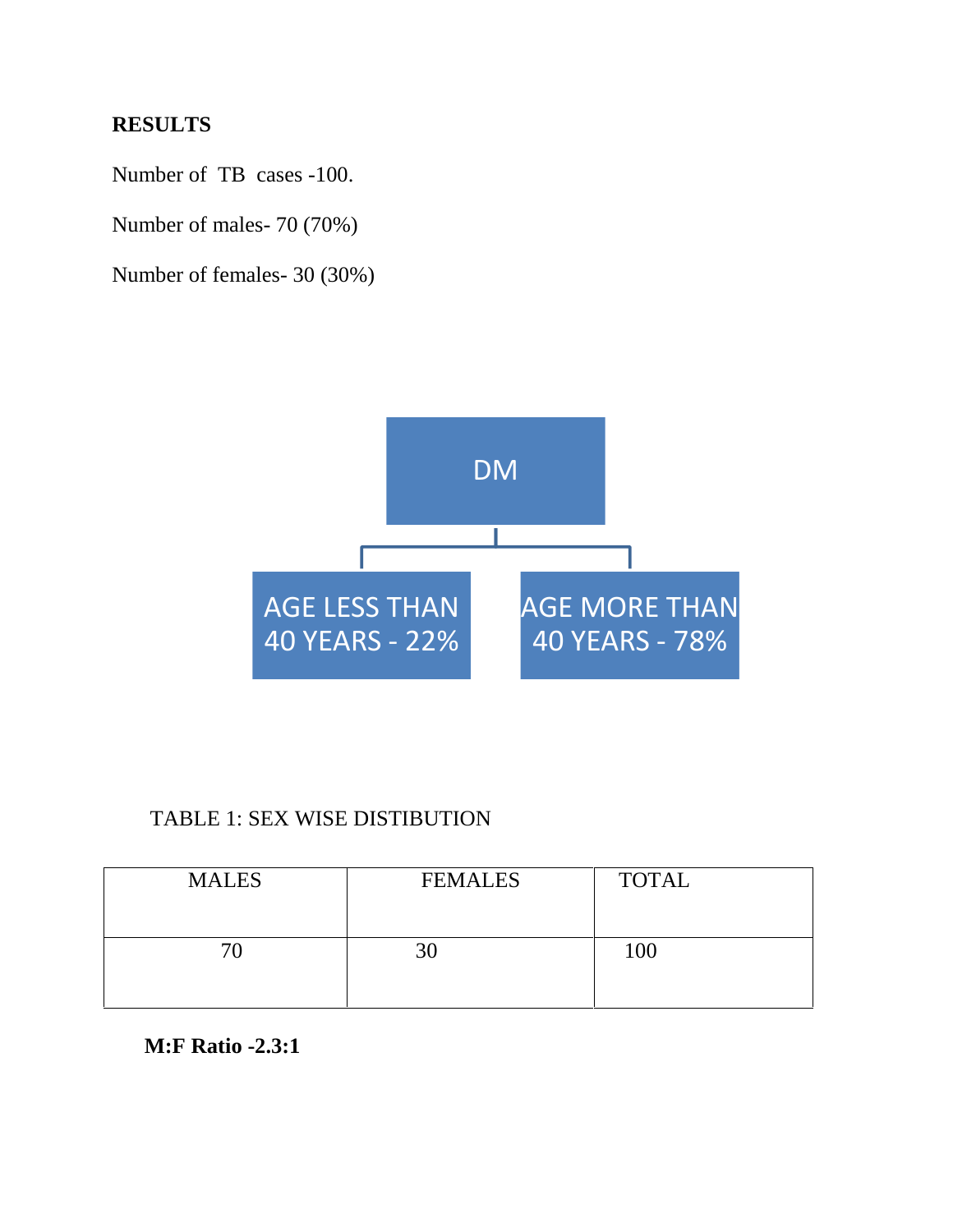

Table 2 represents the distribution of patients on the basis of age. The peak occurence of PTB is noted in age > 50 years. The maximum occurrence is noted in the age group 50-59 years of age and 60-69 years of age.

Mean age among males – 55.9

Mean age among females – 47.0

**Table 2 : Age sex distribution**

| AGE<br><b>GROUPS</b> | <b>MALE</b> | <b>FEMALE</b> | <b>TOTAL</b> | <b>PRECENTAGE</b> |
|----------------------|-------------|---------------|--------------|-------------------|
| $10 - 19$            |             |               |              |                   |
| $20-29$              |             |               | O4           | 04                |
| 30-39                |             |               |              |                   |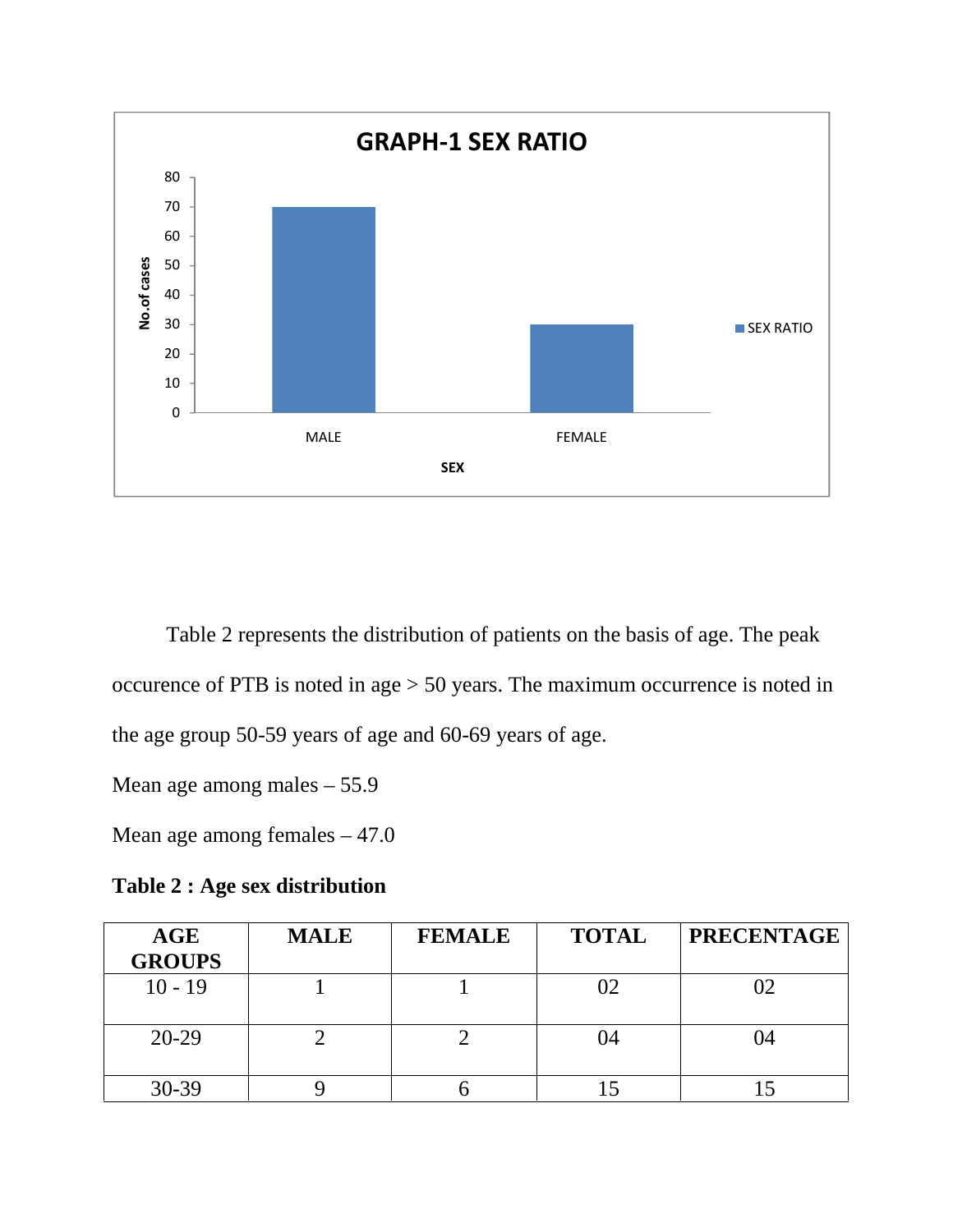| 40-49 | 16 | 6              | 22  | 22  |
|-------|----|----------------|-----|-----|
|       |    |                |     |     |
| 50-59 | 15 | 10             | 25  | 25  |
|       |    |                |     |     |
| 60-69 | 21 | 3              | 24  | 24  |
|       |    |                |     |     |
| 70-79 | 6  | $\overline{2}$ | 08  | 08  |
|       |    |                |     |     |
| Total | 70 | 30             | 100 | 100 |
|       |    |                |     |     |

| Mean age | 55.9       | 47.0       | 51.4      |
|----------|------------|------------|-----------|
| $\pm$ SD | $\pm$ 11.4 | $\pm$ 13.2 | ± 12.5    |
| Range    | $34 - 76$  | $19 - 70$  | $19 - 76$ |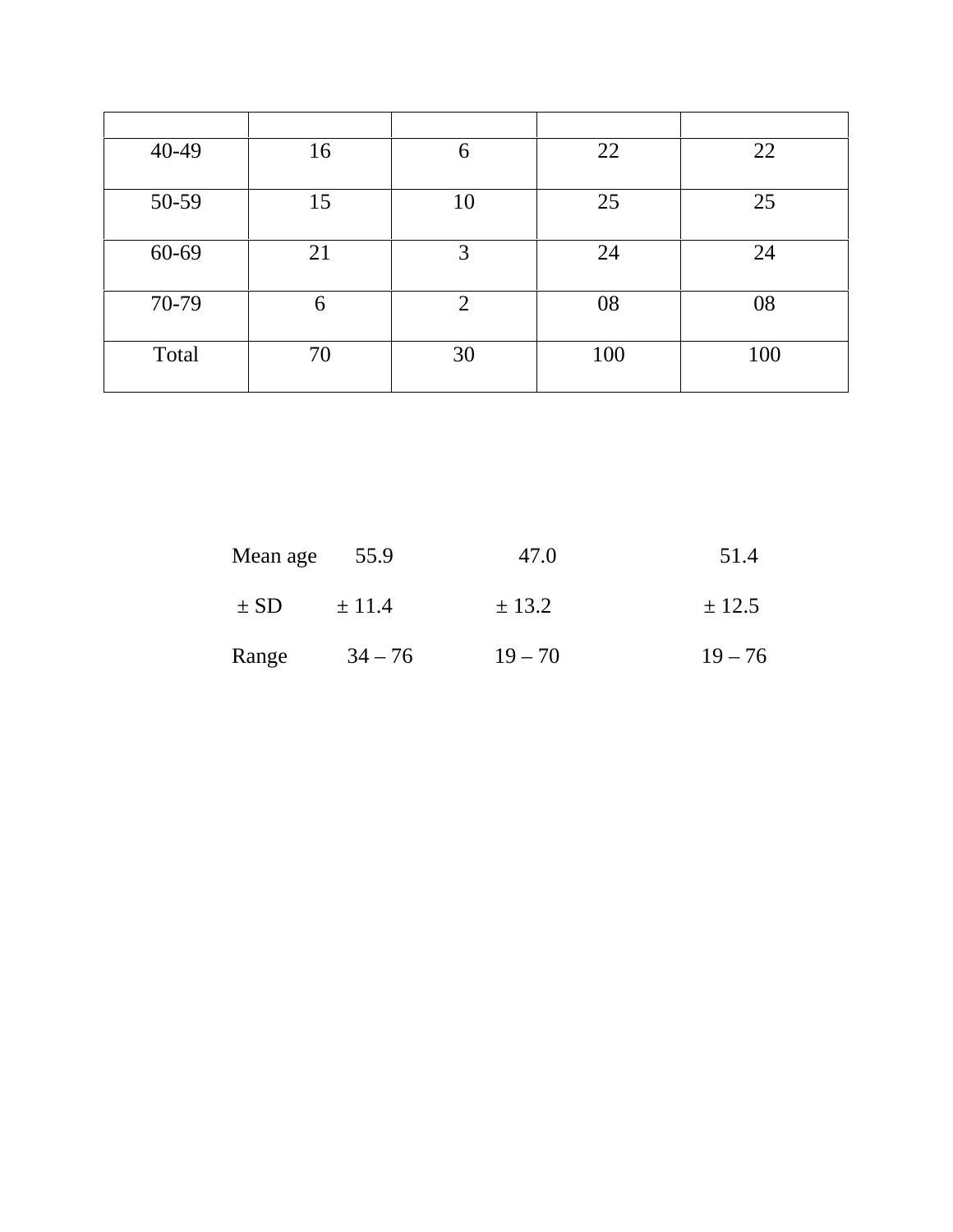

Table 3 shows that the predominant clinical features are anorexia (82%), cough (77%), weight loss (44%), pyrexia (42%). Other clinical features are night sweats (31%), hemoptysis (12%), shortness of breath (20%), chest pain (16%).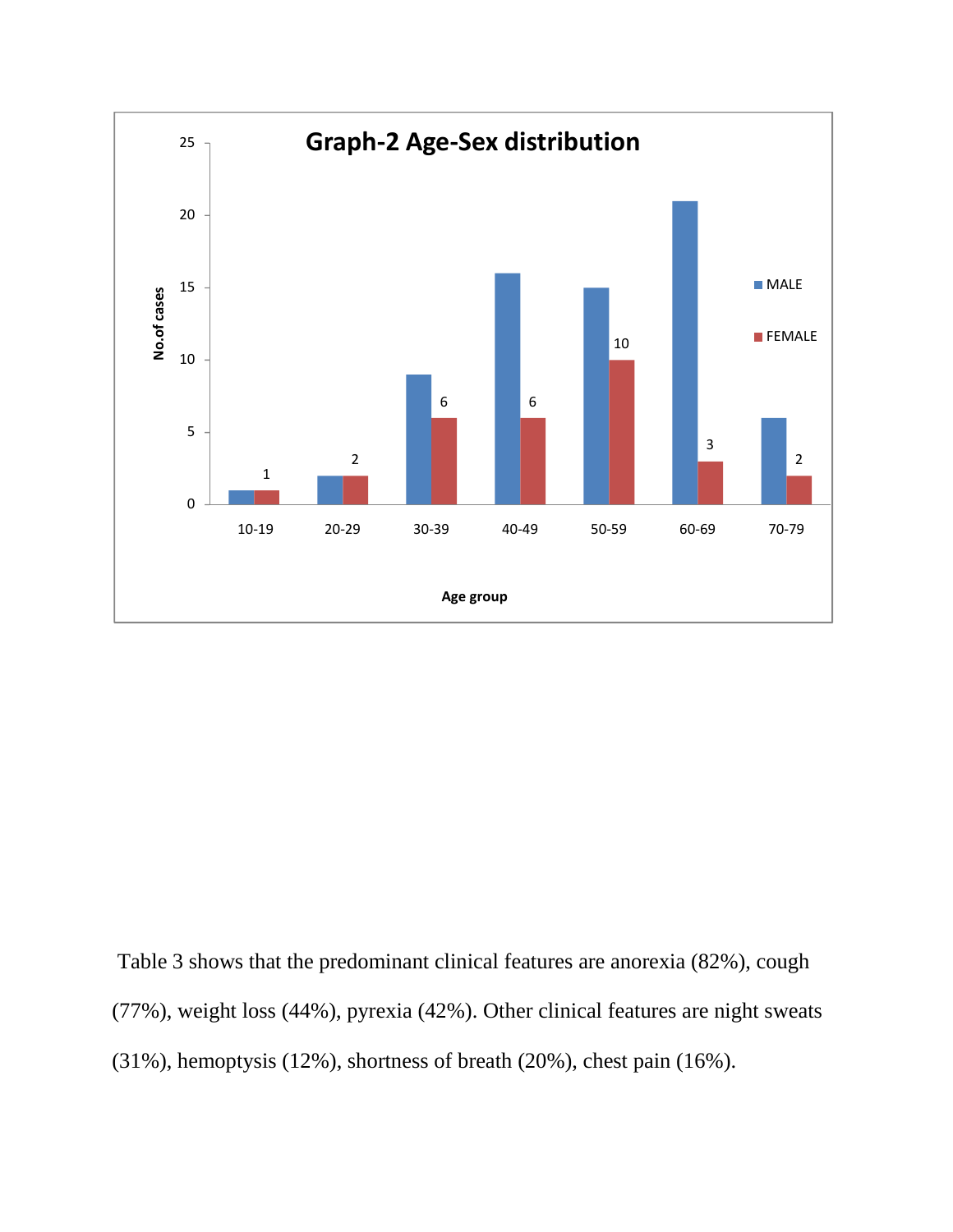# Table 3: CLINICAL FEATURES

| <b>CLINICAL</b>   | M              | ${\bf F}$      | <b>LESS THAN</b> | <b>MORE THAN</b> | <b>TOTAL</b> |
|-------------------|----------------|----------------|------------------|------------------|--------------|
| <b>FEATURES</b>   |                |                | <b>40 YRS</b>    | <b>40 YRS</b>    |              |
| <b>ANOREXIA</b>   | 58             | 26             | 19(90)           | 65(82)           | 84           |
| <b>COUGH</b>      | 52             | 22             | 13(62)           | 61(77)           | 74           |
| <b>PYREXIA</b>    | 41             | 17             | 16(76)           | 40(42)           | 58           |
| <b>SHORTNESS</b>  | 18             | $\overline{3}$ | 5(23)            | 16(20)           | 21           |
| OF BREATH         |                |                |                  |                  |              |
| <b>WEIGHT</b>     | 34             | 13             | 12(57)           | 35(44)           | 47           |
| <b>LOSS</b>       |                |                |                  |                  |              |
| <b>HEMOPTYSIS</b> | $\overline{7}$ | 5              | 3(14)            | 9(12)            | 12           |
| <b>CHEST PAIN</b> | 15             | $\overline{4}$ | 7(33)            | 12(16)           | 19           |
| <b>NIGHT</b>      | 23             | 12             | 10(47)           | 25(31)           | 35           |
| <b>SWEATS</b>     |                |                |                  |                  |              |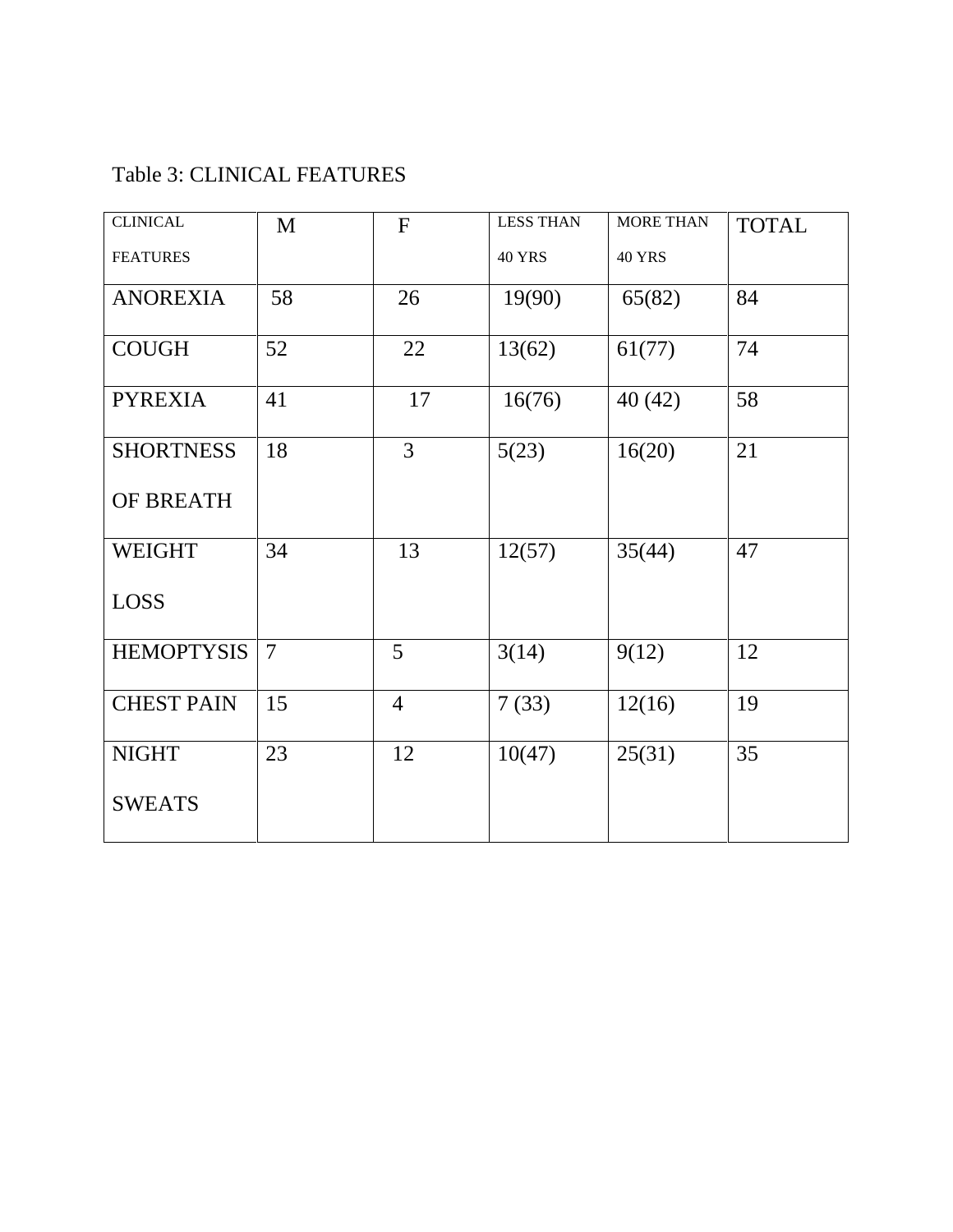

In Table 4, 20% of cases had a old history of TB. 15% of cases were hypertensives and 8% of cases had IHD

**Table 4 : Past history**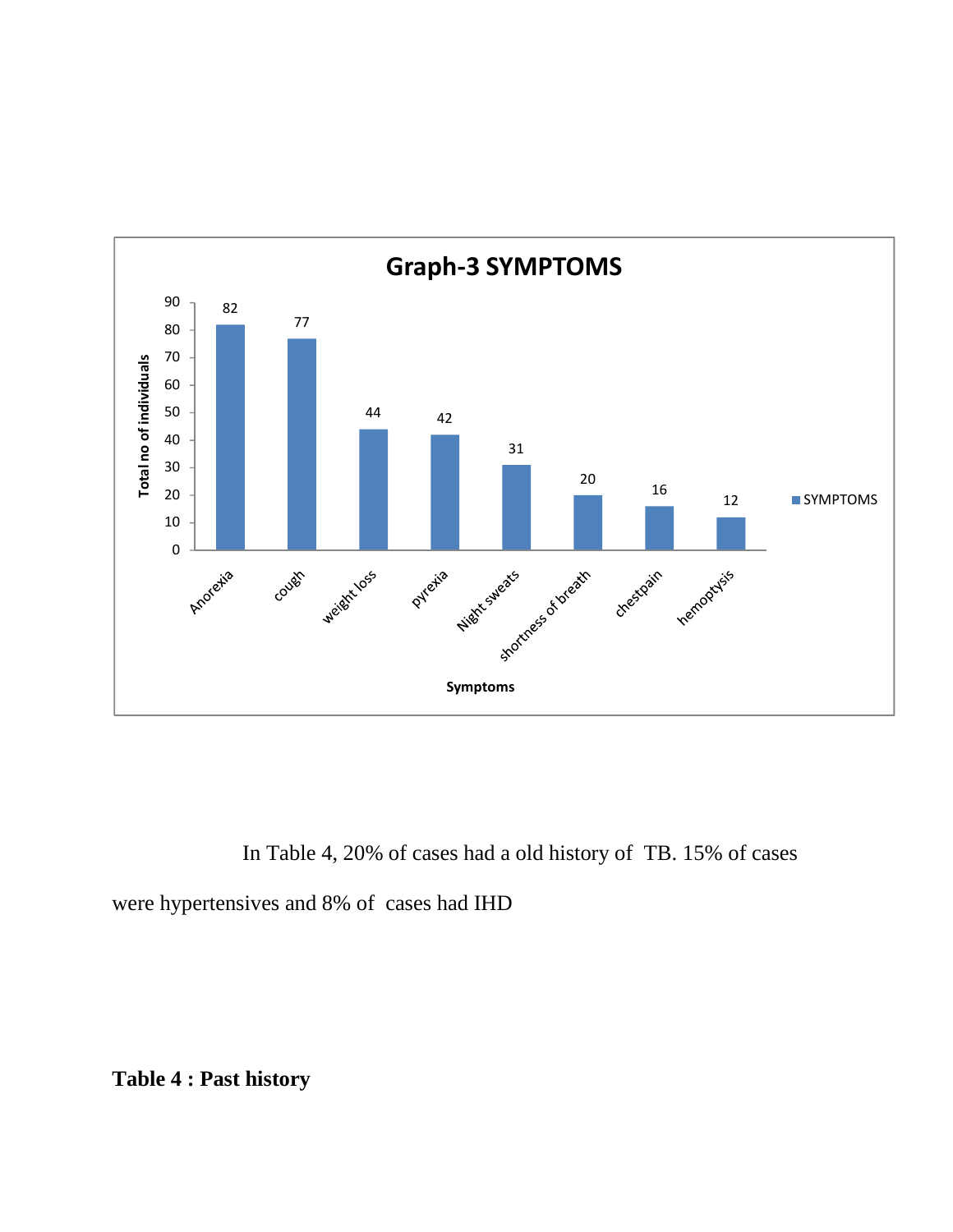|                                         | <b>MALE</b> | <b>FEMALE</b> | <b>TOTAL</b> |
|-----------------------------------------|-------------|---------------|--------------|
| TB                                      | 14          |               | 20           |
| <b>ISCHEMIC</b><br><b>HEART DISEASE</b> |             |               |              |
| <b>HYPERTENSION</b>                     |             |               | 15           |

Family h/o tuberculosis-15%

In table 5, out of the 70 males, 48 patients (68.5%) are smokers.

# **Table 5 : Smoking incidence:**

| TOTAL NO.OF CASES        |    |
|--------------------------|----|
| <b>TOTAL NO OF CASES</b> | 30 |
| <b>TOTAL NO OF</b>       |    |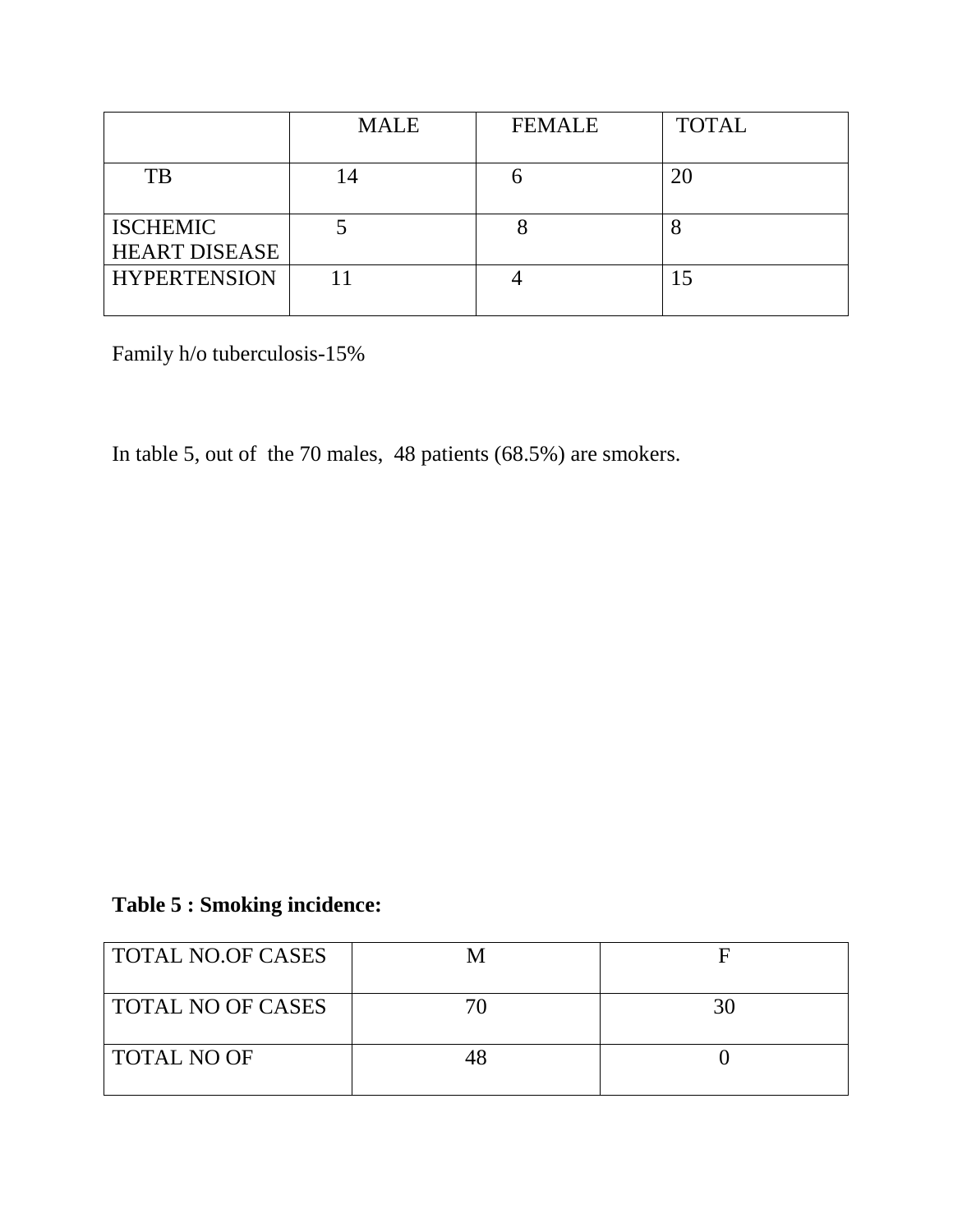| <b>SMOKERS</b> |       |  |
|----------------|-------|--|
| PERCENTAGE     | 68.5% |  |



In table 6 , 12 cases (12%) showed clubbing 9 cases of which had severe TB shown by multilobe involvement and extensive TB.

**Table 6 : Clubbing incidence:**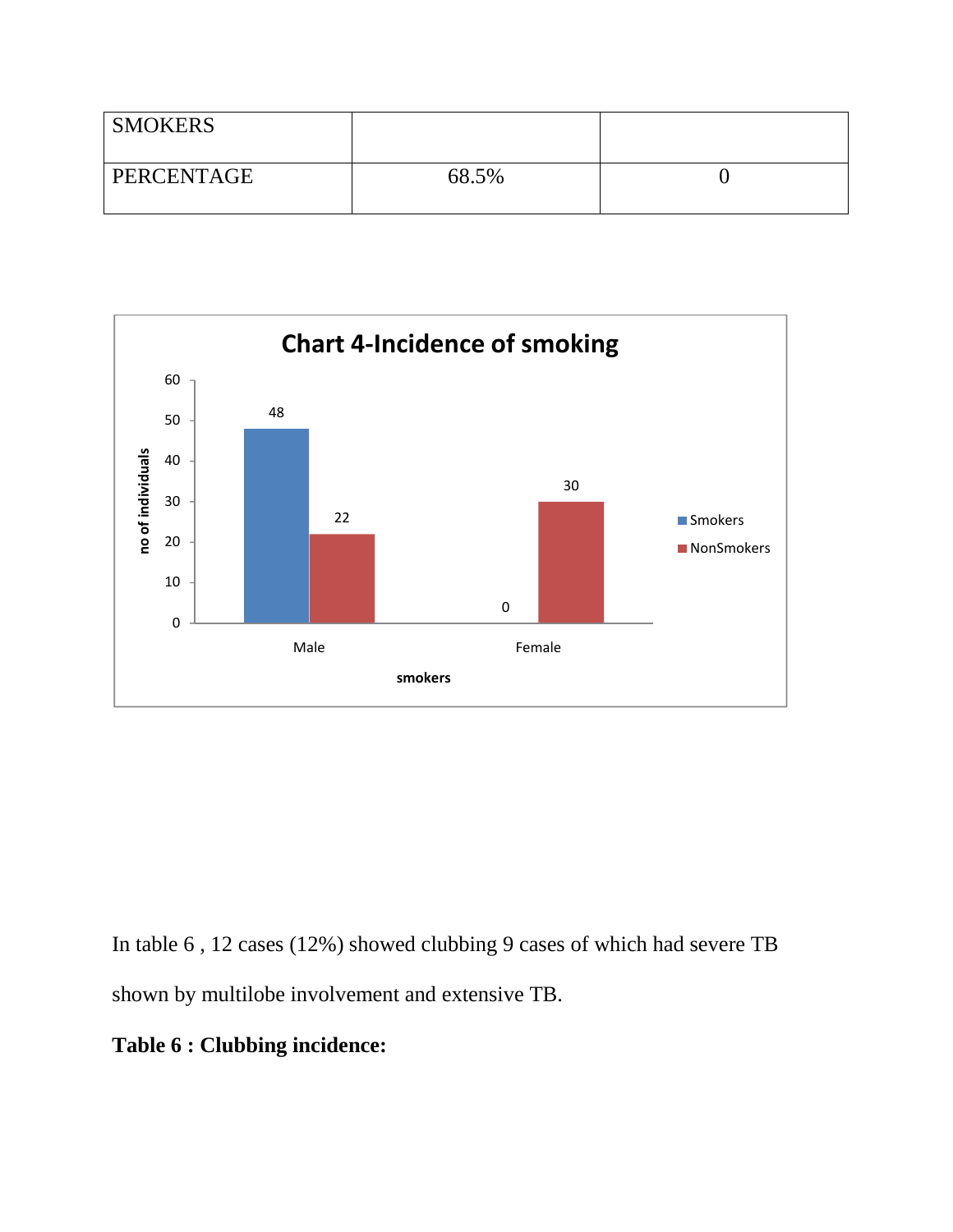| TOTAL NO. OF CASES | NO. OF CASES WITH | PERCENTAGE |
|--------------------|-------------------|------------|
|                    | <b>CLUBBING</b>   |            |
| 100                |                   |            |

cervical lymphadenopathy is seen in 8 % of the patients

As seen in table 7, 55% of the cases has duration of diabetes between six to ten years and 17% of the cases had a duration of diabetes between two to five years and in 6% of the cases less than one yr. 21% of the cases has duration greater than ten yrs.

# **Table 7 : DURATION OF DIABETES**

| Diabetes – time period | No of individuals | % (Percentage) |
|------------------------|-------------------|----------------|
|                        |                   |                |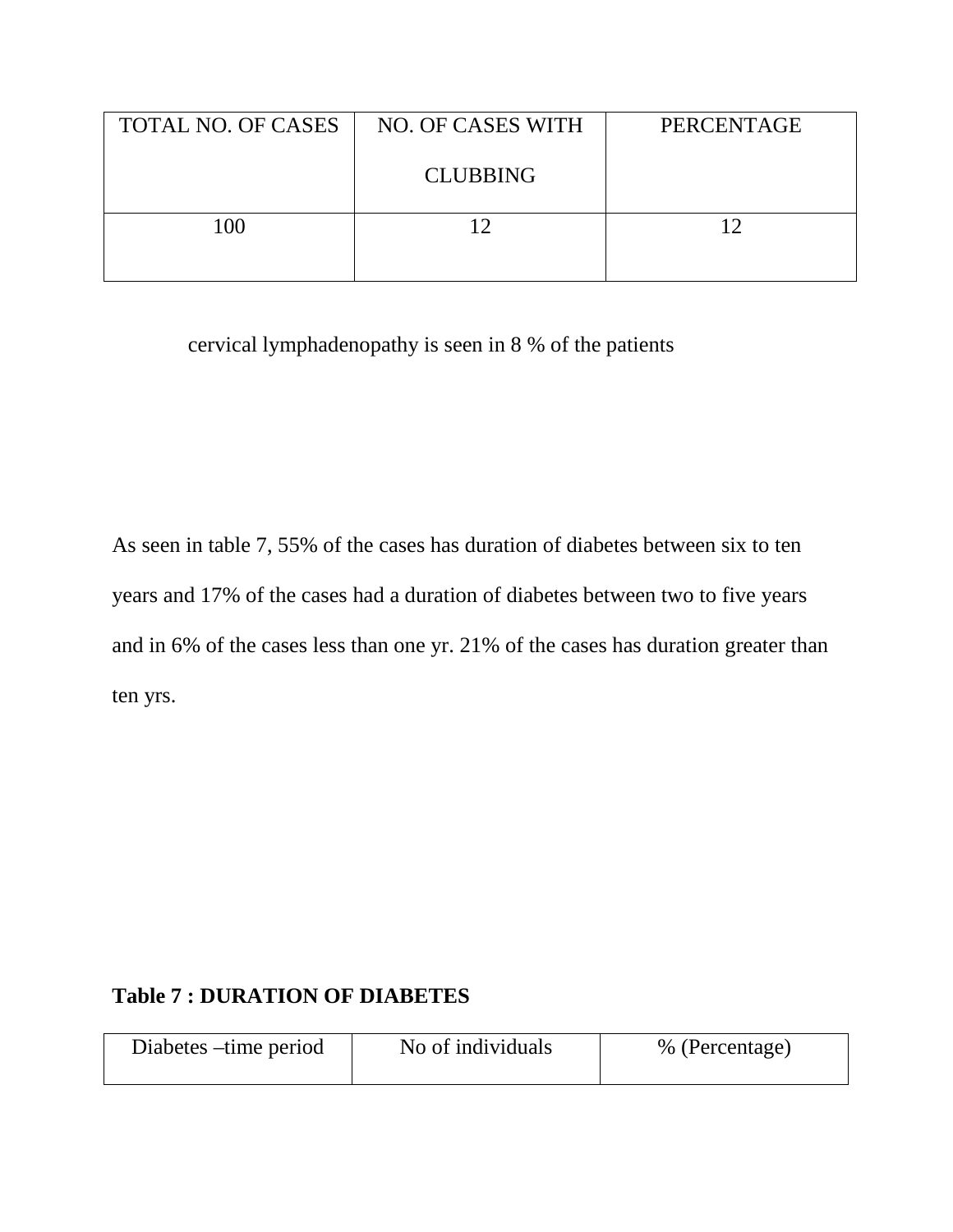| Less than one yr  |           |     |
|-------------------|-----------|-----|
| Two-five yrs      | $\cdot$ 7 | 17  |
| Six-ten yrs       | 55        | 55  |
| More than ten yrs | 21        | 21  |
| <b>TOTAL</b>      | 100       | 100 |

Mean - 6.8

 $\pm$  SD -  $\pm$  3.6

Range - 2mon - 15yrs.



Table 8 shows a relation between FBS and PTB. 43% of cases

have FBS between 200-299 mg/dl; 28% have values between 149-199 mg/dl; 24%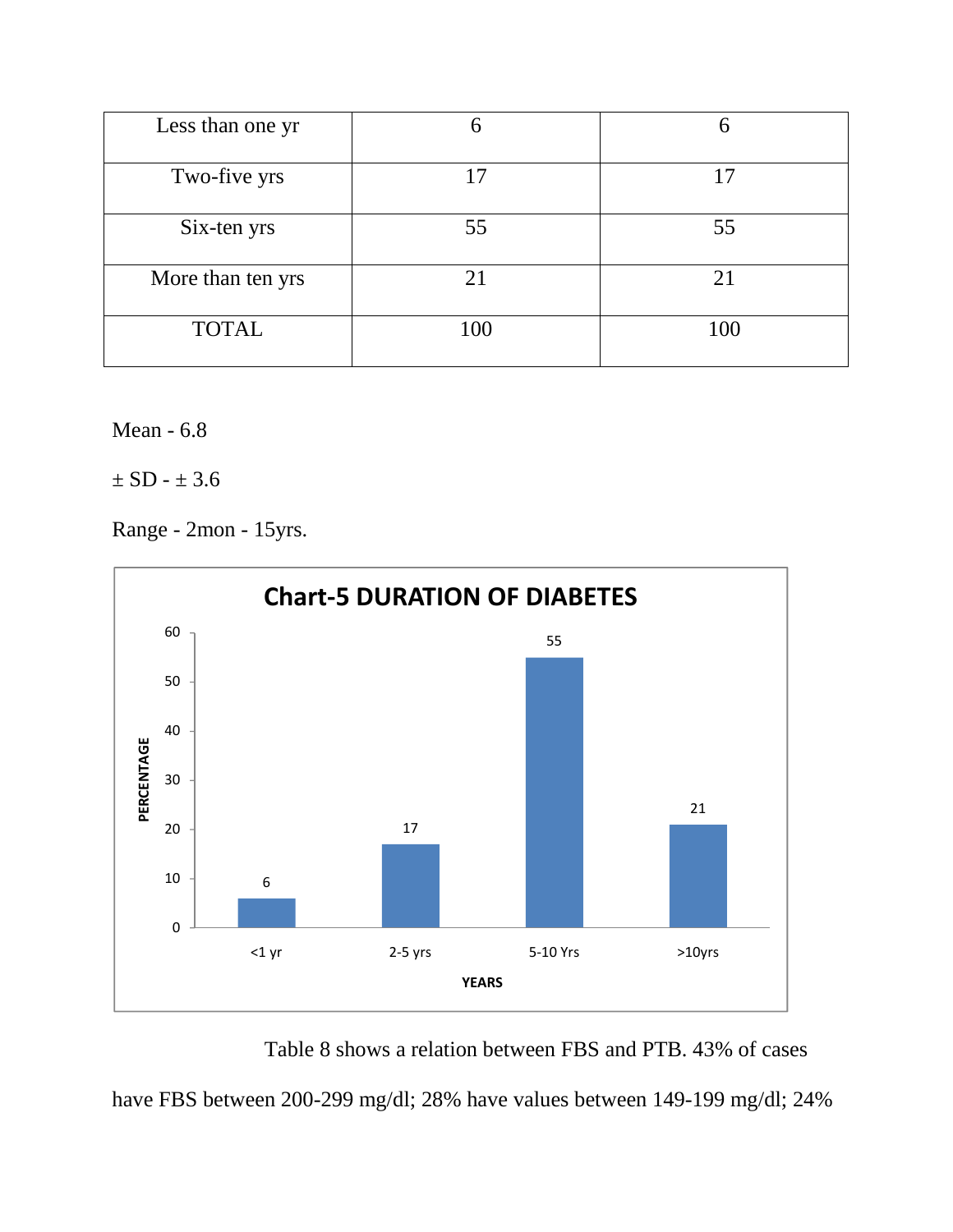of cases have mean FBS of >300 mg/dl and 5% of cases have FBS between 126- 149 mg/dl.

| FBS (FASTING BLOOD | <b>NO.OF PATIENTS</b> | PERCENTAGE |
|--------------------|-----------------------|------------|
| $SUGAR$ ) mg/dl    |                       |            |
| 126-149            | 5                     | 5          |
| 149-199            | 28                    | 28         |
| 200-299            | 43                    | 43         |
| 300                | 24                    | 24         |

# **Table 8 : FBS values in TB-DM patients**

Mean - 236.4

 $\pm$  SD  $\pm$  65.5

Range 120 – 380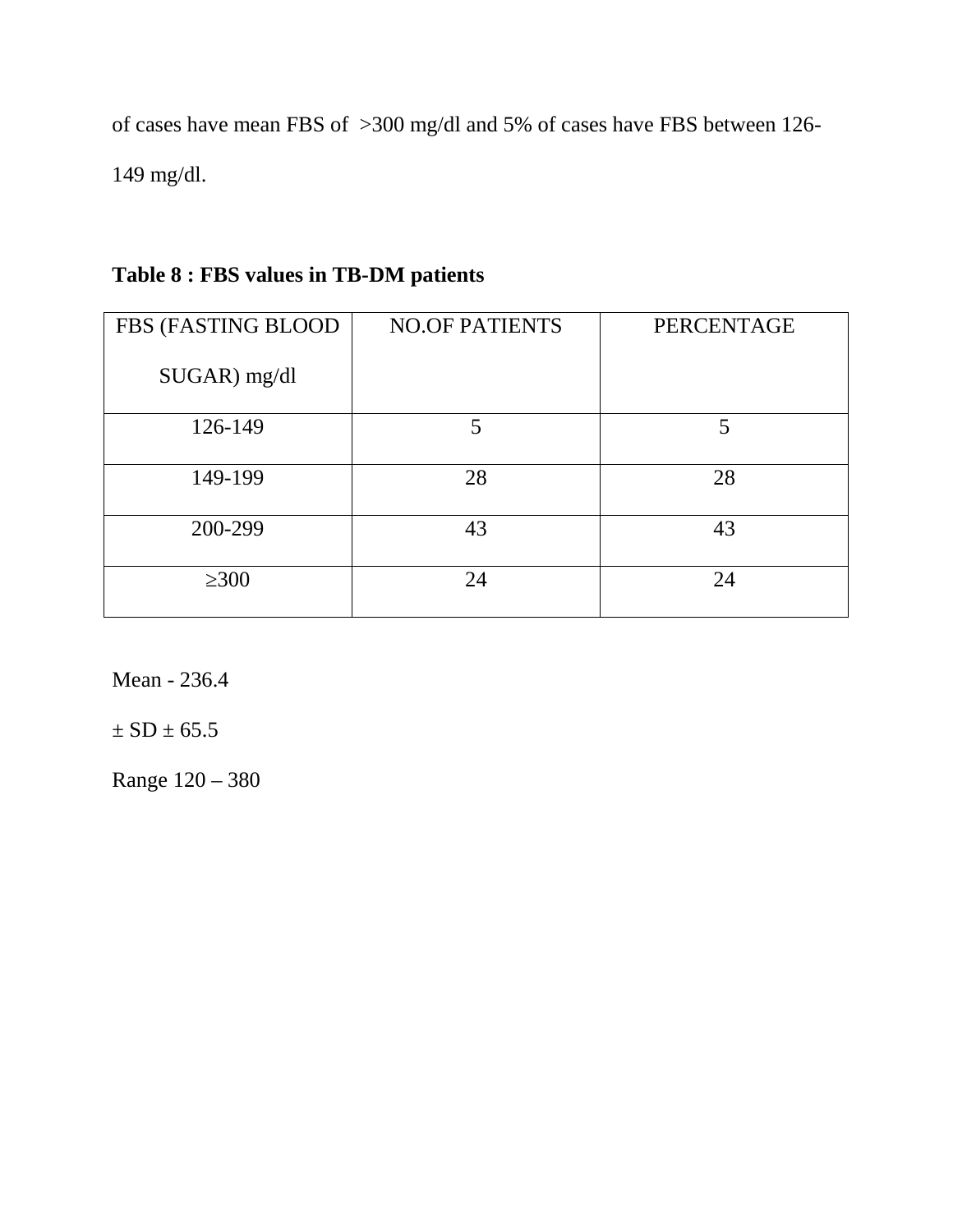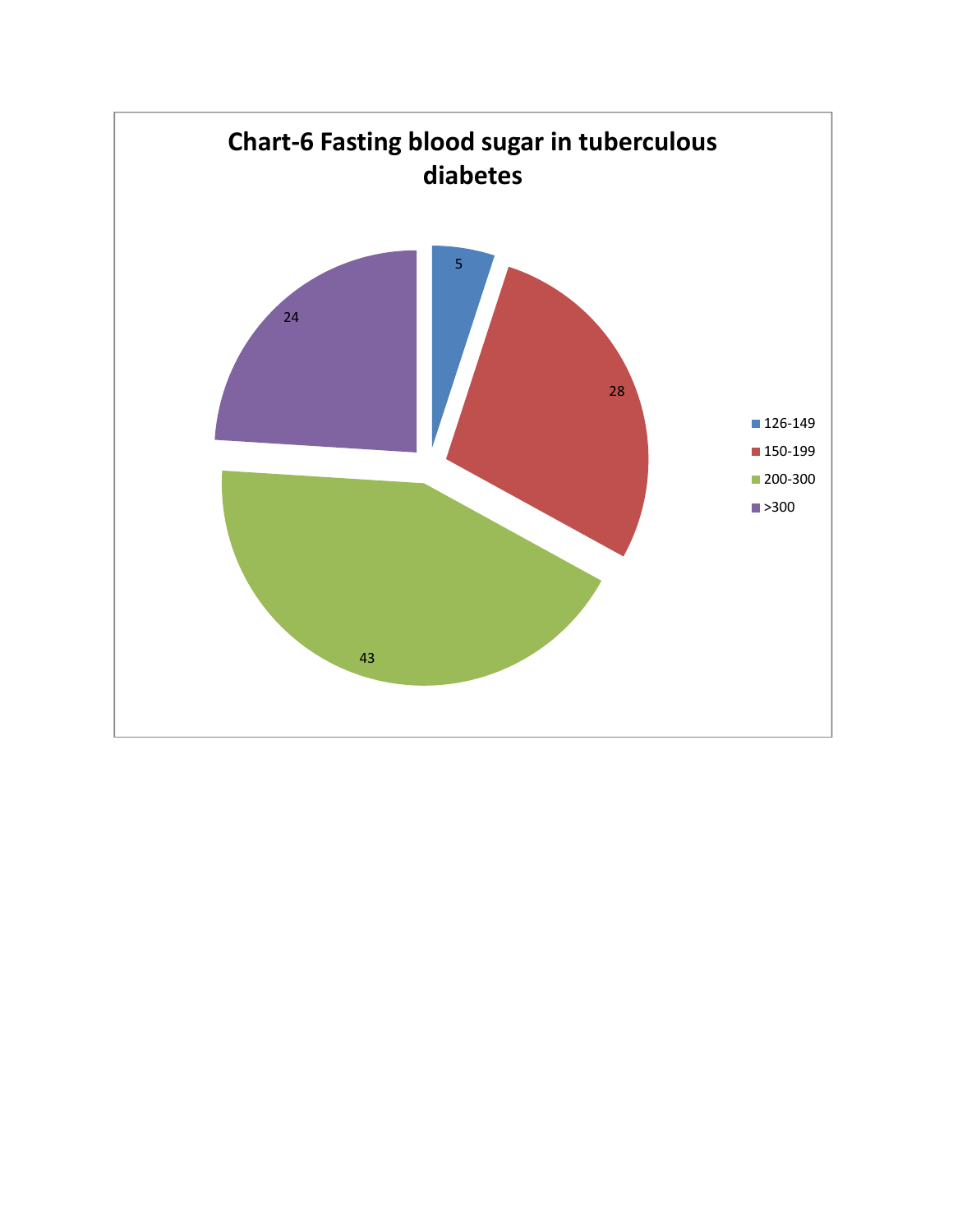Table 9 shows relation between PPBS values in TB patients. 15% of the cases have values between 201-249 mg/dl; 36% have values ranging from 250-349 mg/dl; 49% of the cases had values above 350 mg/dl.

#### **Table 9 : DMTB -PPBS**

| PPBS(POST PRANDIAL   NO OF CASES |    | %(PERCENTAGE) |
|----------------------------------|----|---------------|
| <b>BLOOD SUGAR)</b>              |    |               |
| 201-249                          | 15 | 15            |
| 250-349                          | 36 | 36            |
| 350                              | 49 | 49            |

Mean - 351.5

 $\pm$  SD -  $\pm$  67.9

Range - 230 – 460

In table 7, 55% of cases showed anemia of which 23% had mild anemia (9-11 gm%) ; 25% of cases had HB between 6-9 gm% (moderate anemia); 7% of the cases had hemoglobin less than 6 gm% (severe anemia).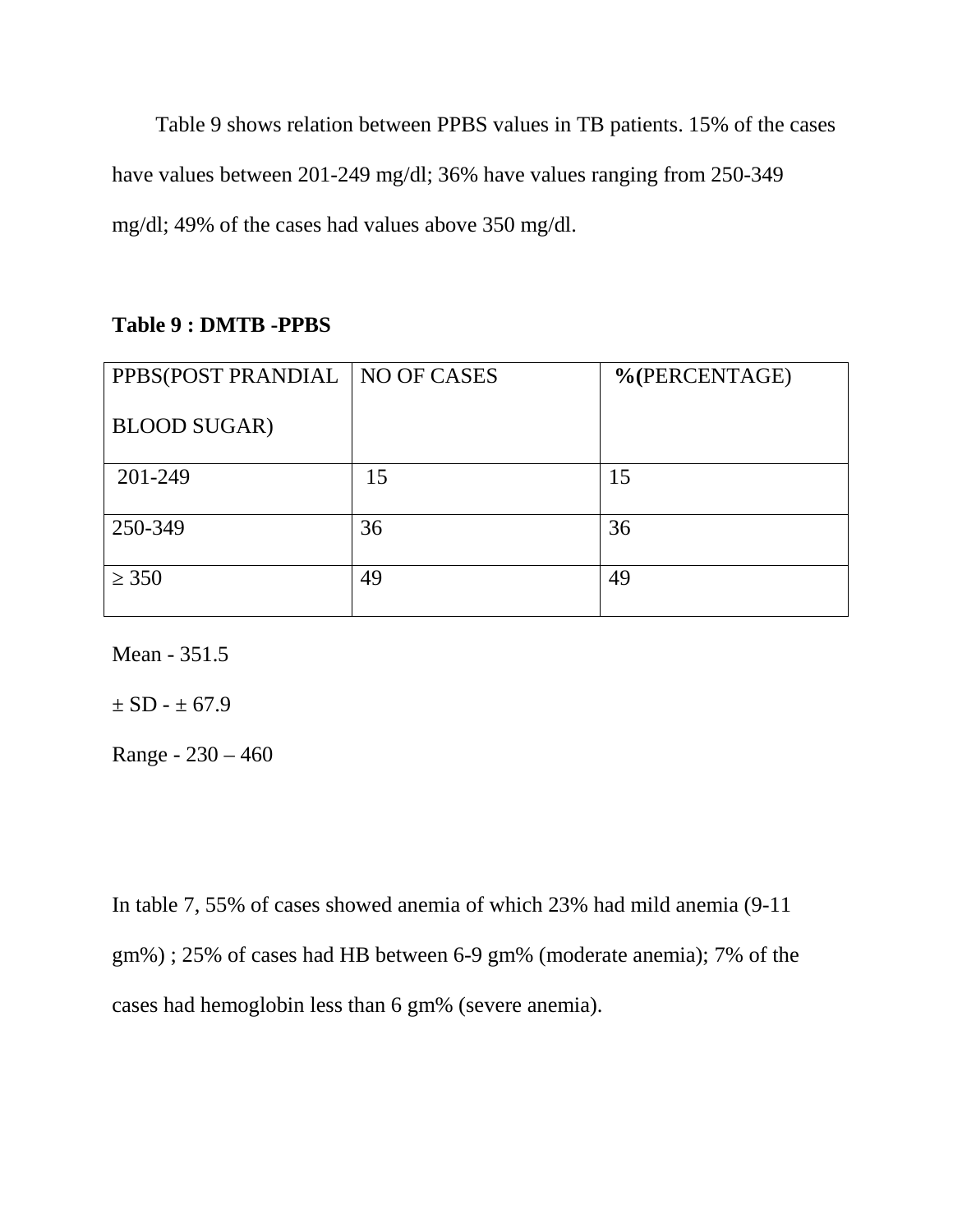# **Table 10 : Haemoglobin**

| <b>HEMOGLOBIN VALUE</b> | NO OF CASES | %(PERCENTAGE) |
|-------------------------|-------------|---------------|
| $(gm\%)$                |             |               |
| >11                     | 45          | 45            |
| $9 - 11$                | 23          | 23            |
| $6-9$                   | 25          | 25            |
| <6                      | 7           | 7             |
| <b>TOTAL</b>            | 100         | 100           |

Range 5 - 13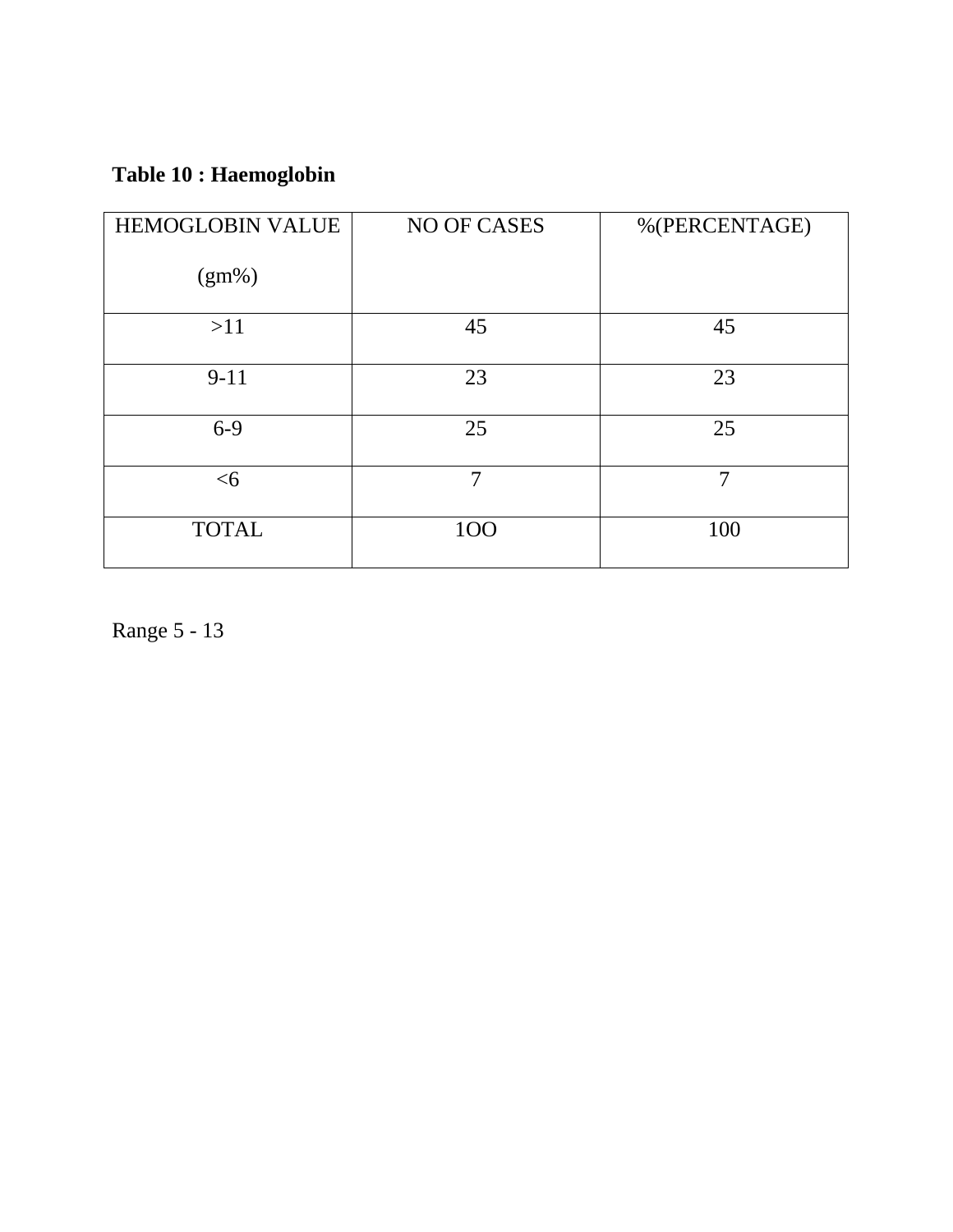

Table 11 shows leukocyte count of mean – 10760 with SD of

2401. The lymphocyte percentage mean – 43.5 with SD of 3.8.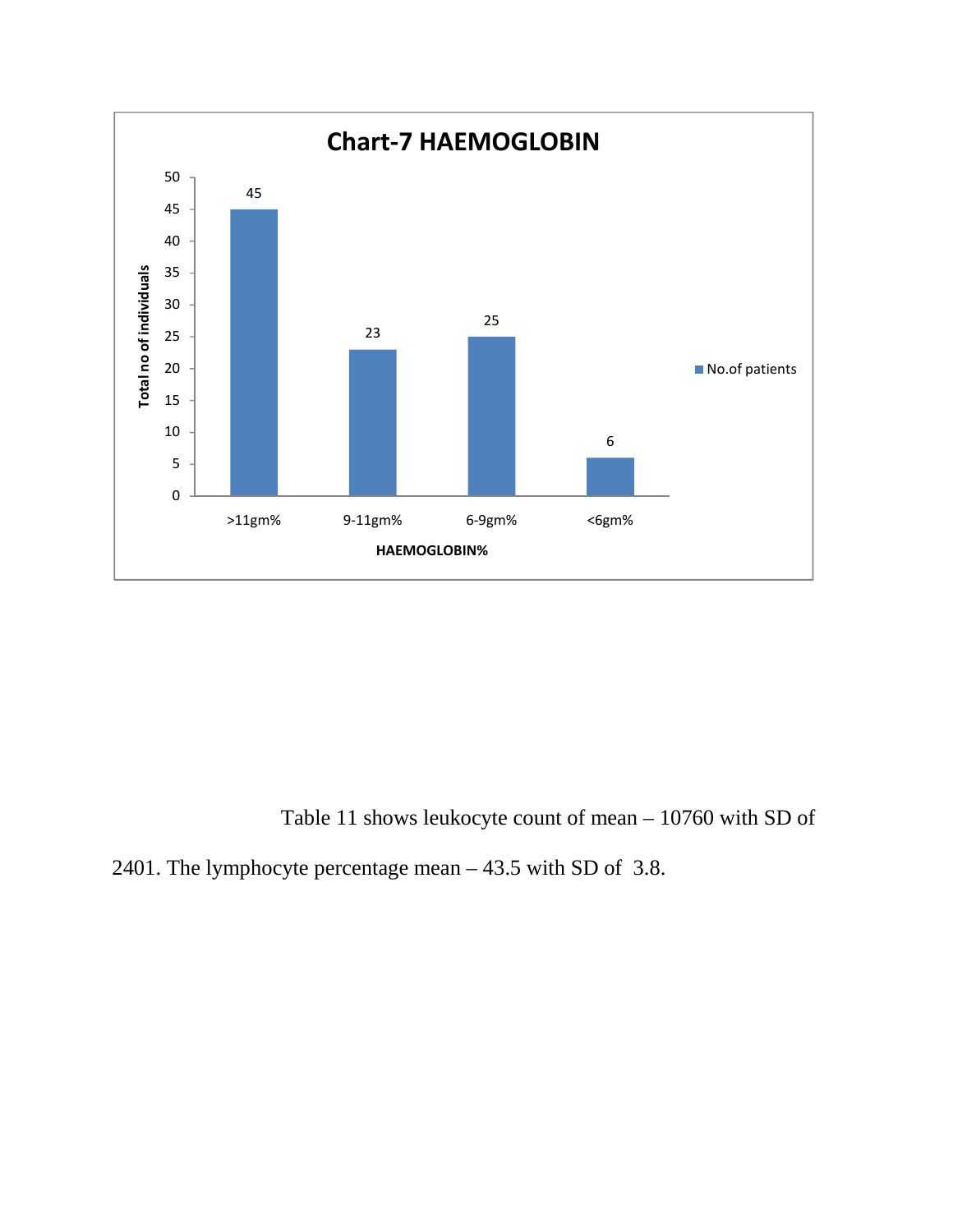|                 | $Mean + SD$    | <b>RANGE</b> |
|-----------------|----------------|--------------|
| LEUCOCYTE COUNT | $10760 + 2401$ | 3600 - 16000 |
| LYMPHOCYTE%     | $43.5 \pm 3.8$ | $34 - 54\%$  |

#### **Table 11 : Leukocyte count and Lymphocyte%**

Table 12 shows ESR values in TB patients. 9% of the cases showed an ESR value of >100 mm/hr; 48% of cases showed ESR between 50-99 mm/hr; 29% of cases were with ESR 21-49 mm/hr; remaining 14% had an ESR of <20 mm/hr. 86% of the total cases had a raised ESR.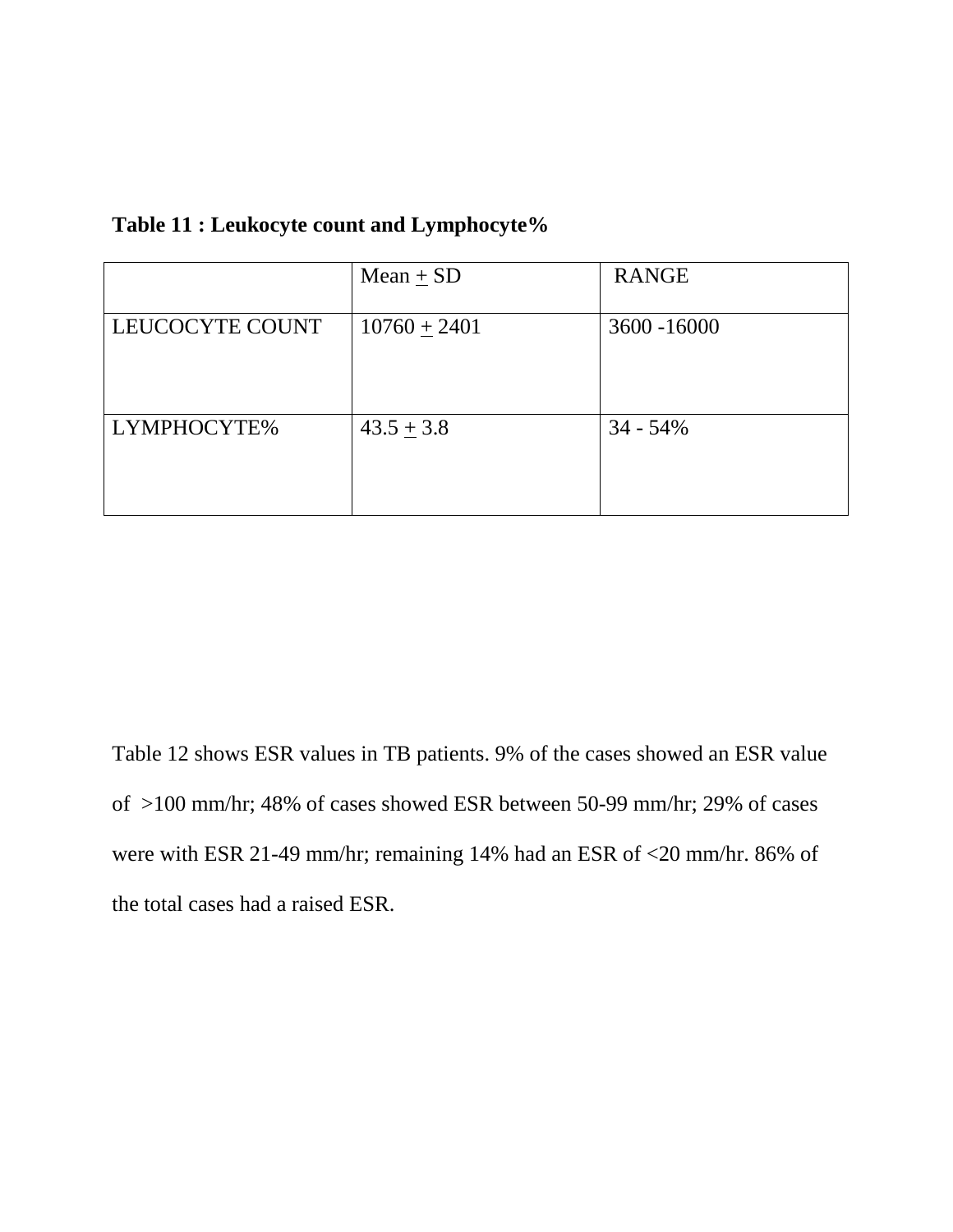### **Table 12 : ESR**

| Erythrocyte sedimentation | <b>NUMBER OF</b> | $\%$        |
|---------------------------|------------------|-------------|
| rate (mm/hr)              | <b>PATIENTS</b>  |             |
| $<$ Twenty(20)            | 14               | 14          |
| 21-49                     | 29               | 29          |
| 50-99                     | 48               | 48          |
| 100                       | 9                | $\mathbf Q$ |
| <b>TOTAL</b>              | 100              | 100         |

Mean  $\pm$  SD 50.8  $\pm$  26.5

Range 13 – 114

Table 13 shows that out of 100 cases 86% of patients less than 40 years and 54% of patients more than 40 years showed sputum positivity.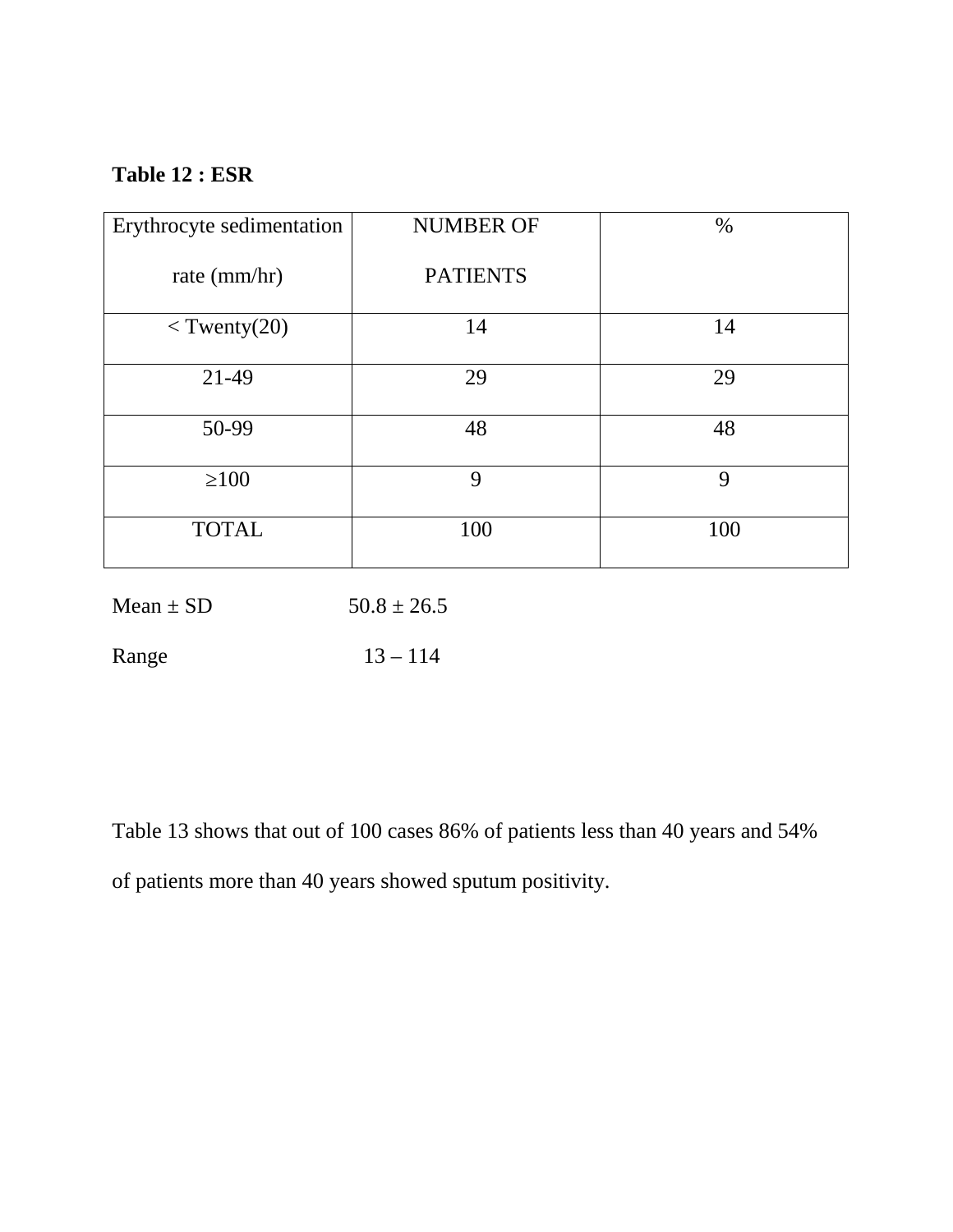**Table 13 : Sputum AFB – results**

| SMEAR-          | <b>LESS THAN</b> | <b>MORE THAN</b> | <b>TOTAL</b> |
|-----------------|------------------|------------------|--------------|
| <b>SPUTUM</b>   | 40YRS            | 40YRS            |              |
| <b>POSITIVE</b> | $18(86\%)$       | 43(54%)          | $P=0.01$     |
| <b>NEGATIVE</b> | 3(14%)           | 36(46%)          | Significant  |
|                 |                  |                  |              |

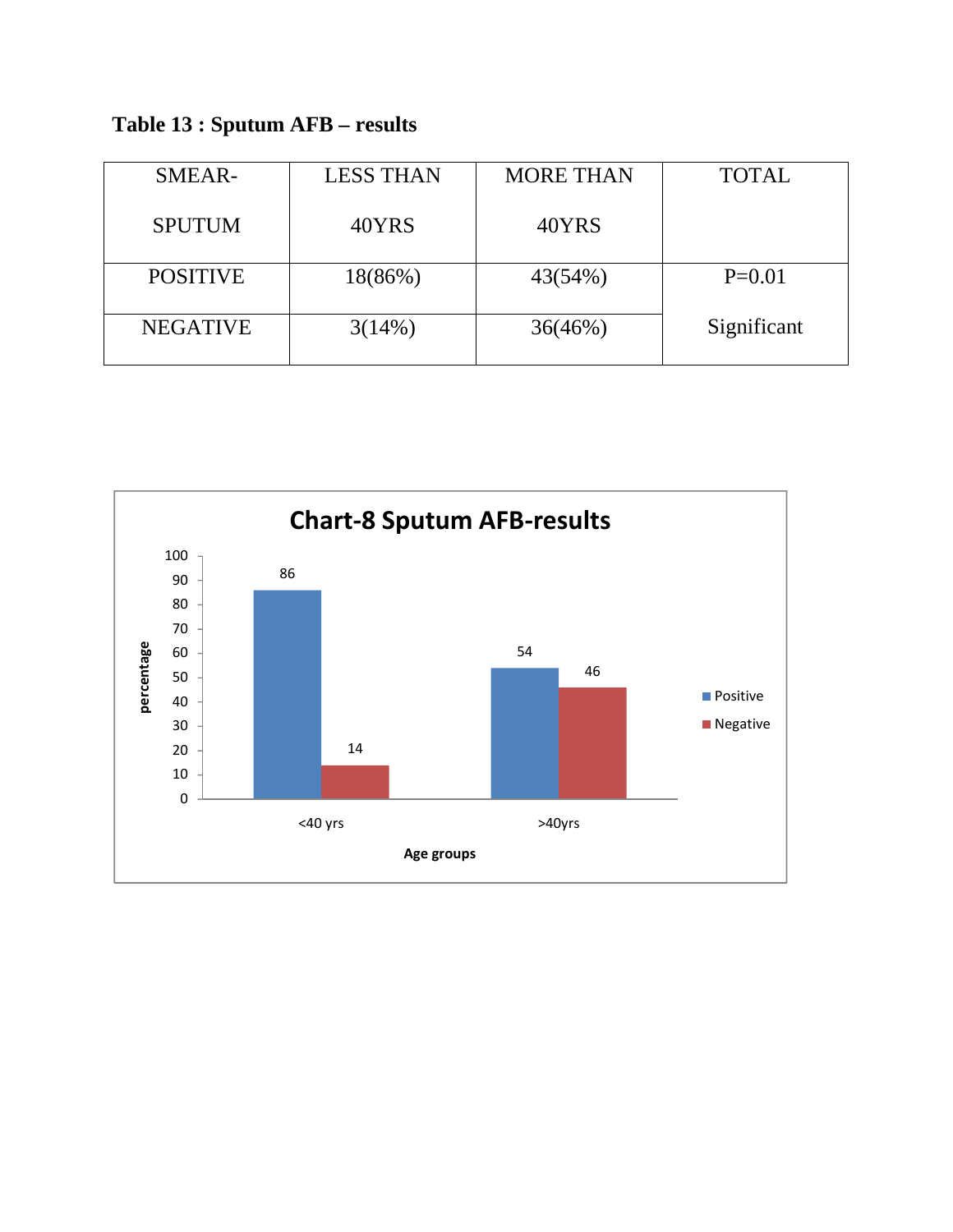Table 14 shows the predominantly involved side. In 39% of patients right side involvement was seen. In 30% of patients left side involvement was predominant and in 31% both sides were involved.

**Table 14 : Predominantly involved side (left/right/both sides):**

| PREDOMINANTLY        |   | <b>AGE LESS</b>    |    | <b>AGE MORE</b>    | <b>TOTAL</b> |
|----------------------|---|--------------------|----|--------------------|--------------|
| <b>INVOLVED SIDE</b> |   | THAN <sub>40</sub> |    | THAN <sub>40</sub> |              |
|                      | M | F                  | M  | $\mathbf F$        |              |
| <b>RIGHT</b>         | 5 | 3                  | 25 | 6                  | 39           |
| <b>LEFT</b>          | 3 |                    | 20 | 6                  | 30           |
| <b>BOTH SIDES</b>    | 4 | 5                  | 13 | Q                  | 31           |

In table 15, 34% of patients showed lower zone changes out of which 4 patients were below 40 years and 30 patients were in the age group more than 40 years.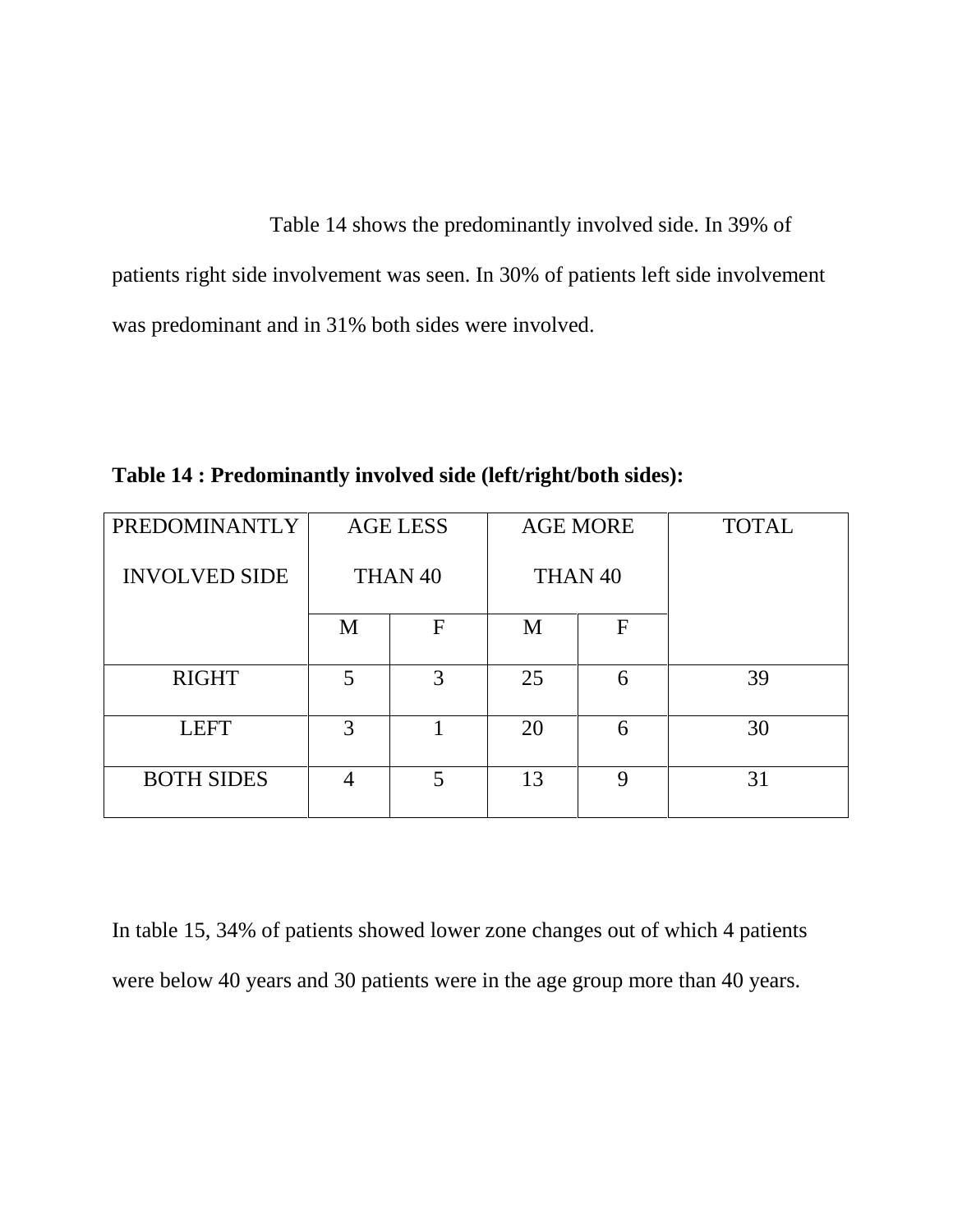**Table 15 : DM-TB-lower lobe involvement**

| <b>AGE LESS THAN</b> | <b>AGE MORE</b>    | P VALUE            |  |
|----------------------|--------------------|--------------------|--|
| 40                   | THAN <sub>40</sub> |                    |  |
|                      | 30                 | $P < 0.05 -$       |  |
|                      |                    | <b>SIGNIFICANT</b> |  |
|                      |                    |                    |  |

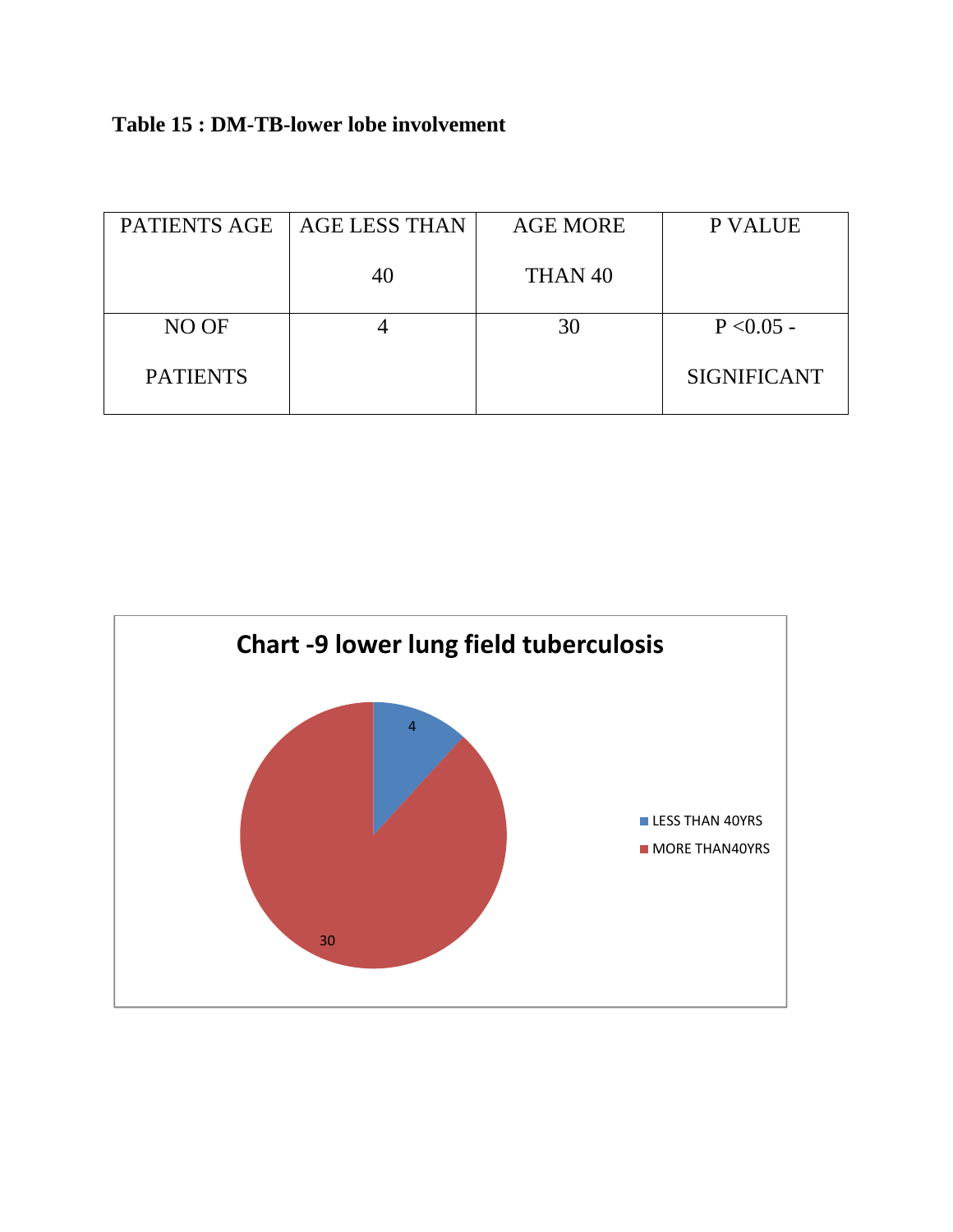Table 16 shows radiographic features in DM-TB. 55% of cases showed cavity; 36% of the cases showed fibrotic lesions; 36% of cases had infiltration; pleural effusion was seen in 23%; 6% showed consolidatory changes; 5% had hydropneumothorax; aspergilloma was associated in 3% of cases; 2% showed bronchiectasis.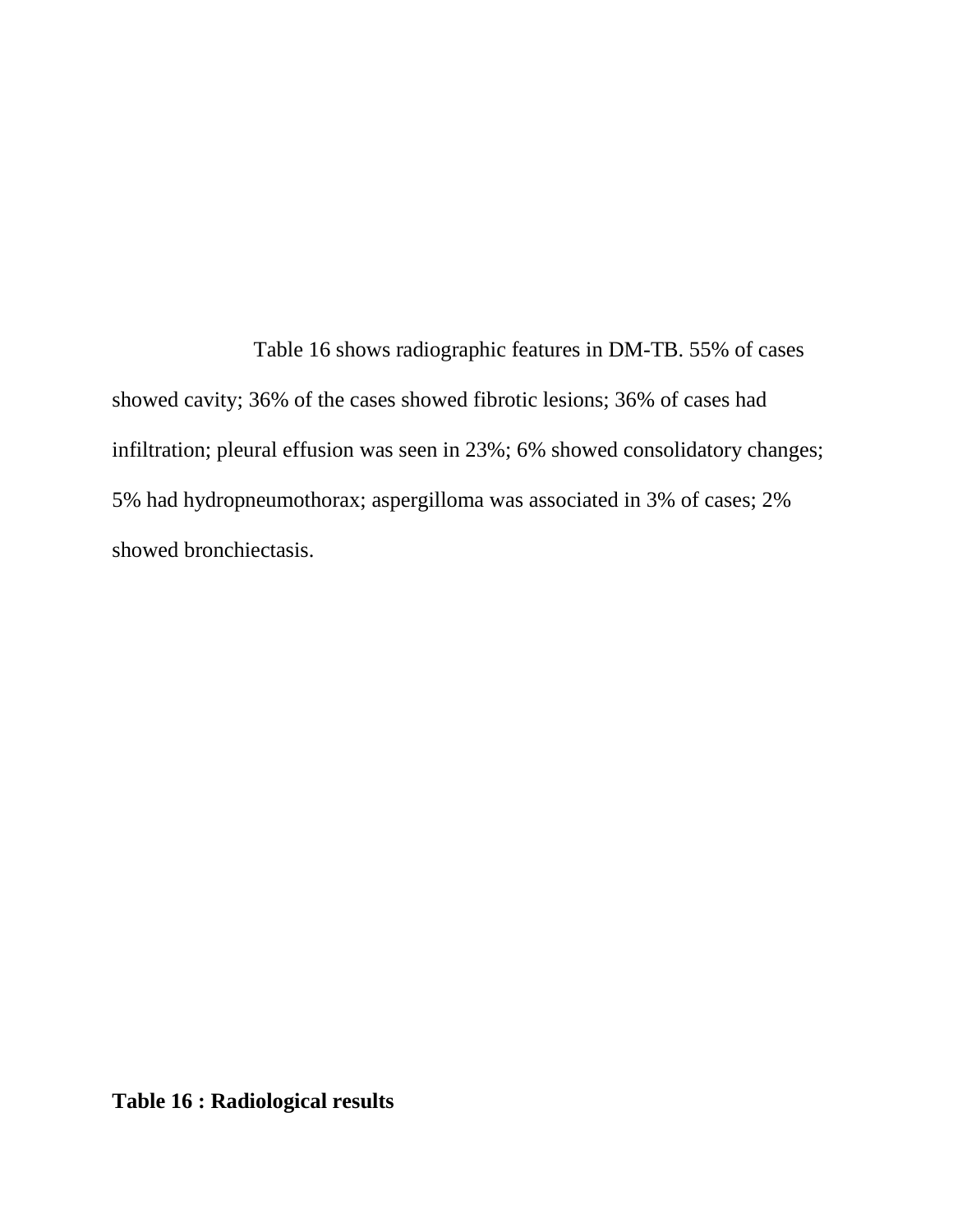| PATTERN OF          | M              | F              | $\mathbf{AGE}$         | $\mathbf{AGE}$         | <b>TOT</b>     | $\mathbf{P}$ |
|---------------------|----------------|----------------|------------------------|------------------------|----------------|--------------|
| <b>LUNG</b>         |                |                | <b>LESS</b><br>THAN 40 | <b>MORE</b><br>THAN 40 | AL             | <b>VAL</b>   |
| <b>INVOLVMENT</b>   |                |                | $n(\%)$                | $n(\%)$                |                | UE           |
| <b>FIBROSIS</b>     | 23             | 9              | 2(10)                  | 29(36)                 | 31             | 0.002        |
| <b>CAVITY</b>       | 35             | 19             | 10(47)                 | 44(55)                 | 54             | 0.04         |
| CONSOLIDATIO        | 6              | $\overline{3}$ | 3(14)                  | 6(6)                   | 9              | 0.59         |
| ${\bf N}$           |                |                |                        |                        |                |              |
| PLEURAL             | 6              | $\overline{4}$ | 4(23)                  | 5(6)                   | 10             | 0.29         |
| <b>EFFUSION</b>     |                |                |                        |                        |                |              |
| <b>HYDROPNEUMO</b>  | $\overline{4}$ | $\mathbf{0}$   | $\mathbf{0}$           | 4(5)                   | $\overline{4}$ | 0.23         |
| <b>THORAX</b>       |                |                |                        |                        |                |              |
| <b>BRONCHIECTAS</b> | $\overline{3}$ | $\mathbf{1}$   | 1(4)                   | 2(2)                   | $\overline{4}$ | 0.69         |
| IS                  |                |                |                        |                        |                |              |
| <b>INFILTRATION</b> | 20             | 16             | 7(33)                  | 29(36)                 | 31             | 0.89         |
| <b>ASPERGILLOMA</b> | $\overline{3}$ | $\theta$       | $\boldsymbol{0}$       | 3(3)                   | $\overline{3}$ | 0.49         |
|                     |                |                |                        |                        |                |              |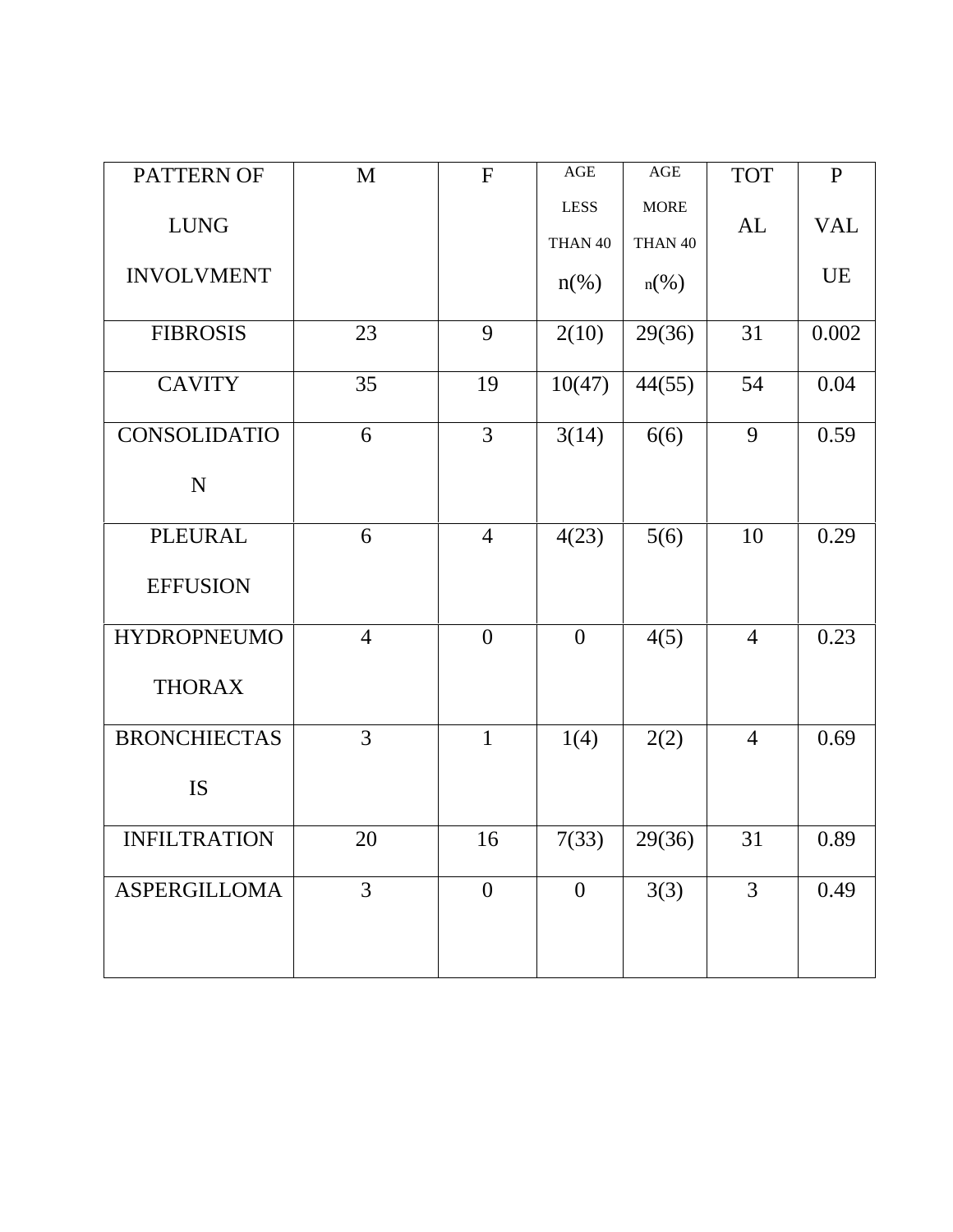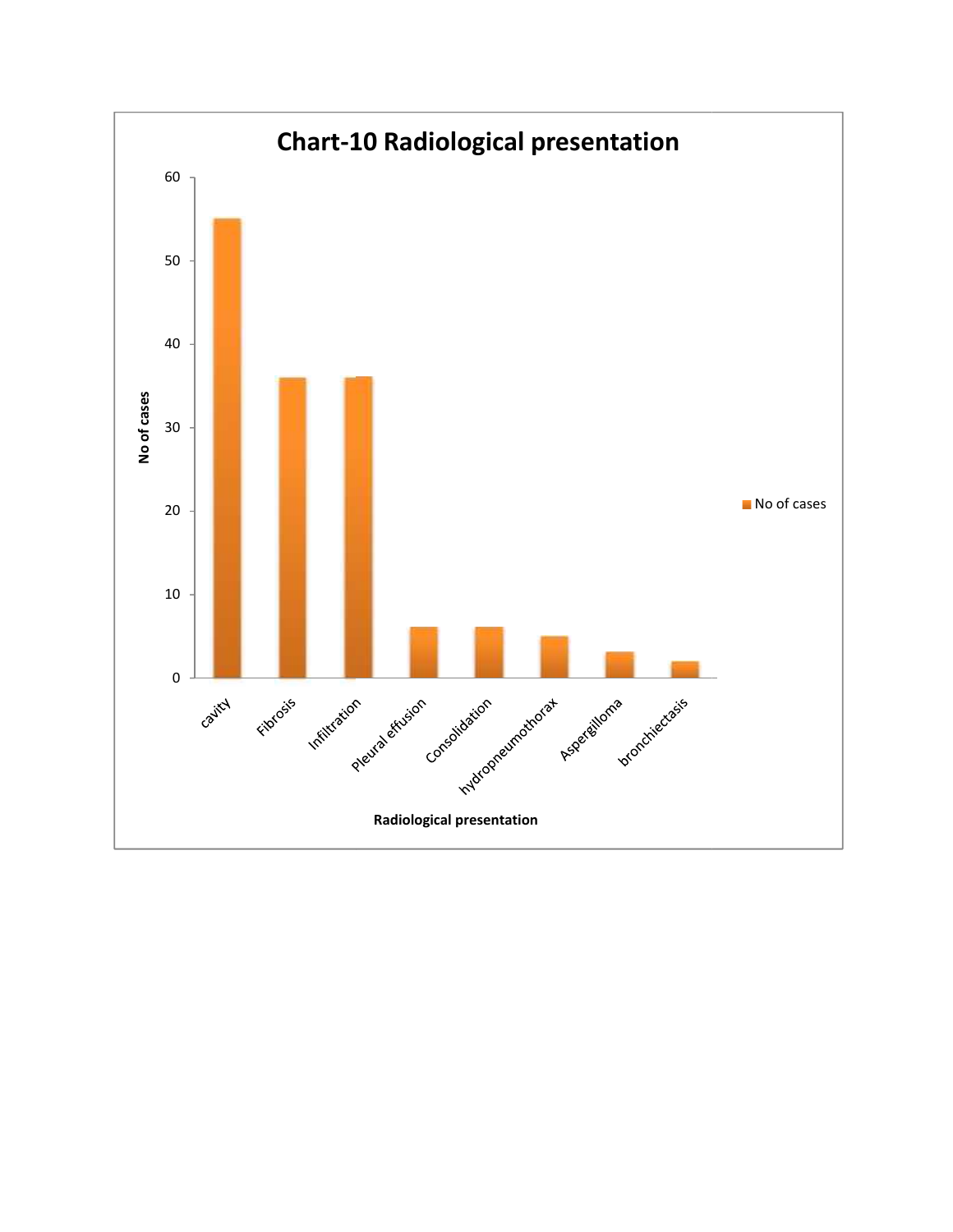#### **DISCUSSION**

100 PTB-DM patients were clinically and radiographically evaluated. A significant relation between TB and DM is suggested by high occurrence of TB in diabetics.

In the study conducted by us, 70% are male population and 30% are females. The ratio between males and females is2.3:1.

A higher prevalence as well as incidence of TB in male population is noted in several other studies also with male to female ratio between 3:1to5:1.

Desmukh et al studied 2434 cases of PTB and reported that 62.9% of cases to be males and 37.1% of cases to be females. Of the 138 DM-TB patients, 72.4% of patients were males and 27.53% of them were females.

A similar M:F ratio was shown by Patel JC. Of the 179 patients studied by him males constituted 76% and females constituted 24%.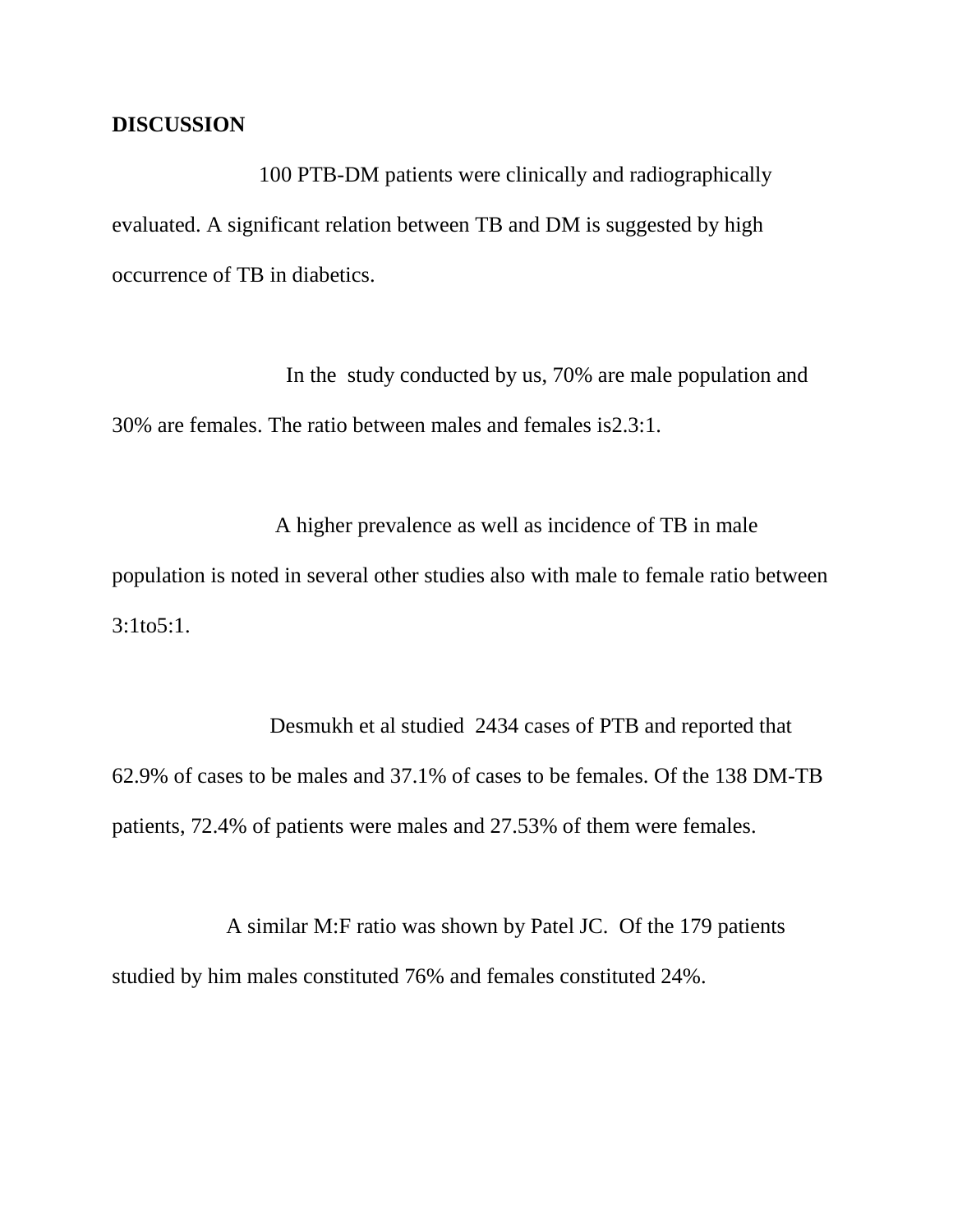A study by Morris et al shows a higher incidence of DM-PTB in male population than female population.

Tripathy and Kar observed that males constituted 78% of the total patients.

It is made out that males are more susceptible than females for pulmonary tuberculosis associated with diabetes. ICMR [Anon 1958] conducted a national survey and presented its salient findings. Ibrahim Kareem Khalil

In a study conducted by Ibrahim kareem khalil ,"The relationship between tuberculosis and Diabetes Mellitus in patients" had shown higher incidence among males, with a male to female ratio of about 5:1

A similar observation of higher occurrence of DM-PTB is noted among males in all the above mentioned studies including ours.

Reason for increased occurrence of DM-TB in males :

- 1. Higher incidence of both diseases is seen among males.
- 2. Increased hospitalization of males.

In our study, the number of cases over the age of forty were 78% and peak incidence was in the age groups of  $50 - 59$  and  $60 - 69$  years. 57% of the total cases were in this age groups.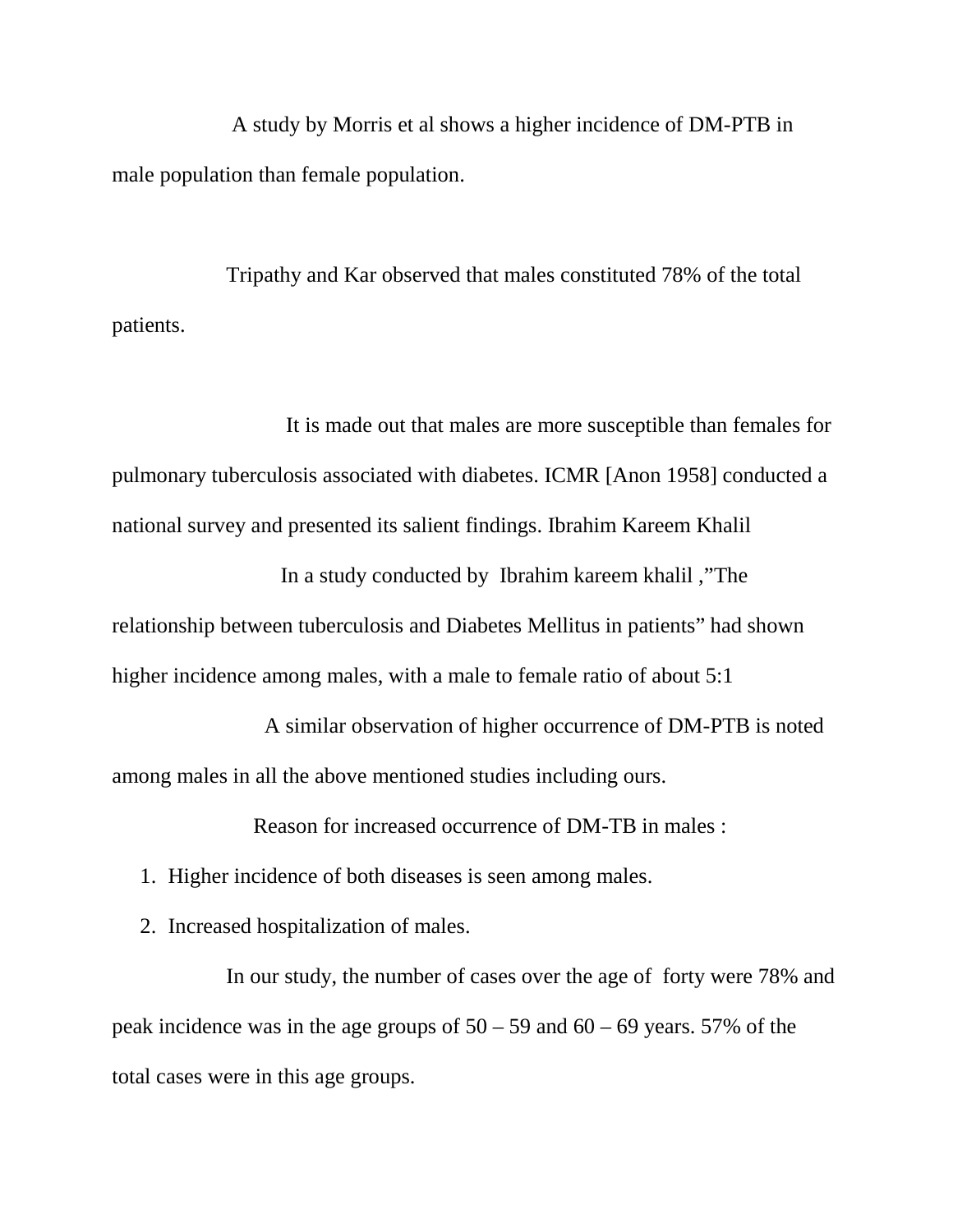| <b>STUDY</b> | Age group        | Percentage |  |
|--------------|------------------|------------|--|
|              | showing peak     |            |  |
|              | incidence of PTB |            |  |
| Deshmukh     | >45              | 82.6%      |  |
| Brijkishore  | >50              | 57.1%      |  |
| Philips      | >50              | 52%        |  |

In the study conducted by us, greater occurrence of DM-PTB is noted among age group more than 50 years. 57% of total patients belong to this age group.

In a study conducted by Ibrahim kareem khalil , "The relationship between tuberculosis and Diabetes Mellitus in patients. Age of the patients ranged between 24 - 75 year -old (5l.84 10.71 year-old) . 32patients (64% of the sample) were 40-59 year- old.This study also shows the increased incidence after 40 years of age

Major clinical features observed in study conducted by us are anorexia (82%), cough (77%), weight loss (44%), pyrexia (42%). Other clinical features are night sweats (31%), hemoptysis (11%), shortness of breath (20%), chest pain (16%).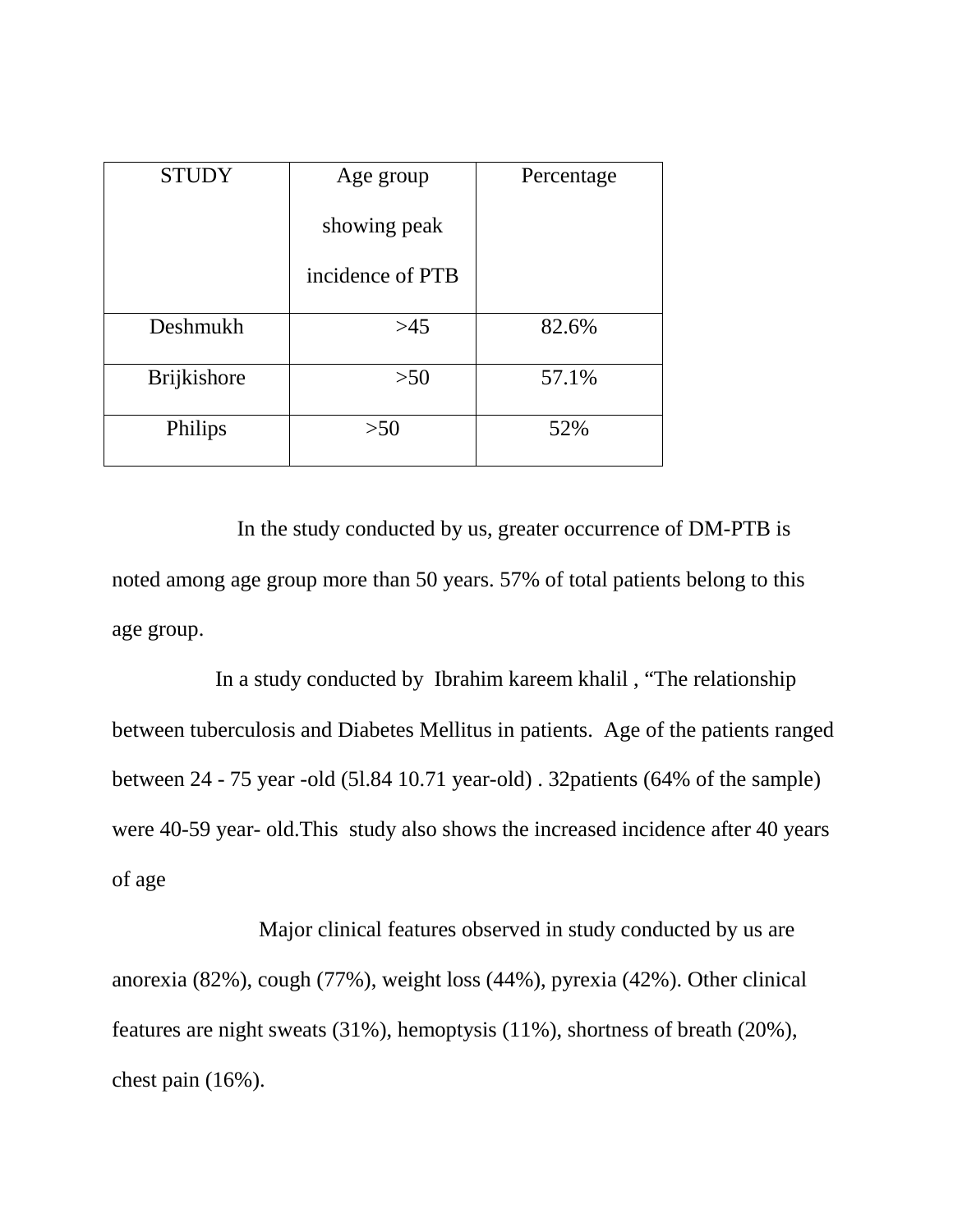In a DM-TB study done in Ethiopia, 3 most common clinical features are:

 $\checkmark$  Pyrexia (80.5%)  $\checkmark$  Increased sweat (80.4%)  $\checkmark$  Cough (70.5%)

- $\triangleright$  In the study done by us, there is a higher incidence of anorexia, cough, loss of weight.
- $\triangleright$  Past H/O TB was seen in 20% of patients
- $\geq 15\%$  of the cases were hypertensives
- $\triangleright$  Family H/O TB was seen in 15% of cases.

48 among 70 males (68.5%) had history of smoking. There is increased incidence of pulmonary TB in smokers compared to non smokers in either sex of age more than 40 years.

As the majority of males (68.5%) are smokers, smoking is a major risk factor in development of TB.

12% of patients in the study done by us had finger clubbing of whom 75% had severe extensive TB as proven clinically and radiographically. Wide differences were noted in the prevalence of clubbing by different observers.

| <b>STUDY</b>   | PREVALENCE OF CLUBBING |
|----------------|------------------------|
| <b>WEIRMAN</b> | 1%                     |
| <b>NEUFELD</b> | 90%                    |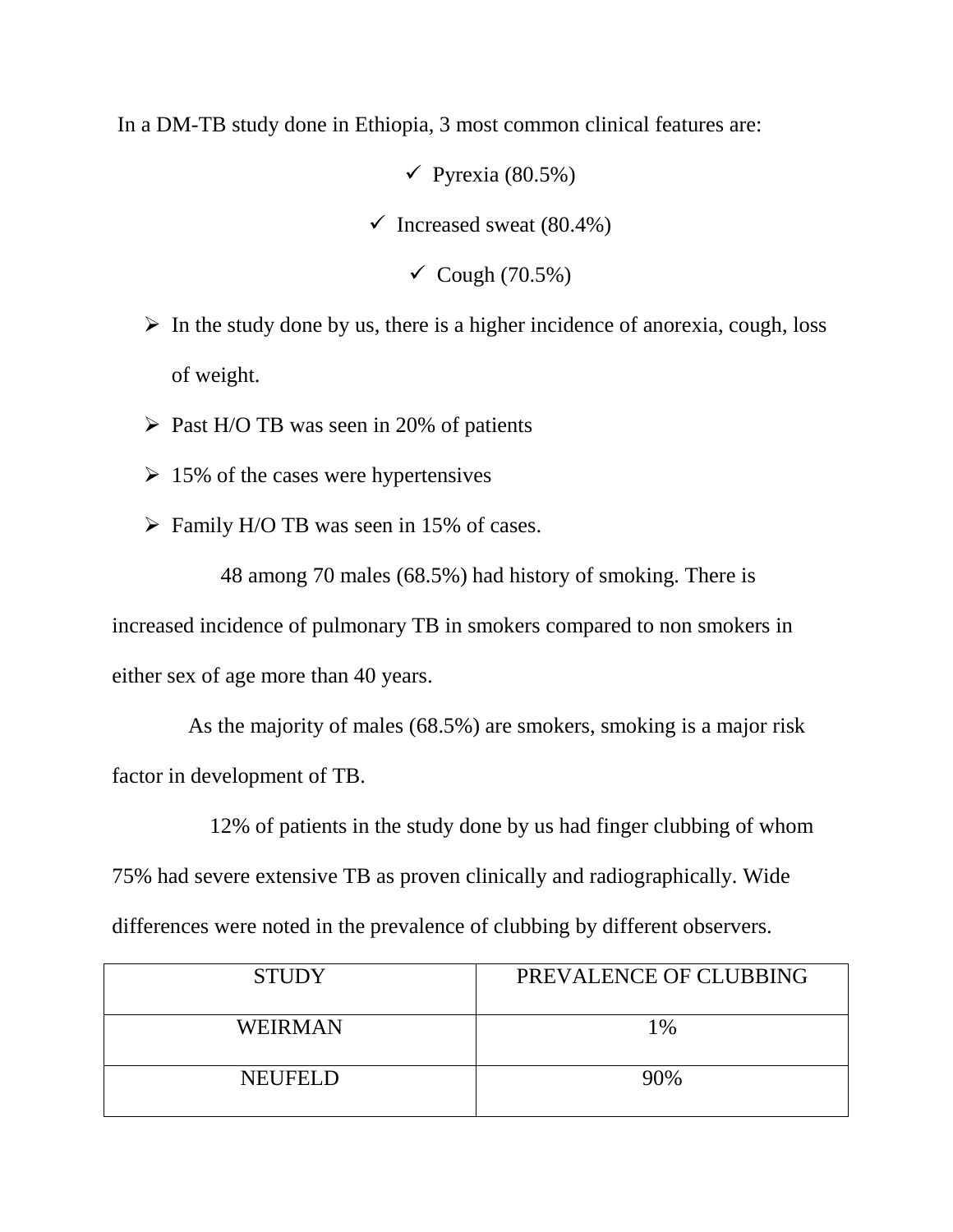Finger clubbing occurs in those with chronic TB and extensive lung damage and is thus a marker for extent of destruction.

Similar observation between clubbing and extensive TB was noted in the study done by us.

|          | Our study | Pavan Malhotra study |
|----------|-----------|----------------------|
| Anemia   | 55%       | 88.76%               |
| Mild     | 23%       | 13.26%               |
| Moderate | 25%       | 17.34%               |
| Severe   | 7%        | 58.16%               |

The difference in % of anemia may be due to

- $\triangleleft$  Method of choosing the patients
- Geographical distribution
- Food habits

.

In the study done by us 9% of the cases showed an ESR value of

>100 mm/hr; 48% of cases showed ESR between 50-99 mm/hr; 29% of cases were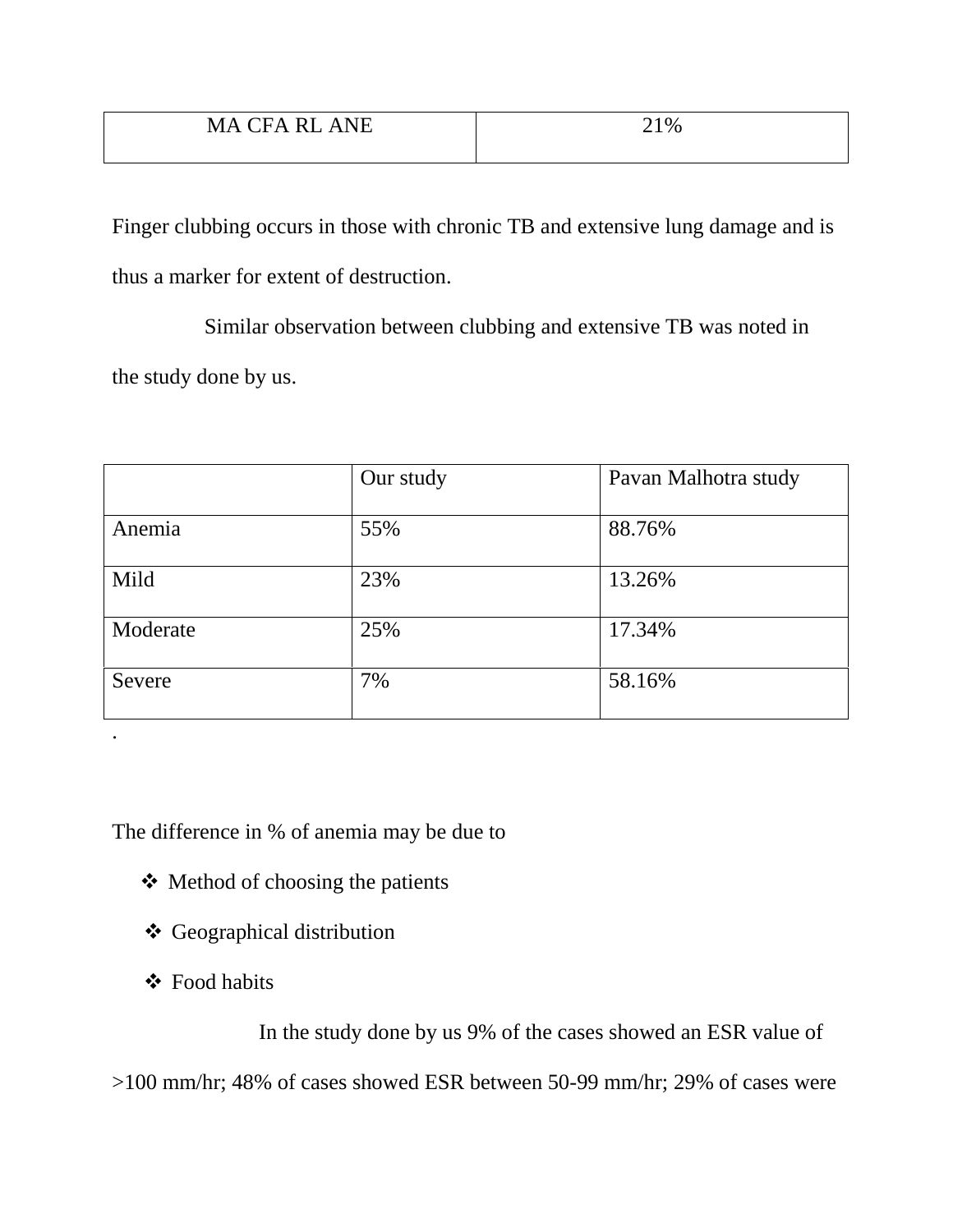with ESR 21-49 mm/hr; remaining 14% had an ESR of <20 mm/hr. 86% of the total cases had a raised ESR.

Erythrocyte sedimentation rate is an indicator of widespread illness or tissue damage and thus can be increased in various situations. Therefore ESR is not a specific test and does not possess much diagnostic significance. To be of value multiple readings are needed. It is also a marker of chronicity of disease in patients on treatment.

The mean total leukocyte count in the study conducted by us is 10760. Cases with extensive TB had normal leukocyte count and vice versa. Hence there is no significant relation between leukocyte count and extent of TB.

55% of the cases has duration of diabetes between six to ten years and 17% of the cases had a duration of diabetes between two to five years and in 6% of the cases less than one yr. 21% of the cases has duration greater than ten yrs.It has been shown that diagnosis of DM occurred before TB development in most cases.

Tripathy et al observed that the time gap between DM detection and PTB onset differed from several months to 16 yrs.

Duration of diabetes play an important role in the development of chronic diabetic complications that may alter the physiology of system. Diabetic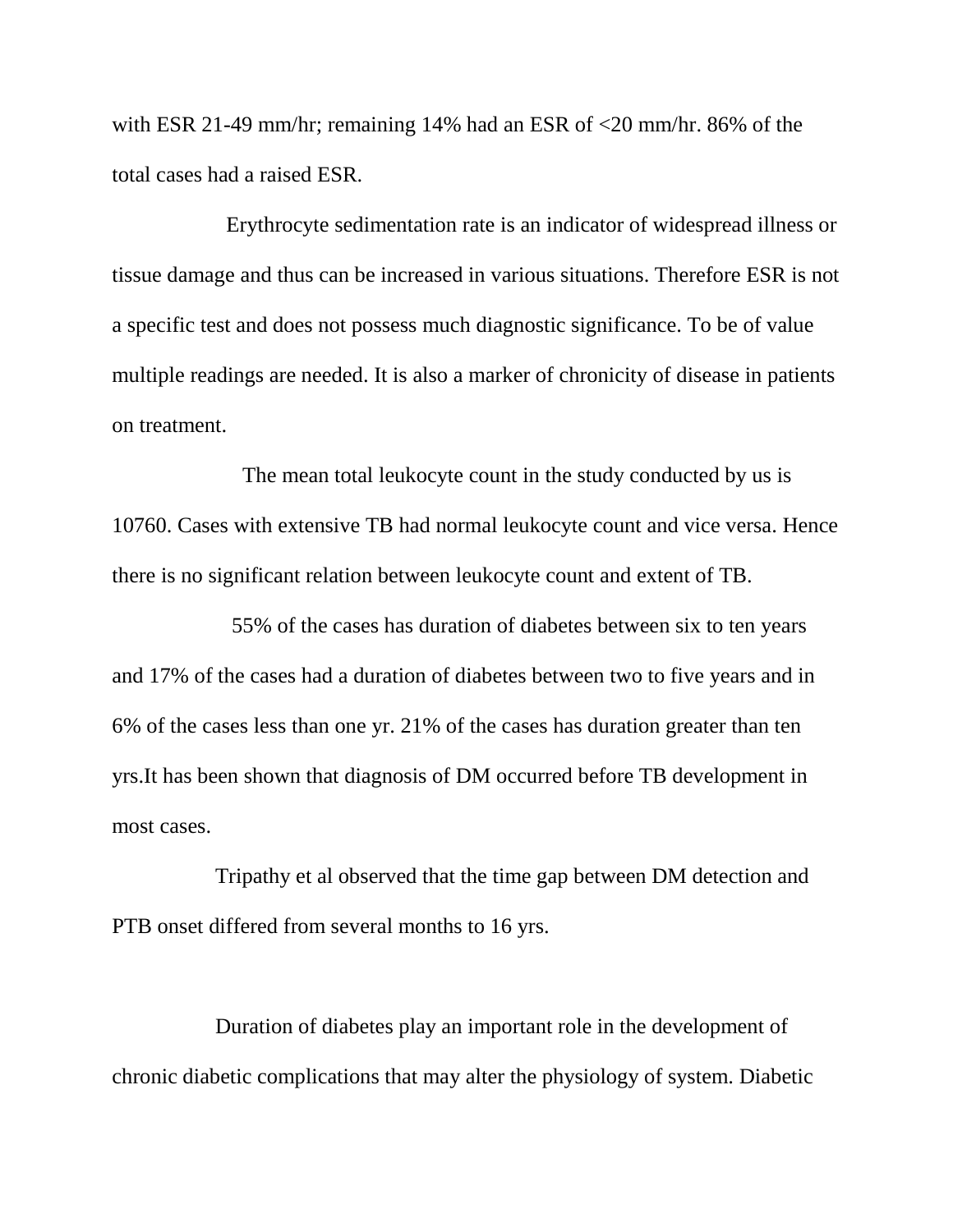autonomic neuropathy can lead to abnormal basal airway tone due to alteration in vagal pathways and thus cause a reduced bronchial reactivity and broncho dilation and thus can play an important role in creating this higher risk of respiratory tract infection including tuberculosis among diabetic patients .

In a study conducted by Ibrahim kareem khalil ,"The relationship between tuberculosis and Diabetes Mellitus in patients" 56% of the sample included in this study was either newly diagnosed or had diabetes for less than 10 years.

Long standing DM is associated with higher risk of infections and hence time period of diabetes is important.

43% of cases have FBS between 200-299 mg/dl; 28% have values between 149-199 mg/dl; 24% of cases have mean FBS of >300 mg/dl and 5% of cases have FBS between 126-149 mg/dl.

15% of the cases have PPBS values between 201-249 mg/dl; 36% have values ranging from 250-349 mg/dl; 49% of the cases had values above 350 mg/dl.

In two different studies conducted by Sach deva AK and Deshmukh PA , there was a higher occurrence of PTB in those with poor glycemic control.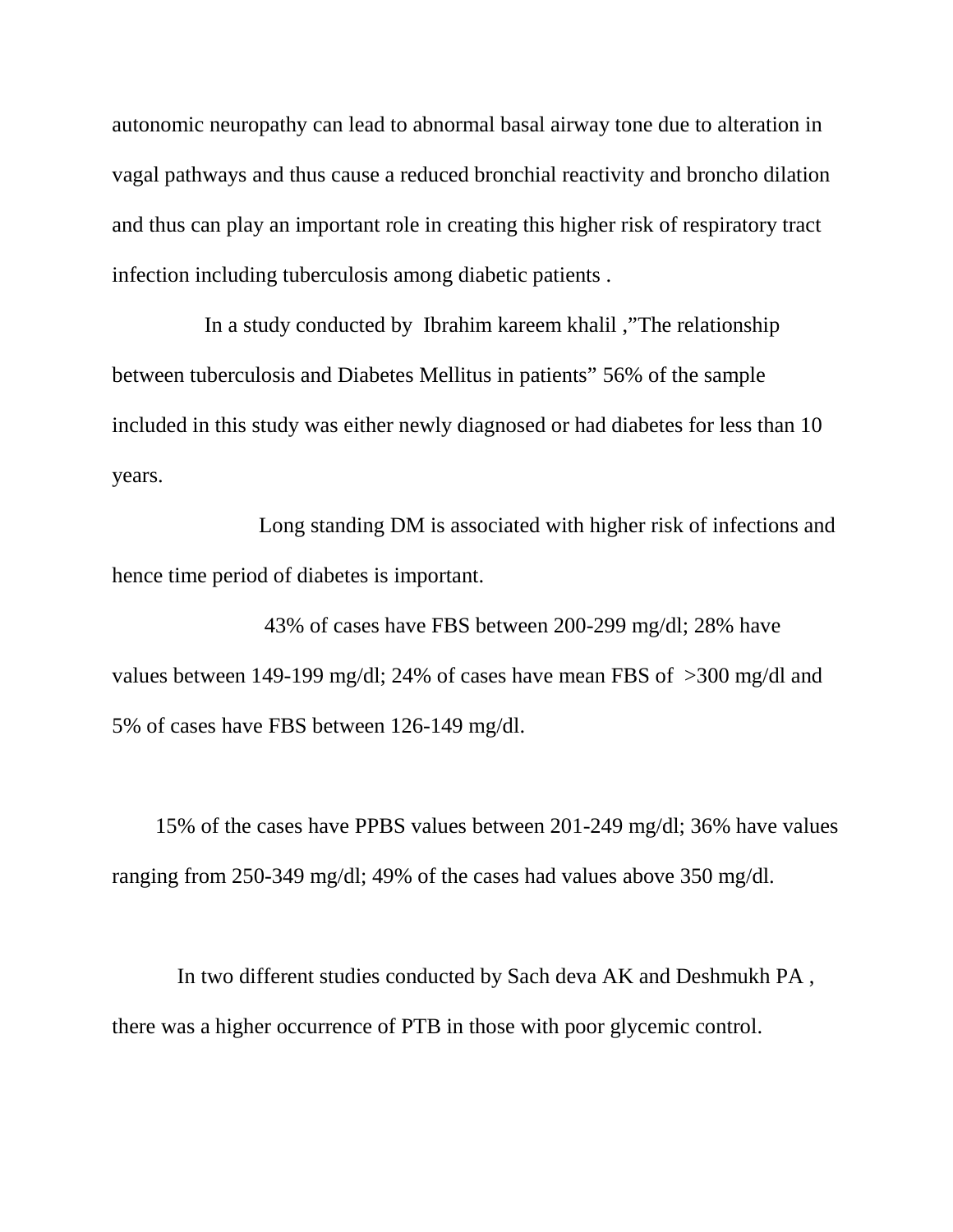In a study conducted by Ibrahim kareem khalil ,"The relationship between tuberculosis and Diabetes Mellitus in patients" FBS in TB cases varies between 82-396 mg/dl and it had shown that tuberculosis associated with hyperglycemia.

Out of 100 cases 86% of patients less than 40 years and 54% of patients more than 40 years showed sputum positivity. P value is 0.01.

A study conducted by Ibrahim kareem khalil ,"The relationship between tuberculosis and Diabetes Mellitus in patients" 38 patients (76% of the sample ) had sputum smear positive and it had shown that higher incidence of sputum positive in diabetic patients.

Similar to other studies though smear positive cases were less among age group >40 years cavitation and fibrosis was more in this group. Inspite of increased bacterial count in cavitary lesions rate of smear positivity seems to be less in these cases due to fatiguability of muscles as a result of poor glycemic control and weak expectoration.

This is in similarity with the other studies like 1. Quazi et al study conducted during 2006, where "bilateral lesions were found in 27% of DM-TB".

2. Ind. J .Med .res., July 2009.,Young et al., " concomitant TB and DM is associated with more severe features including increased lung cavitations."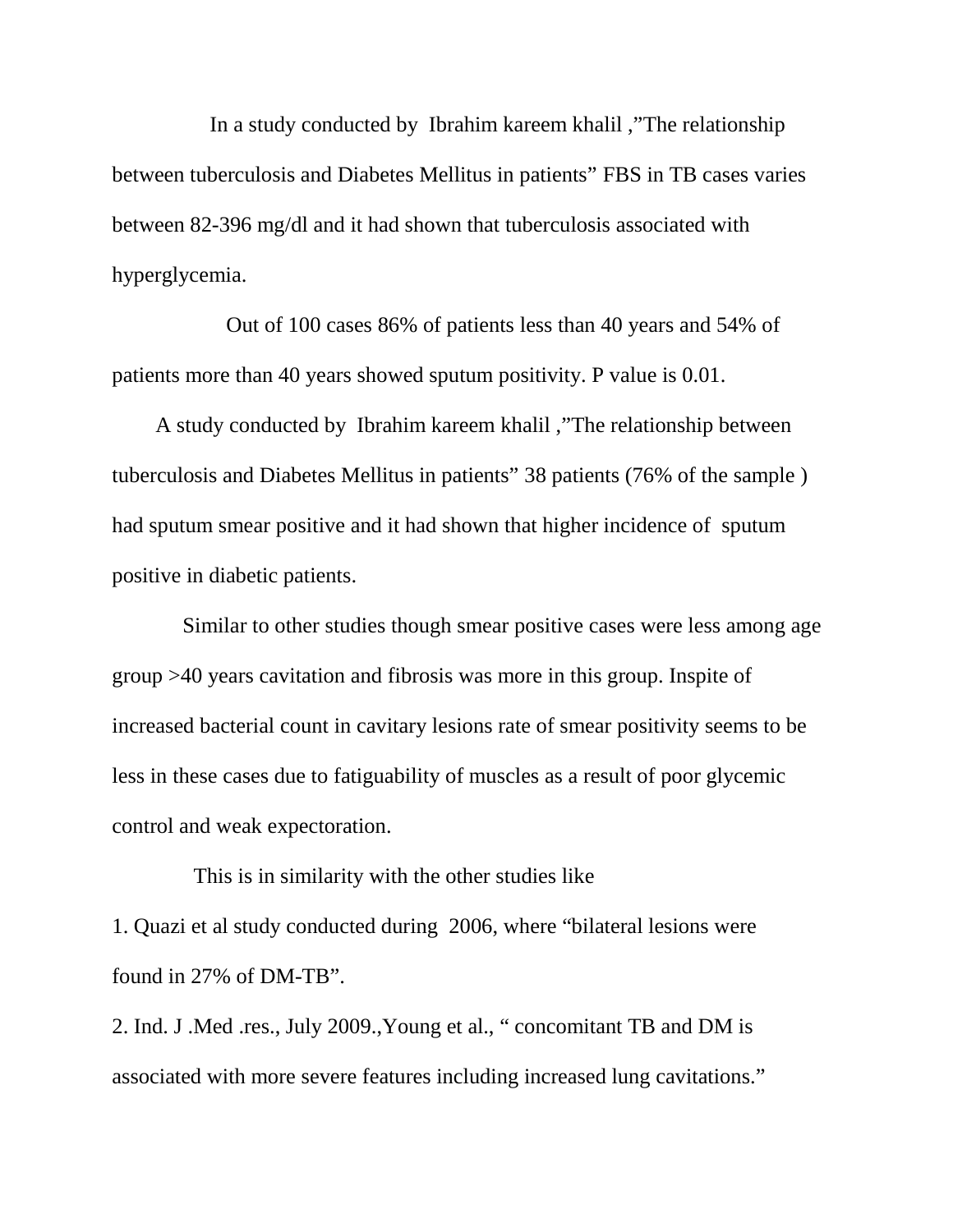In 39% of patients right side involvement was seen. In 30% of patients left side involvement was predominant which combinedly accounts to 69% . 31% of cases had lesions bilaterally.

34% of patients showed lower zone changes out of which 4 patients were below 40 years and 30 patients were in the age group more than 40 years. This accounts to a P value less than 0.05 that is significant.

In two different studies conducted by Bacakoglu F et al and Ravindran P et al lower lobe involvement was higher among female sex and those aged more than 40 years which is the same in the study conducted by us.

The radiographic features in DM-TB showed that 55% of cases showed cavity; 36% of the cases showed fibrotic lesions; 36% of cases had infiltration; pleural effusion was seen in 23%; 6% showed consolidatory changes; 5% had hydropneumothorax; aspergilloma was associated in 3% of cases; 2% showed bronchiectasis.

Cavitary lesions (53%) were the most common type of lesions noted followed by fibrosis (39%), infiltration (38%) in the age group of  $>40$  yrs

Radiographically, cavity, opacification and pleural effusion are more common than reticulo-nodular pattern in TB-DM patients.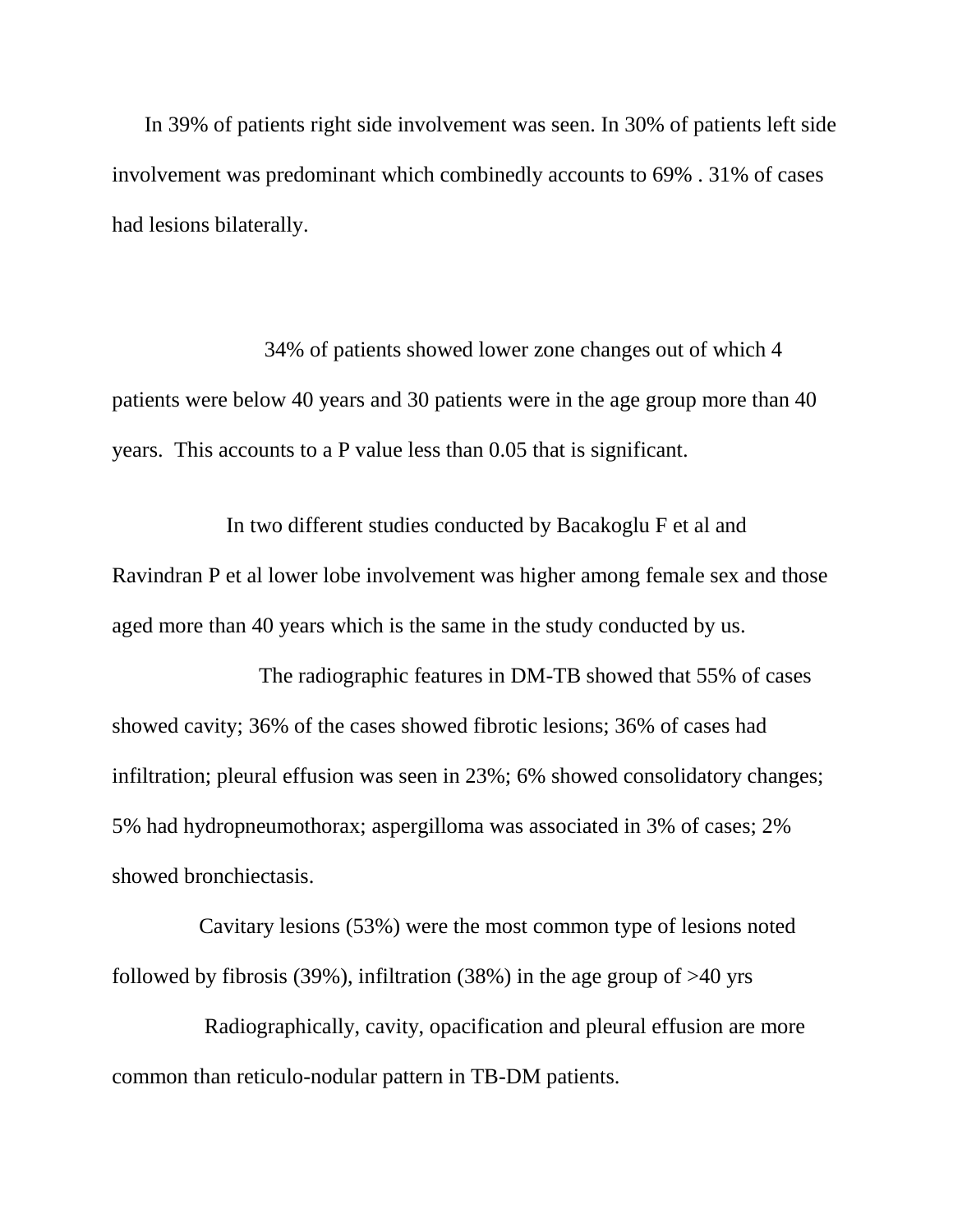Perez Guzman et al observed that multiple cavities involving lower lobe is more common in TB-DM patients.

A study on Radiological Pattern of Pulmonary Tuberculosis in Diabetes Mellitus by Qazi M.A.1, Sharif N.2, Warraich M.M.3, Imran A.4 Haque I.U.5, Attique M.U.H.6, Gardezi M.A.7, Chaudhary G.M. had shown Out of 150 films, in 84 right lung was involved, in left lung about 39 and bilateral lesion found in 27 films.

In TB-DM patients there is increased incidence of caeseation and cavitation but with minimal involvement of pleura which the same in the study done by us.

Consolidation, bronchiectasis, aspergilloma and hydropneumothorax are the other radiographically detected lesions.

Our results show similar correlation with other mentioned studies with respect to side, site, extent of lung changes and radiographical features.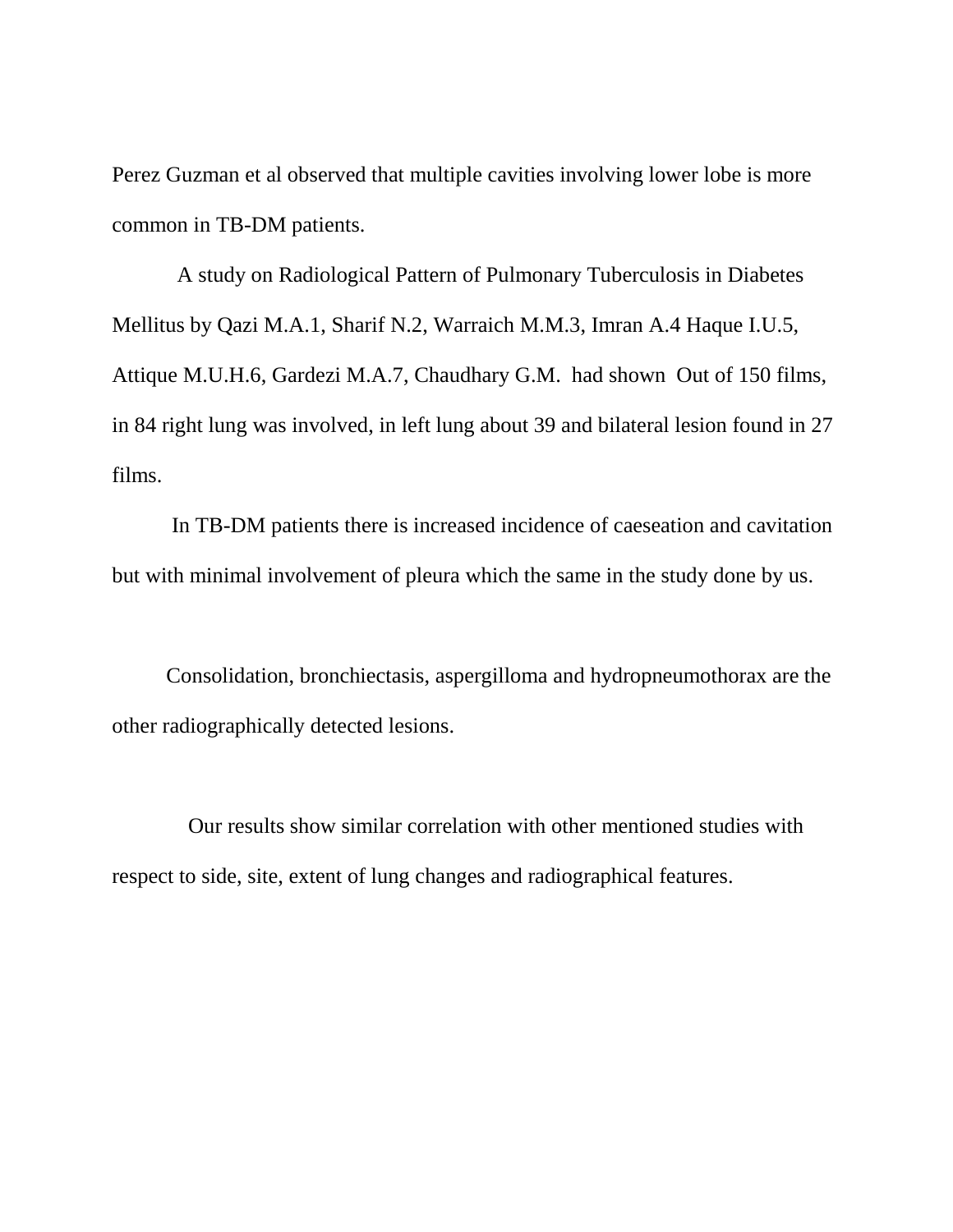# **CONCLUSION**

- Male population accounted to 70% and females to 30% with M:F ratio of 2.3:1 of which 78% of the individuals are in the age group of more than 40 years.
- $\cdot \cdot$  The major clinical presentation is anorexia (82%), cough (77%) and loss of weight(44%).
- .Past H/O TB is seen in 20% of cases and family H/O TB in 15%.
- $\div$  Out of the total male patients, 68.5% are smokers. 12% of total cases had clubbing of which 85% was associated with advanced stage of TB proven radio graphically and clinically.
- Mean duration of diabetes in TB patients is 6.8 years.
- 55% of cases have anemia out of which 7% are severely anemic.
- $\div$  ESR > 50 mm/hr is noted in 57% of cases.
- $\cdot$  The mean FBS value is 236.4 mg/dl and the mean PPBS value is 351.5 mg/dl.
- $\div$  Sputum positivity in age less than 40 years is 86% and in age more than 40 years is 54%.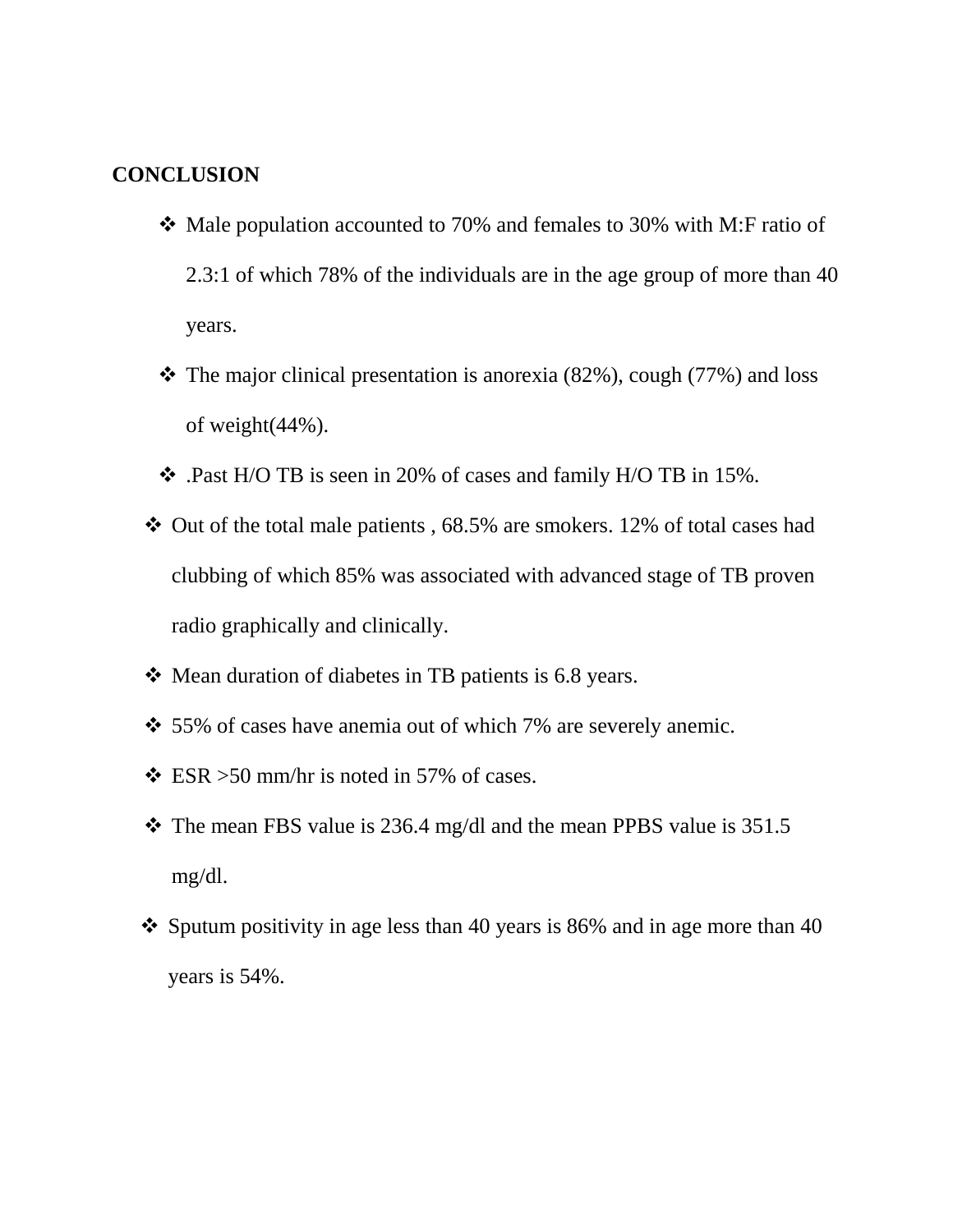- Lower lobe involvement is noted in 34% cases. 39% of cases have predominant right side involvement whereas 30% have left side involvement. Bilateral involvement is seen in 31% of cases.
- \* The most common lung change noted in both less than and more 40 years age group is cavitation (55%). The second most common pattern in age more than 40 is fibrosis and infiltration whereas in age less than 40 fibrosis accounts for a lesser percentage.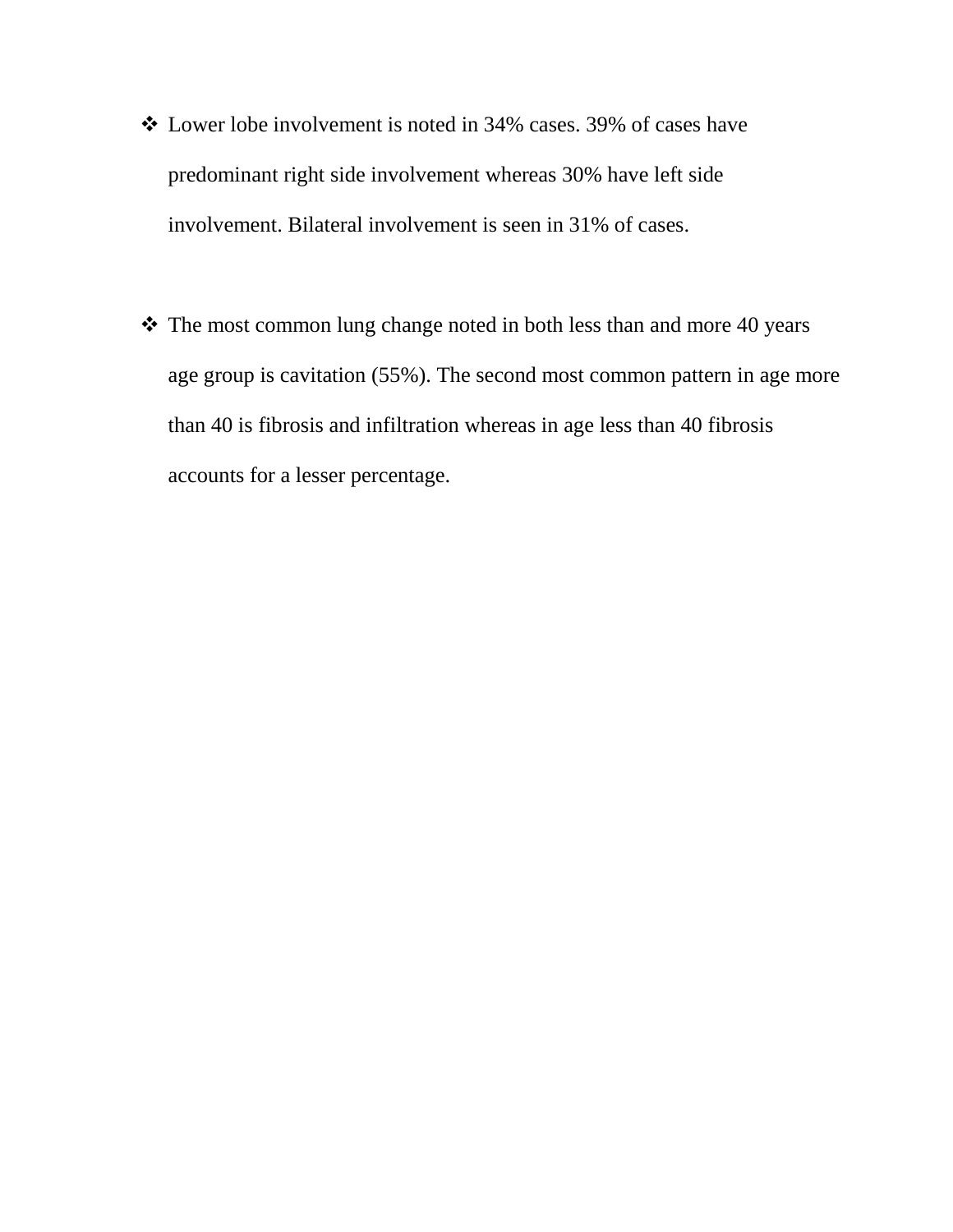#### **BIBLIOGRAPHY**

1) Grover NK. Role of private practitioner in tuberculous control in India. J Indian Med Assoc 1996;94:370.

2) King H, Aubert RE, Herman WH. Global burden of diabetes 1995- 2005:Prevalence, numerical estimates and projections. Diabetes care 1998;21:1414.

3) Ramachandran A, Snehalatha C, Vishwanath V. Burden of type-2 diabetes and its complications – the Indian scenario. Current Science 2002;83:1471.

4) Patel JC. Complications in 8793 cases of diabetes mellitus, 14 years study in Bombay Hospital, Bombay, India. Ind J Med Sci 1989;43:177.

5) Deshmukh PA, Shaw T. Pulmonary tuberculosis and diabetes mellitus. Ind J Tub 1984;31:114.

6) Ezung T, Devi NT, Singh NT, Singh TB. Pulmonary tuberculosis and diabetes mellitus – a study. J Indian Med Assoc 2002;100:376.

7) Mboussa J, Monabeka H, Kombo M, Yokolo D, Yoka-Mbio A, Yala F. Course of tuberculosis in diabetics. Rev Pneumol Clin 2003;359:39.

8) Kant L. Diabetes mellitus – tuberculosis : The brewing double trouble. Ind J Tub 2003;50:183-84.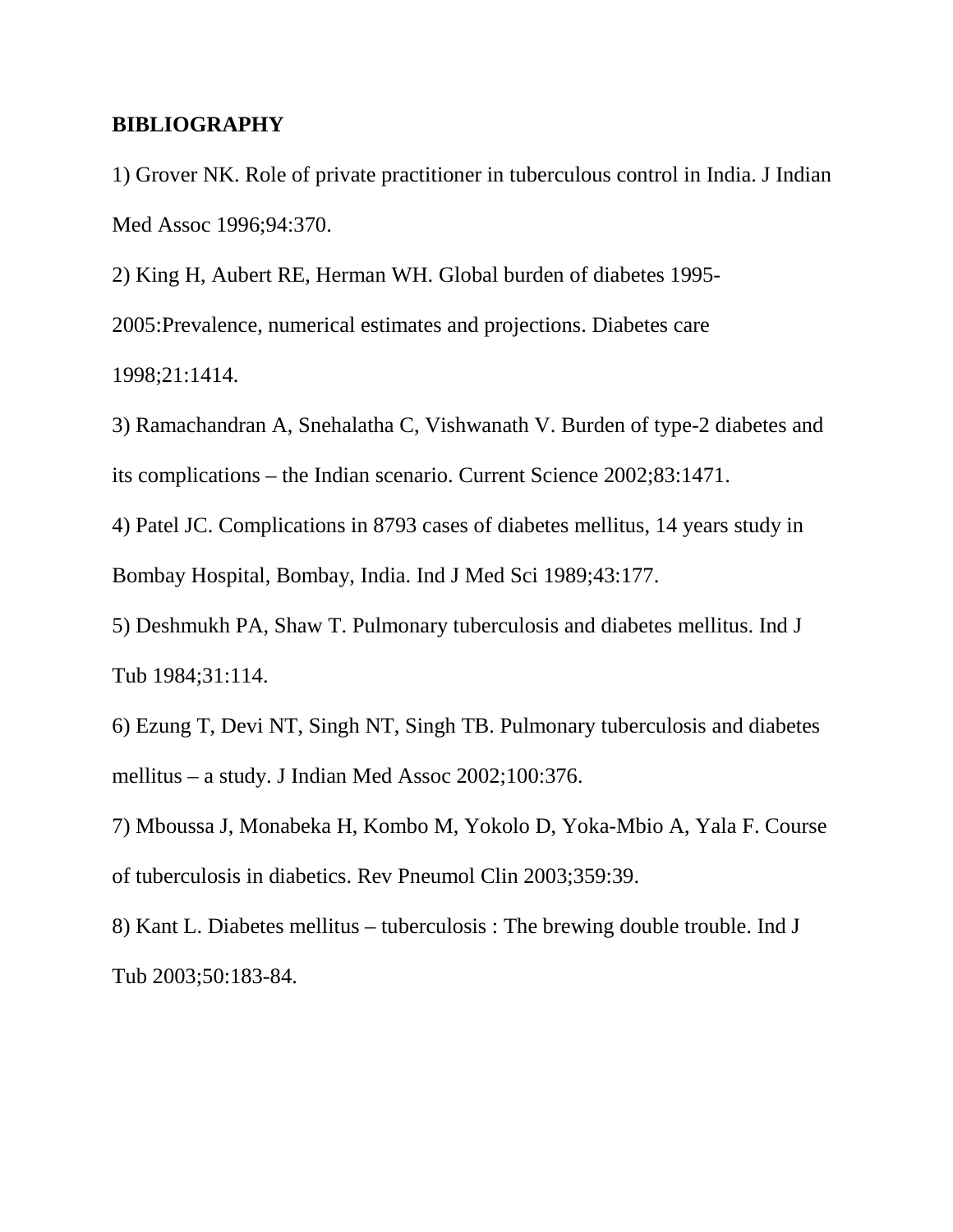9) Sentochnik DE, Eliopoulos GM. Infection and diabetes. In : Kahn CR, Weir GC,editors. Joslin's diabetes mellitus. 13th edition. Vol 1. New Delhi: BI Waverly Pvt. Ltd; 1996.p.868-873, 881-882.

10) Pozzilli P, Signore A, Leslie RDG. Infections, immunity and diabetes. In : AlbertiKGMM, editor. International textbook of diabetes mellitus. 2nd edition. vol.2. NewYork: John Wiley and Sons; 1997.p.1231-41.64

11) Gin H, Brottier E, Aubertin J. Influence of glycaemic normalization by an artificial pancreas on phagocytic and bacterial functions of granulocytes in insulin dependent diabetic patients. J Clin Pathol 1984;37:1029-31.

12) Drell DW, Notkins AL. Multiple immunological abnormalities in patients with type 1 diabetes mellitus. Diabetologia 1987;30:132-43.

13) Hoddinott S, Dornan J, Bear JC, Farid NR. Immunoglobulin levels,

immunodeficiency and HLA in type 1 diabetes mellitus. Diabetologia1982;23

14) Lalitha F. Diabetes and tuberculosis. Lung India 1996;14:128-32.

15) Vishwanath R. History of tuberculosis. In : Rao KN, Vishwanath R, Deshmukh MD, editors. Textbook of tuberculosis. 2nd edition Vikas publishing house; 1981.p.2-3.

16) Tsukaguchi K, Okamura H, Matsuzawa K, Tamura M, Miyazaki R, Tamaki S et al. Longitudinal assessment of INF- production in patients with pulmonary tuberculosis complicated with diabetes mellitus. Kekkaku 2002;77:409-13.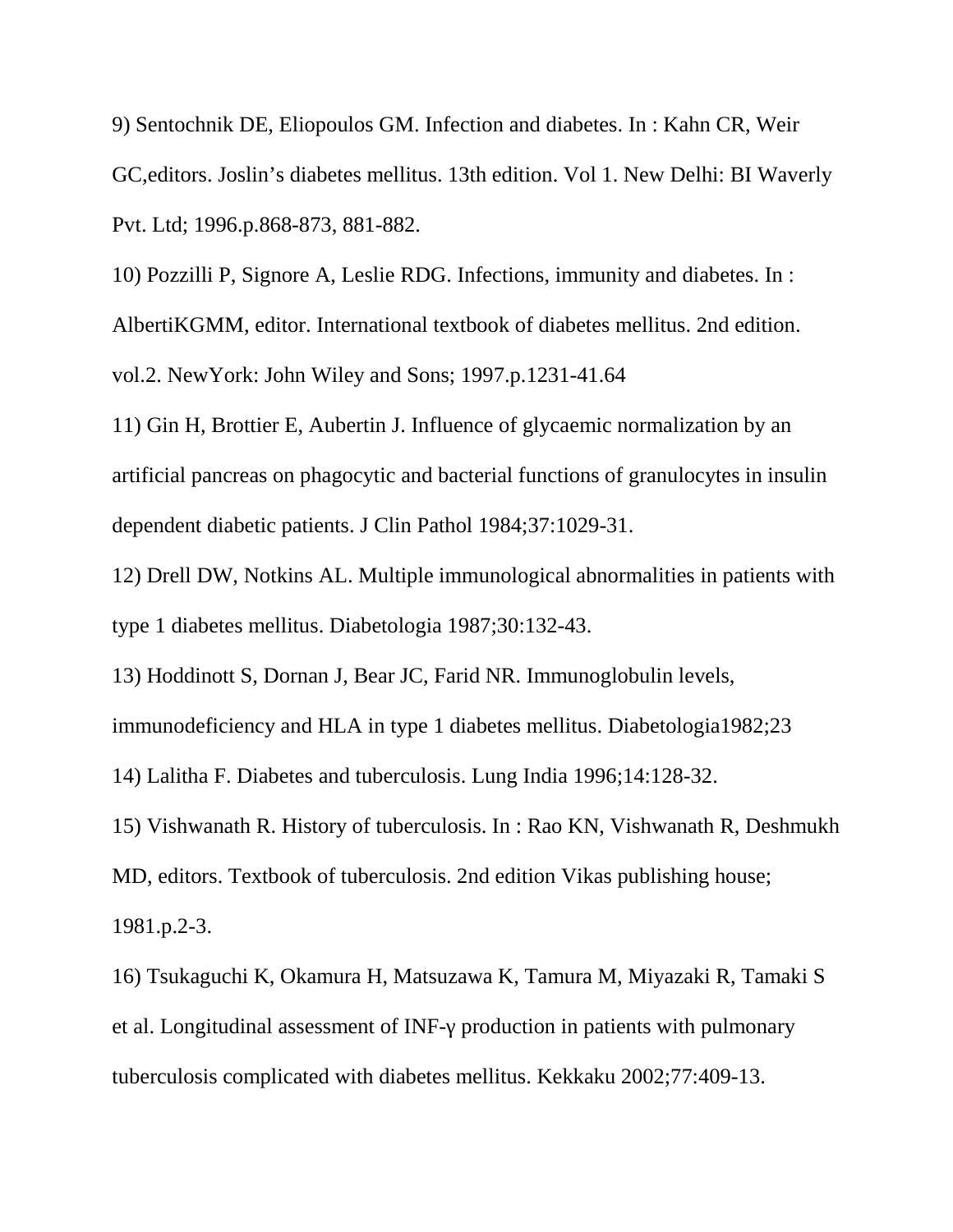17) Morris JT, Seaworth BJ, McAllister CK. Pulmonary tuberculosis in diabetics. Chest 1992;102:539-41.

18) Wang CH, Yu CT, Lin HC, Liu CY, Kuo HP. Hypodense alveolar macrophages in patients with diabetes mellitus and active pulmonary tuberculosis. Tuber Lung Dis 1999;79:235-42.

19) Banerjee S, Banerjee M. Diabetes and tuberculosis interface. J Indian Med Assoc 2005;103:318-22.

20) Kameda K, Kawabata S, Masuda N. Follow up study of short course chemotherapy of pulmonary tuberculosis complicated with diabetes mellitus. Kekkaku 1990;65:791-803.

#### 65

21) Olmos P, Donoso J, Rojas N, Landeros P, Schurmann R, Retamal G et al. Tuberculosis and diabetes mellitus – a longitudinal retrospective study in a teaching hospital. Rev Med Chil 1989;117:979-83.

22) Bacakoglu F, Basoglu O, Cok G, Sayiner A, Ates M. Pulmonary tuberculosis in patients with diabetes mellitus. Respiration 2001;68(6):595-600.

23) Mona B. Increased incidence of multidrug resistant tuberculosis in diabetic patients on the Bellevue chest service; 1987-1997: clinical investigations. Chest 2001;120:1514-19.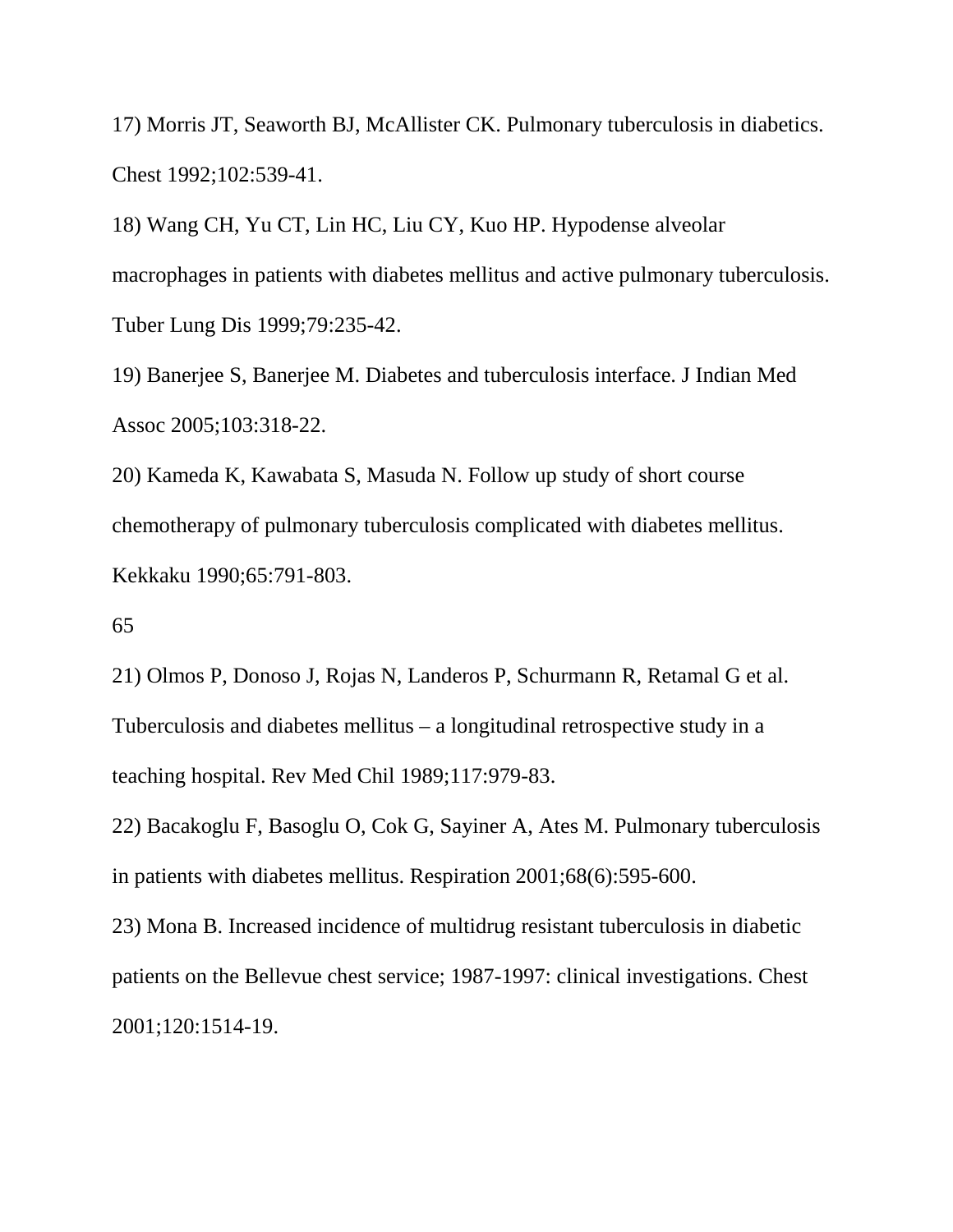24) Gordonleitch A. Pulmonary tuberculosis. In : Anthony Seaton, Douglas Seaton, Gordonleitch A, editors. Crofton and Douglas's respiratory diseases. 5th edition. 2vol: vol 1. Oxford: Blackwell Science; 2000.p.515-521.

25) Patel JC, Desouza, Cheryl, Jigjini SS. Diabetes and tuberculosis. Ind J Tub 1977;24:155-158.

26) Research committee of tuberculosis association of India. Prevalence of diabetes mellitus among patients of pulmonary tuberculosis. Ind J Tub 1987;34:91. 27) Tripathy SR, Kar KP, Chakraborthy DC, Majumdar AK. Diabetes mellitus and pulmonary tuberculosis – A prospective study. Ind J Tub 1984;31:122.

28) Nihalani KD, Menon P. Diabetes association with pulmonary tuberculosis. J Diabetes Assoc India 1978;18:79.

29) Swai AB, Mclarty DG, Nugusi F. Tuberculosis in diabetic patients in Tanzania. Trop Doct 1990;20:147-50.

30) Lowe CR. An association between smoking and respiratory tuberculosis. BMJ 1956;2:1081.

31) Khanna BK, Khare KS. Clubbing in pulmonary tuberculosis. Ind J Tub 1986;33:11.

32) Malhotra P. Prevalence of tuberculosis in kishtwar Tehsil of Jammu region. J Indian Med Assoc 1996;94:334-337.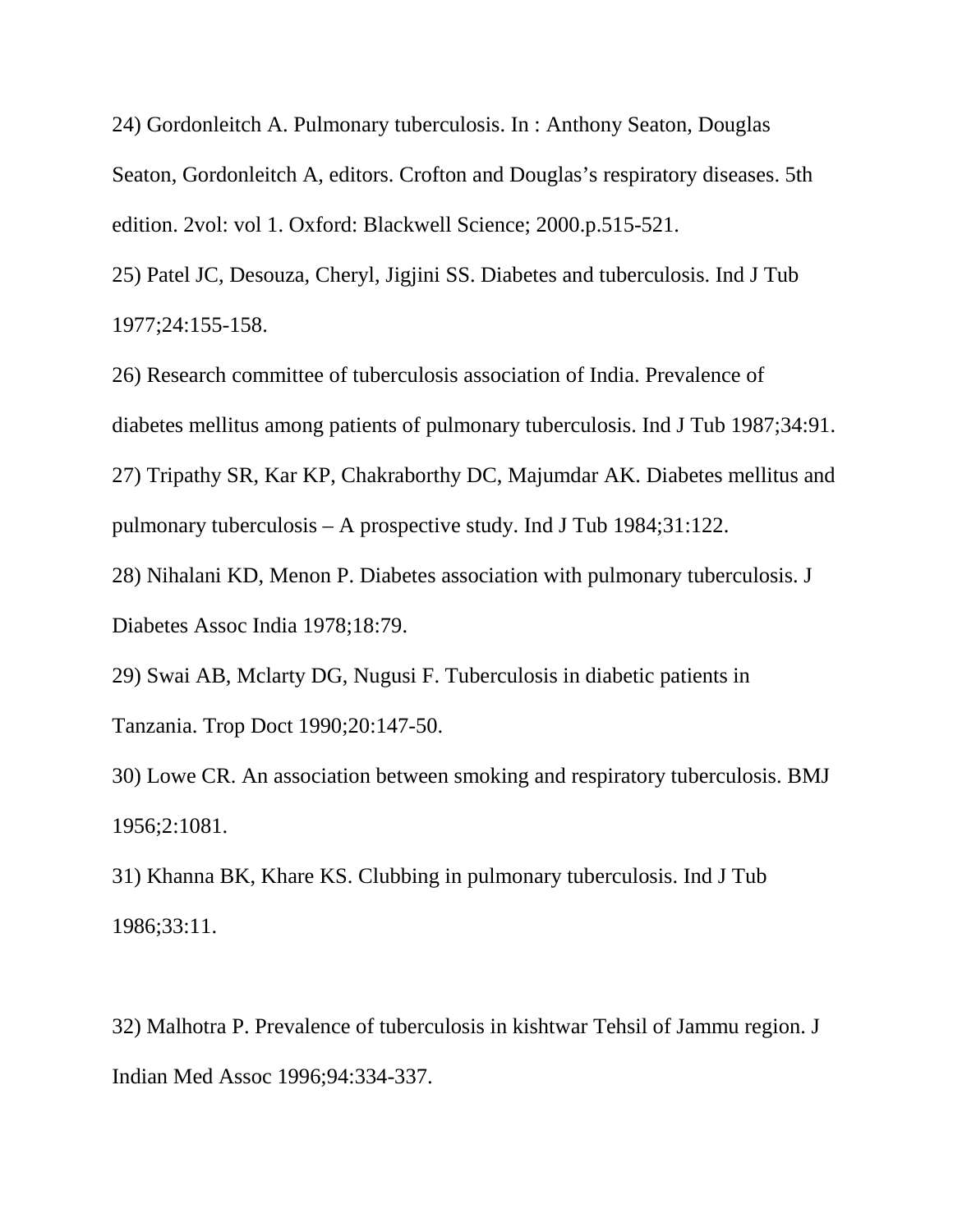33) Frier BM, Fisher BM. Diabetes mellitus. In : Christopher Haslett, Edwin R, Chilvers, Boon NA, Colledge NR, editors. Davidson's Principles and Practice of Medicine. 19th edition. vol.1. Edin Burgh: Churchill Livingstone; 2002.p.648-51. 34) Sachdeva AK, Arora RC, Misra DN. Clinicoradiological study of pulmonary tuberculosis in diabetics. J Assoc Physicians India 1984;32:30.

35) Iseman MD. Tuberculosis down through the centuries. In : Iseman MD, editor. A clinician's guide to tuberculosis. Philadelphia : Lippincott Williams and Wilkins; 2000.p.9-10.

36) Berger WH, Granda GM. Lower lung field tuberculosis. Chest 1974;65:522.

37) Ravindran P, Joshi M, Sundaram P, Joseraj R, Parameshwaran K. Lower lung field tuberculosis. Ind J Tub 1992;39:29.

38) Alvin CP. Diabetes mellitus. In : Kasper, Braunwald, Fauci, Hauser, Longo, Jameson, editors. Harrison's Principles of Internal Medicine. 16th edition. 2 vol: vol 2. New York: Mc-GrawHill; 2005.p.2153-2169.

39) Feza B, Ozen KB, Gursel C, Abdullah S, Mahmut A. Pulmonary tuberculosis in patients with diabetes mellitus. Respiration 2001;68:595-600.

40) Bashar M, Alcabes P, Rom WN, Condos R. Increased incidence of multidrug resistant tuberculosis in diabetic patients on the Bellevue chest service, 1987 – 1997. Chest 2001;120(5):1514-19.

41) Perez GC, Torres CA, Villarreal VH, Salazar LM, Vargas MH. Atypical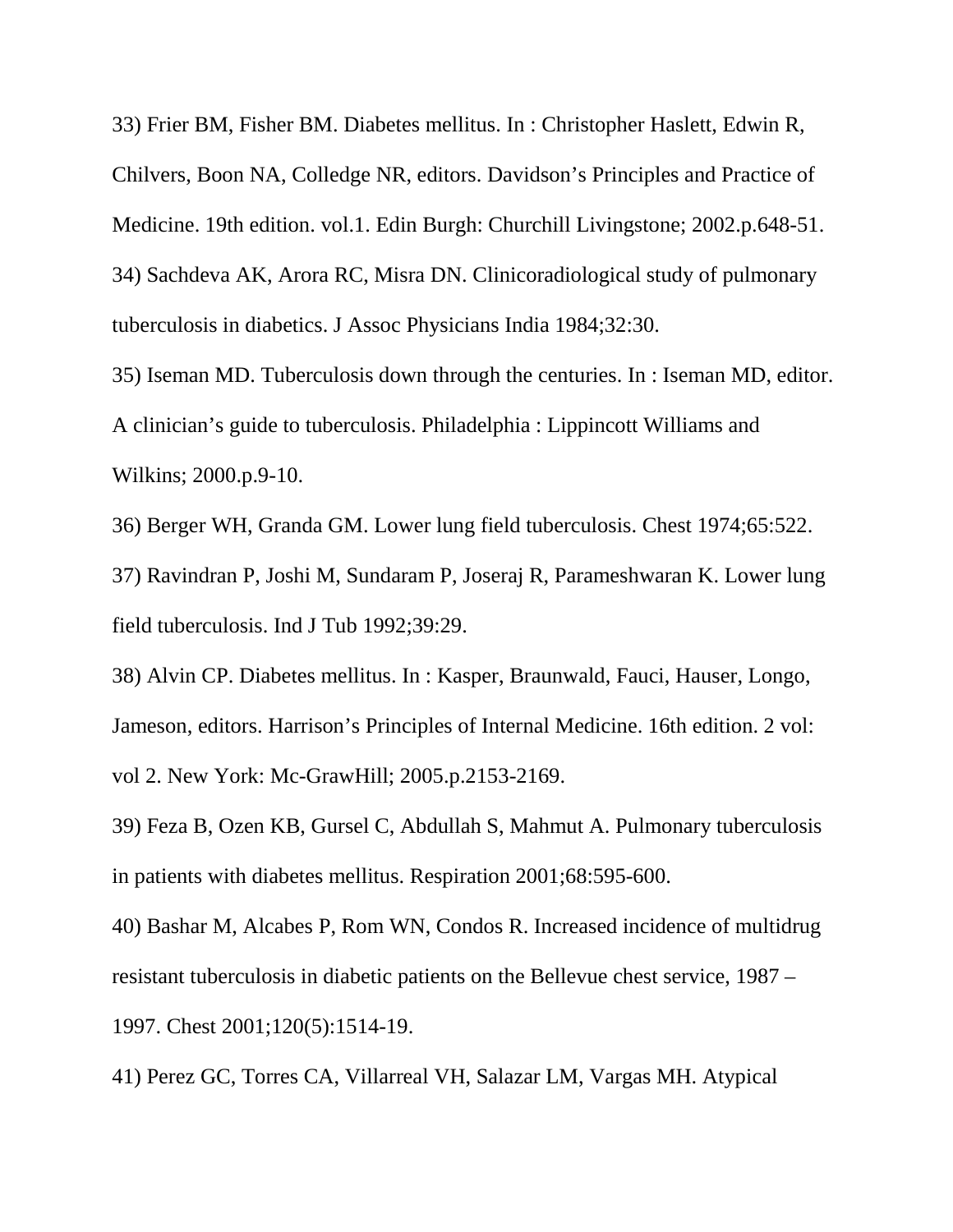radiological images of pulmonary tuberculosis in 192 diabetic patients : a comparative study. Int J Tuberc Lung Dis 2001;5(5):455-61. 67

42) Feleke Y, Abdulkadir J, Aderaye G. Prevalence and clinical features of tuberculosis in Ethiopian diabetic patients. East Afr Med J 1999;76(7):361-64. 43) Jawad F, Shera AS, Memon R, Ansari G. Glucose intolerance in pulmonary tuberculosis. J Pak Med Assoc 1995;45(9):237-38.

44) Ikezoe J, Takeuchi N, Johkoh T, Kohno N, Tomiyama N, Kozuka T et al. CT appearance of pulmonary tuberculosis in diabetic and immunocompromised patients : Comparison with patients who had no underlying disease. Am J Roentgenol 1992;159:1175-9.

45) Subhas HS, Ashwin I, Mukundan U, Danda D, John G, Cherian AM et al. Drug resistant tuberculosis in diabetes mellitus : a retrospective study from South India.Trop Doct 2003;33:154-56.

46) Oluboyo PO, Erasmus RT. The significance of glucose intolerance in pulmonary tuberculosis. Tubercle 1990;71(2):135-38.

47) Park K. Tuberculosis. Epidemiology of communicable diseases. In : Park K. editor. Park's Textbook of Preventive and Social Medicine. 18th edition. Vol 1. Jabalpur: M/s Banarsidas Bhanot; 2005.p.146-148.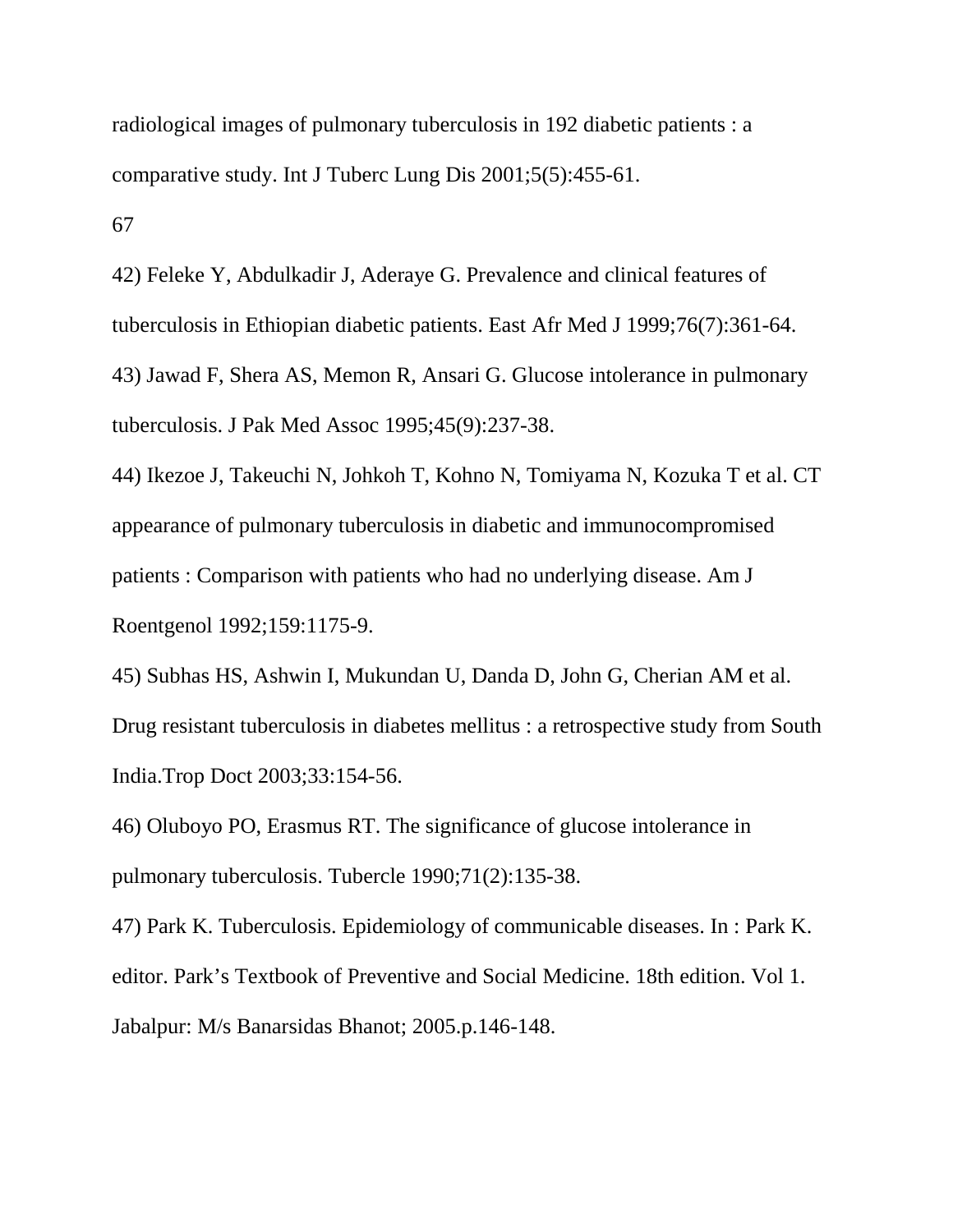48) Davies PDO, Girling DJ, Grange JM. Tuberculosis and its problems in developing countries. In : Weatheral DJ, Ledingham GG, Warell, editors. Oxford Textbook of Medicine. 3 vol: vol 1. Oxford University Press; 1996;638. 49) Anand AL. Pulmonary tuberculosis and diabetes mellitus – Radiological consideration. Ind J Tub 1984;31:91.

50) Perez GC, Torres CA, Villarreal VH, Vargas MH. Progressive age related changes in pulmonary tuberculosis images and the effect of diabetes. Am J Respir Crit Care Med 2000;162(5):1738-40.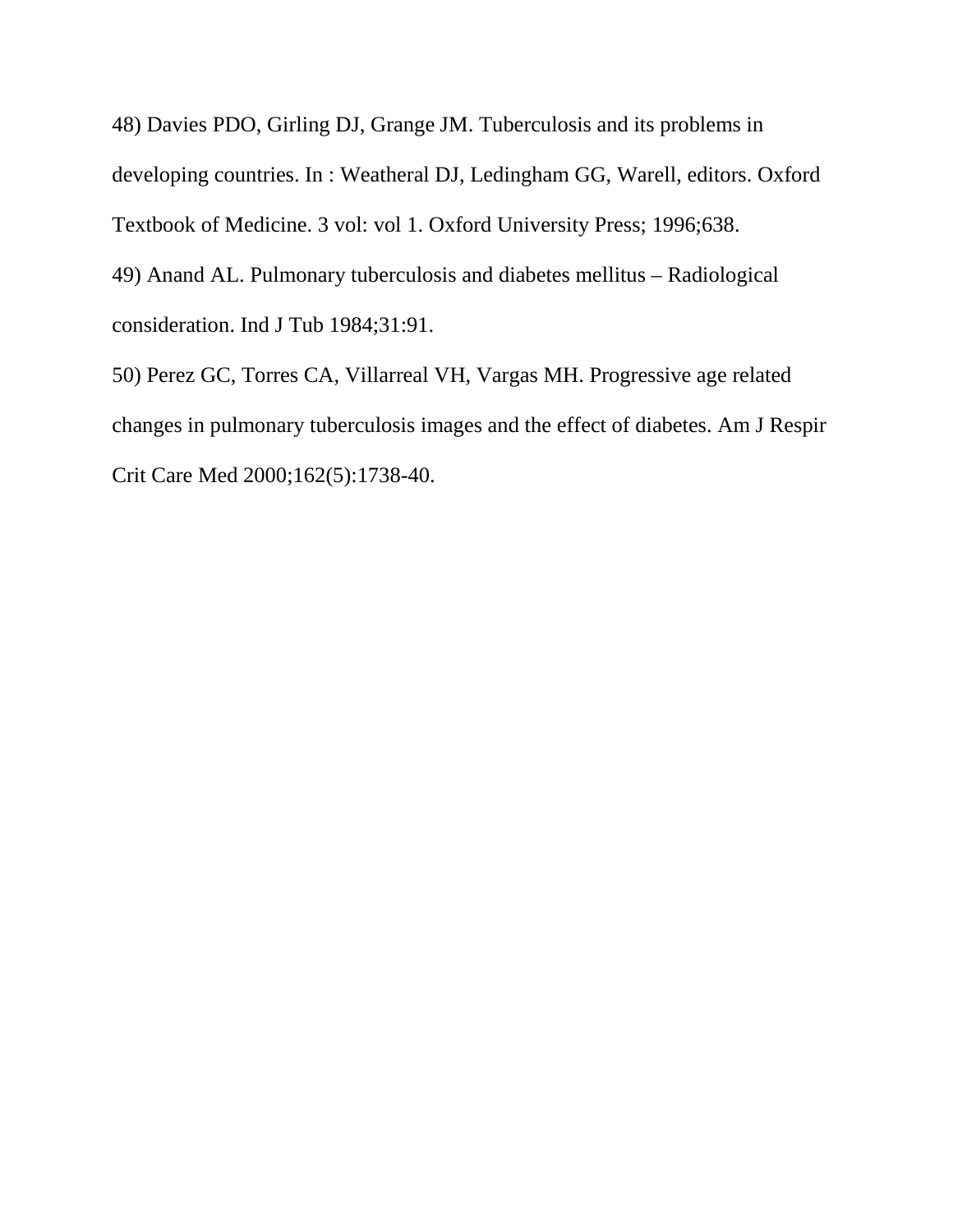# **SCREENING OF TUBERCULOSIS IN DIABETES MELLITUS PATIENTS**

#### **PROFORMA**

**Sl. No. : O.P. / I.P. No.: Date : Hospital : BH/CGH Name : Religion : Religion :**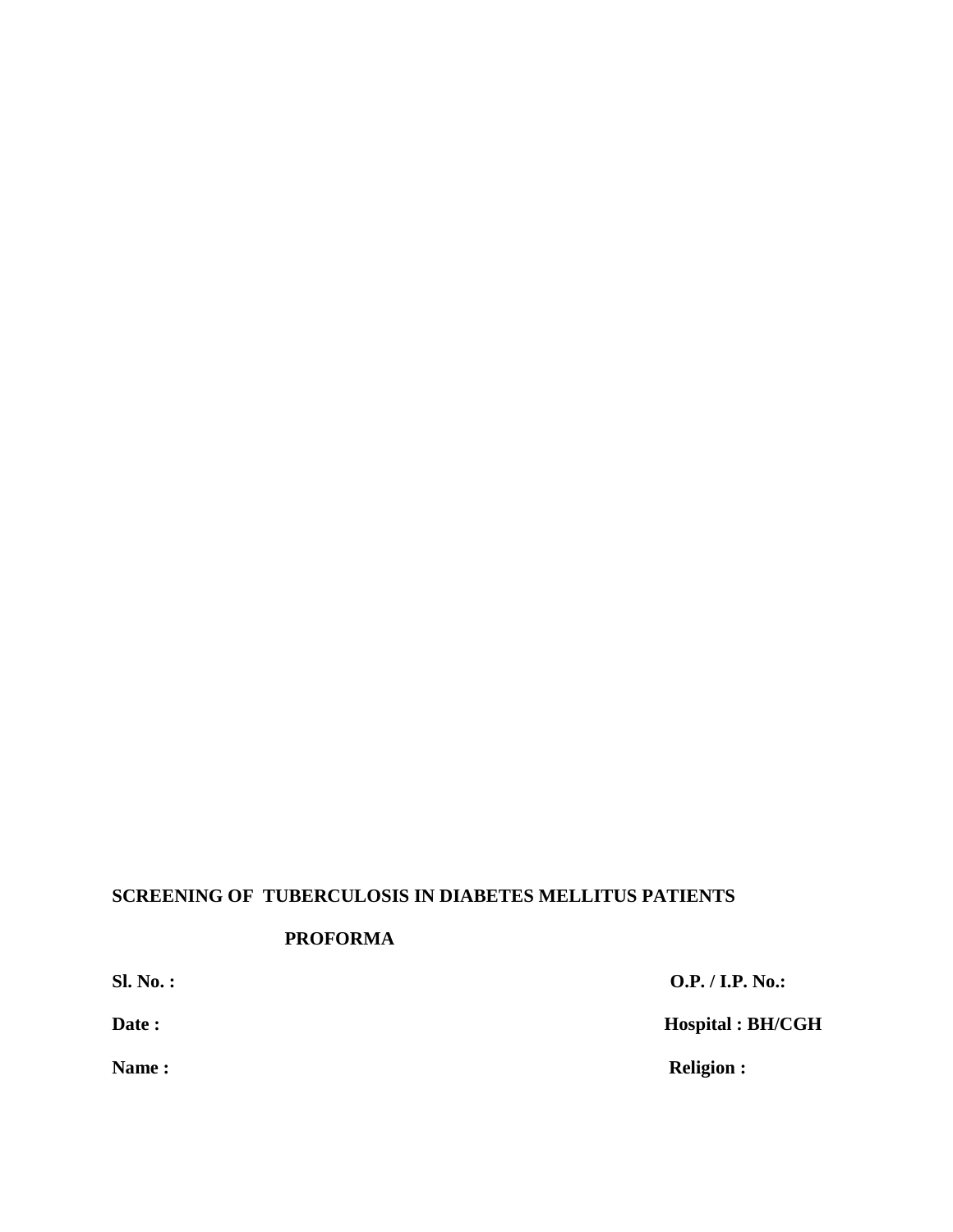#### **Presenting complaints :**

Cough :

Expectoration :

Fever :

Night sweats :

Hemoptysis :

Chest pain :

Breathlessness :

Anorexia :

Loss of weight :

Others :

### **Past history :**

Tuberculosis :

Diabetes :

Hypertension :

Ischemic heart disease :

### **Family history :**

H/o tuberculosis :

H/o diabetes :

Others :

**Age : Marital status :**

**Sex : Socioeconomic :**

**Address : Occupation :**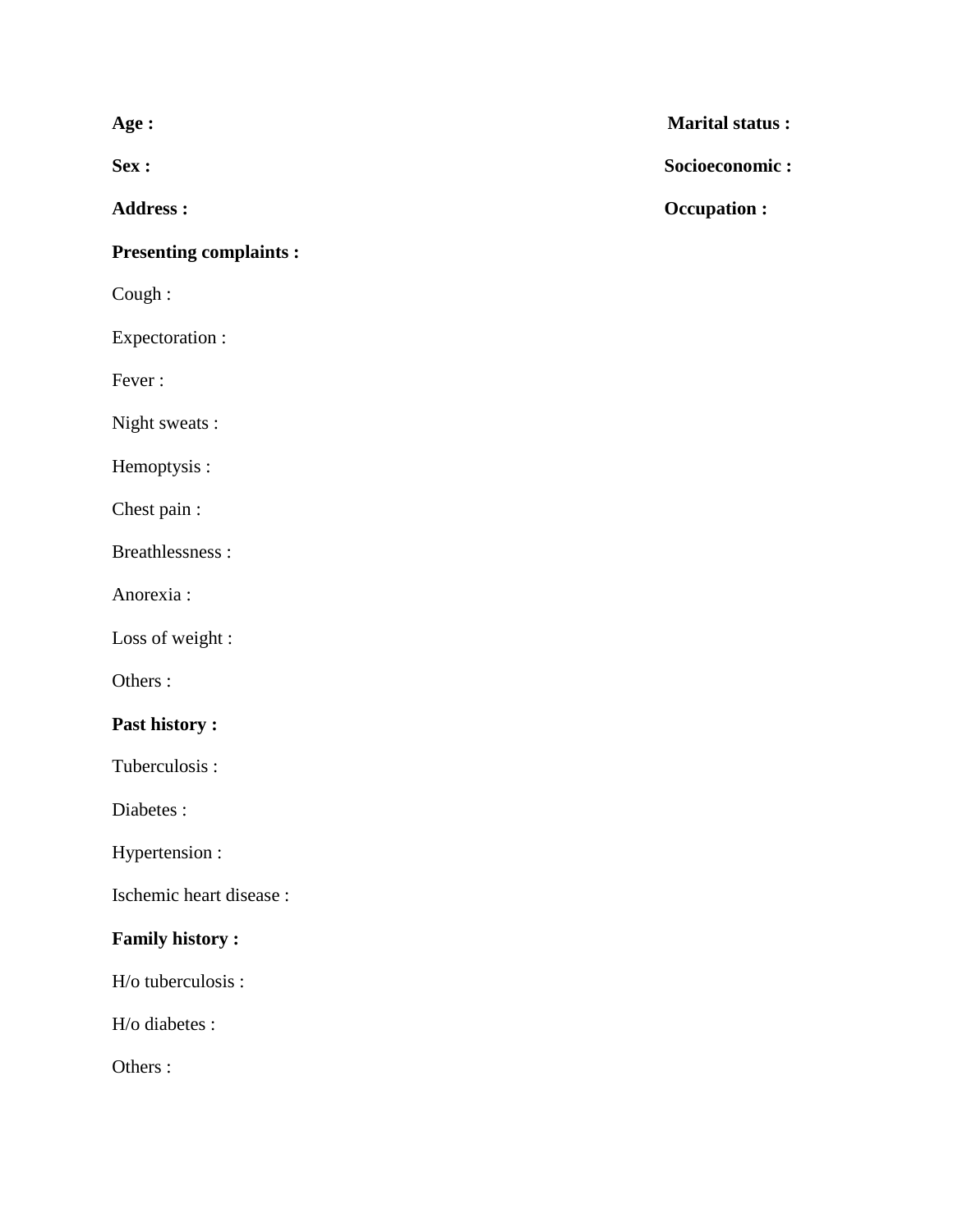#### **Personal history :**

Smoking :

Alcohol :

Appetite :

Sleep :

### **Diabetes history :**

How diabetes mellitus was diagnosed :

Duration :

Treatment :

## **Treatment history :**

Previous H/o anti TB drug treatment :

Duration :

## **PHYSICAL EXAMINATION :**

#### **General examination :**

Pallor :

Cyanosis :

Icterus :

Clubbing :

Lymphnodes :

Pedal edema :

Respiratory rate : Pulse : B.P. :

## **SYSTEMIC EXAMINATION :**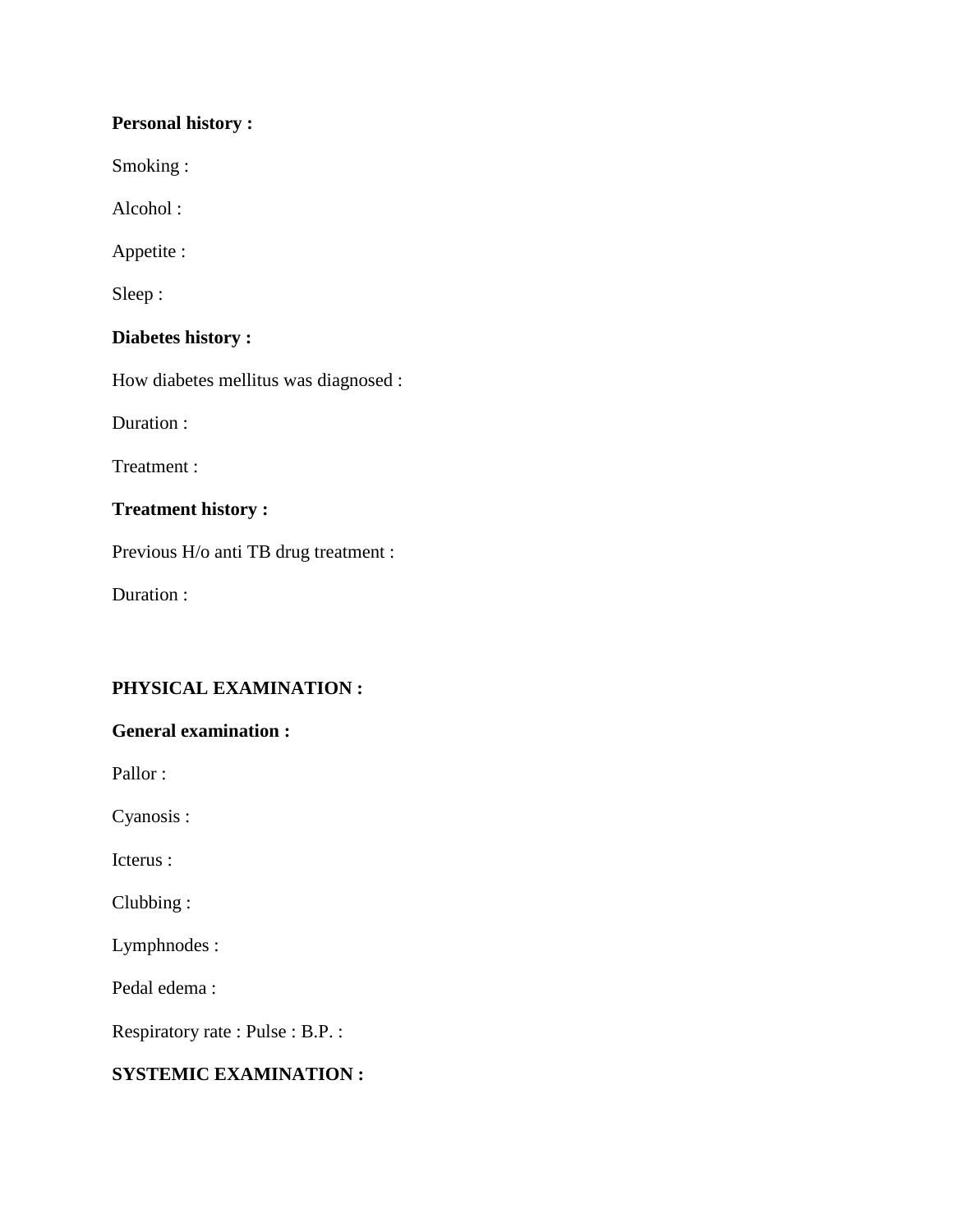#### **Respiratory system :**

Upper respiratory system :

Lower respiratory system :

Inspection :

Shape of the chest :

Tracheal position :

Respiratory movements :

Drooping of shoulder:

Palpation :

Trachea :

Apical impulse :

Movements of the chest :

Tenderness of intercostal space :

Vocal fremitus :

Percussion : Right Left

Supra clavicular :

Clavicular :

Infra clavicular

Mammary :

Axillary :

Infra axillary :

Supra scapular :

Inter scapular :